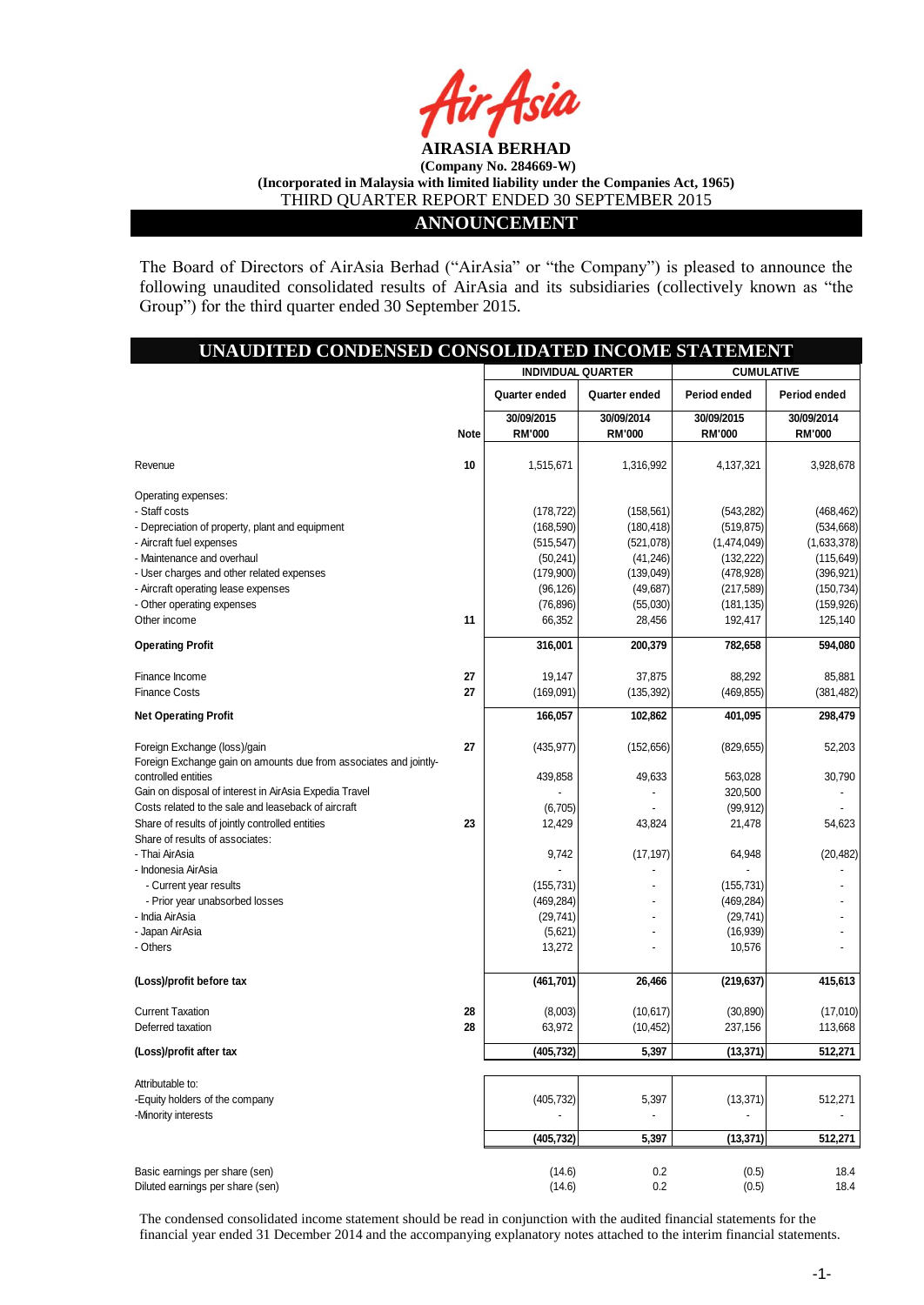4sia

## **UNAUDITED CONDENSED CONSOLIDATED STATEMENT OF COMPREHENSIVE INCOME**

|                                                    |             | <b>INDIVIDUAL QUARTER</b>   |                             | <b>CUMULATIVE</b>           |                             |  |
|----------------------------------------------------|-------------|-----------------------------|-----------------------------|-----------------------------|-----------------------------|--|
|                                                    |             | Quarter ended               | Quarter ended               | Period ended                | Period ended                |  |
|                                                    | <b>Note</b> | 30/09/2015<br><b>RM'000</b> | 30/09/2014<br><b>RM'000</b> | 30/09/2015<br><b>RM'000</b> | 30/09/2014<br><b>RM'000</b> |  |
| (Loss)/profit for the period                       |             | (405, 732)                  | 5,397                       | (13, 371)                   | 512,271                     |  |
| Other comprehensive (loss)/income                  |             |                             |                             |                             |                             |  |
| Available-for-sale financial assets                |             | (43, 448)                   | 30,833                      | (193, 918)                  | (69,723)                    |  |
| Cash flow hedges                                   | 13          | (535, 516)                  | (57, 984)                   | (450, 692)                  | (158, 247)                  |  |
| Foreign currency translation differences           |             | 17,262                      |                             | 7,838                       | 19                          |  |
| Total comprehensive (loss)/income                  |             |                             |                             |                             |                             |  |
| for the period                                     |             | (967, 434)                  | (21, 754)                   | (650, 143)                  | 284,320                     |  |
| Total comprehensive (loss)/income attributable to: |             |                             |                             |                             |                             |  |
| Equity holders of the company<br>Minority Interest |             | (967, 434)                  | (21, 754)                   | (650, 143)                  | 284,320                     |  |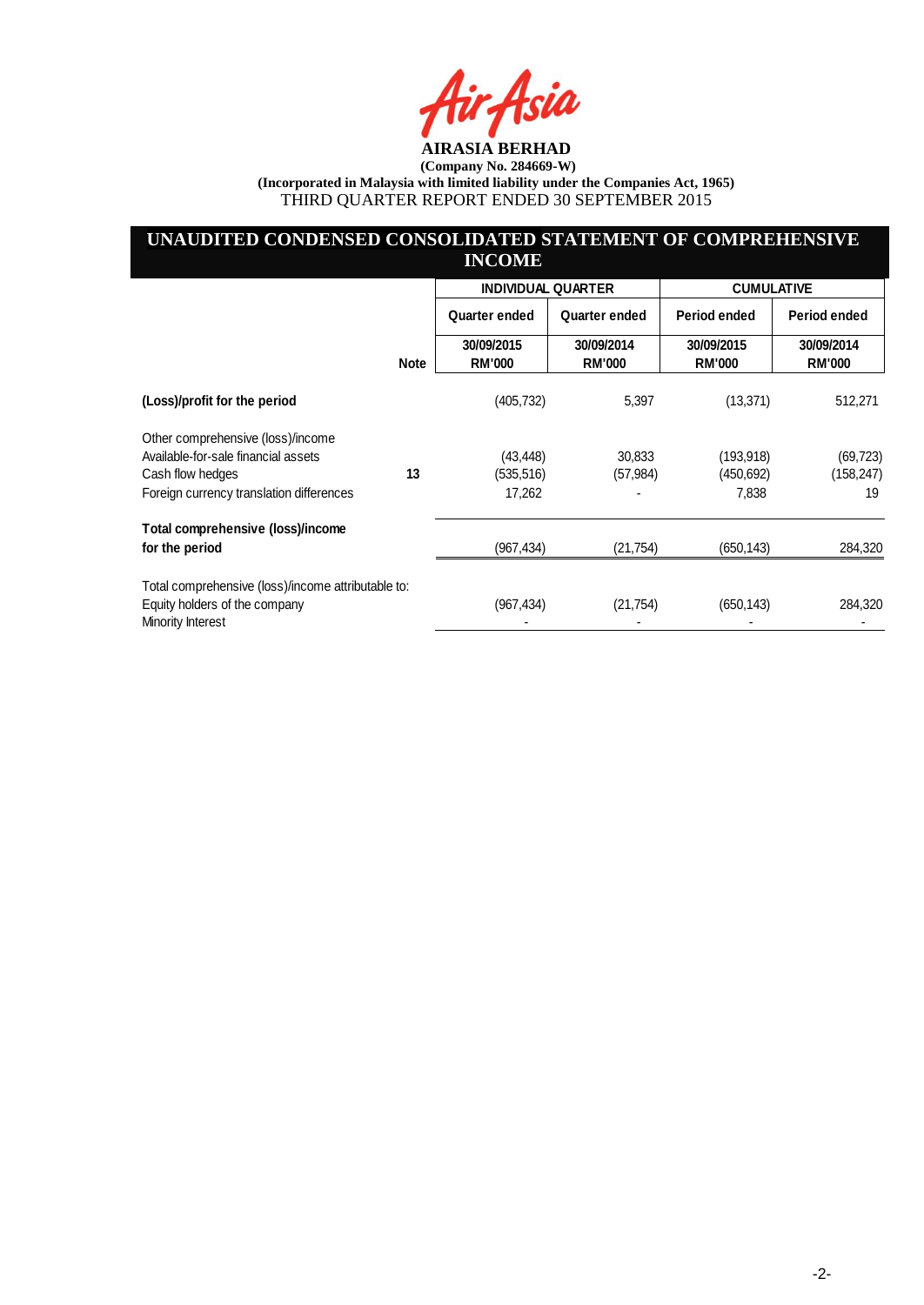# **UNAUDITED CONDENSED CONSOLIDATED CASH FLOW STATEMENTS**

|                                                                                                        | <b>PERIOD ENDED</b>         | <b>PERIOD ENDED</b>         |
|--------------------------------------------------------------------------------------------------------|-----------------------------|-----------------------------|
|                                                                                                        | 30/09/2015<br><b>RM'000</b> | 30/09/2014<br><b>RM'000</b> |
| <b>CASH FLOWS FROM OPERATING ACTIVITIES</b>                                                            |                             |                             |
| (Loss)/profit before taxation                                                                          | (219, 637)                  | 415,613                     |
| Adjustments:                                                                                           |                             |                             |
| Property, plant and equipment<br>- Depreciation                                                        | 519,875                     | 534,668                     |
| - Loss/(gain) on disposal                                                                              | 612                         | (7, 116)                    |
| Gain on disposal of other investments                                                                  |                             | (42,077)                    |
| Fair value gains on derivative financial intruments<br>Share of results of jointly-controlled entities | (1,320,544)<br>(21, 478)    | (98, 857)<br>(54, 623)      |
| Share of results of associates                                                                         | 600,080                     | 20,482                      |
| Gain on disposal of investment in AAE Travel                                                           | (320, 500)                  |                             |
| Net unrealised foreign exchange loss<br>Interest expense                                               | 2,162,308<br>469,855        | 33,261<br>373,755           |
| Costs related to the sale and leaseback of aircraft                                                    | 99,912                      |                             |
| Interest income                                                                                        | (88, 292)                   | (85, 881)                   |
| <b>Changes in working capital</b>                                                                      | 1,882,191                   | 1,089,225                   |
| <b>Inventories</b>                                                                                     | (23, 276)                   | 7,675                       |
| Receivables and prepayments                                                                            | (208, 011)                  | (139, 318)                  |
| Trade and other payables                                                                               | 932,401                     | 181,636                     |
| Intercompany balances<br>Cash generated from operations                                                | (207, 186)<br>2,376,119     | (717, 904)<br>421.314       |
|                                                                                                        |                             |                             |
| Interest paid                                                                                          | (396, 114)                  | (358, 505)                  |
| Interest received<br>Tax paid                                                                          | 79,787<br>(12,077)          | 85,881<br>(7, 273)          |
| Net cash from operating activities                                                                     | 2,047,715                   | 141,417                     |
| <b>CASH FLOWS FROM INVESTING ACTIVITIES</b>                                                            |                             |                             |
| Property, plant and equipment                                                                          |                             |                             |
| - Additions                                                                                            | (181, 474)                  | (1,937,088)                 |
| - Proceeds from disposal<br>Investment in associated companies                                         | 1,137,165                   | 78,267                      |
| Investment in available-for-sale financial asset                                                       | (713, 710)<br>(53, 811)     | (15, 481)                   |
| Proceeds from disposal of investment in AAE Travel                                                     | 347,044                     |                             |
| Loan granted to associates                                                                             |                             | (250, 032)                  |
| Loan repayments received from associates<br>Proceeds from disposal of other investments                | 70,212                      | 44,584                      |
| Deposit on aircraft purchase                                                                           |                             | 142,073                     |
| Net cash generated from/(used in) investing activities                                                 | 605,426                     | (1,937,677)                 |
| <b>CASH FLOWS FROM FINANCING FACILITIES</b>                                                            |                             |                             |
| Proceeds from allotment of shares                                                                      |                             | 2.064                       |
| Proceeds from borrowings<br>Dividend paid                                                              | 433,398<br>(83, 489)        | 2,336,259<br>(111, 292)     |
| Deposits pledged as security                                                                           |                             | (1,072)                     |
| Repayment of borrowings                                                                                | (2, 199, 117)               | (704, 744)                  |
| Net cash (used in)/generated from financing activities                                                 | (1,849,208)                 | 1,521,215                   |
| <b>NET INCREASE FOR THE</b>                                                                            |                             |                             |
| <b>FINANCIAL PERIOD/YEAR</b>                                                                           | 803,933                     | (275, 045)                  |
| <b>CASH AND CASH EQUIVALENTS AT BEGINNING</b>                                                          |                             |                             |
| OF THE FINANCIAL PERIOD<br><b>CURRENCY TRANSLATION</b>                                                 | 1,337,849                   | 1,194,490                   |
| <b>DIFFERENCES</b>                                                                                     | 258,676                     | (34, 884)                   |
| CASH AND CASH EQUIVALENTS AT END OF                                                                    |                             |                             |
| <b>FINANCIAL PERIOD*</b>                                                                               | 2,400,458                   | 884,561                     |
|                                                                                                        |                             |                             |

\* Included within the balance at end of period is an amount RM1,388.4 million of restricted cash and fixed deposits pledged as securities for banking facilities of RM16.5 million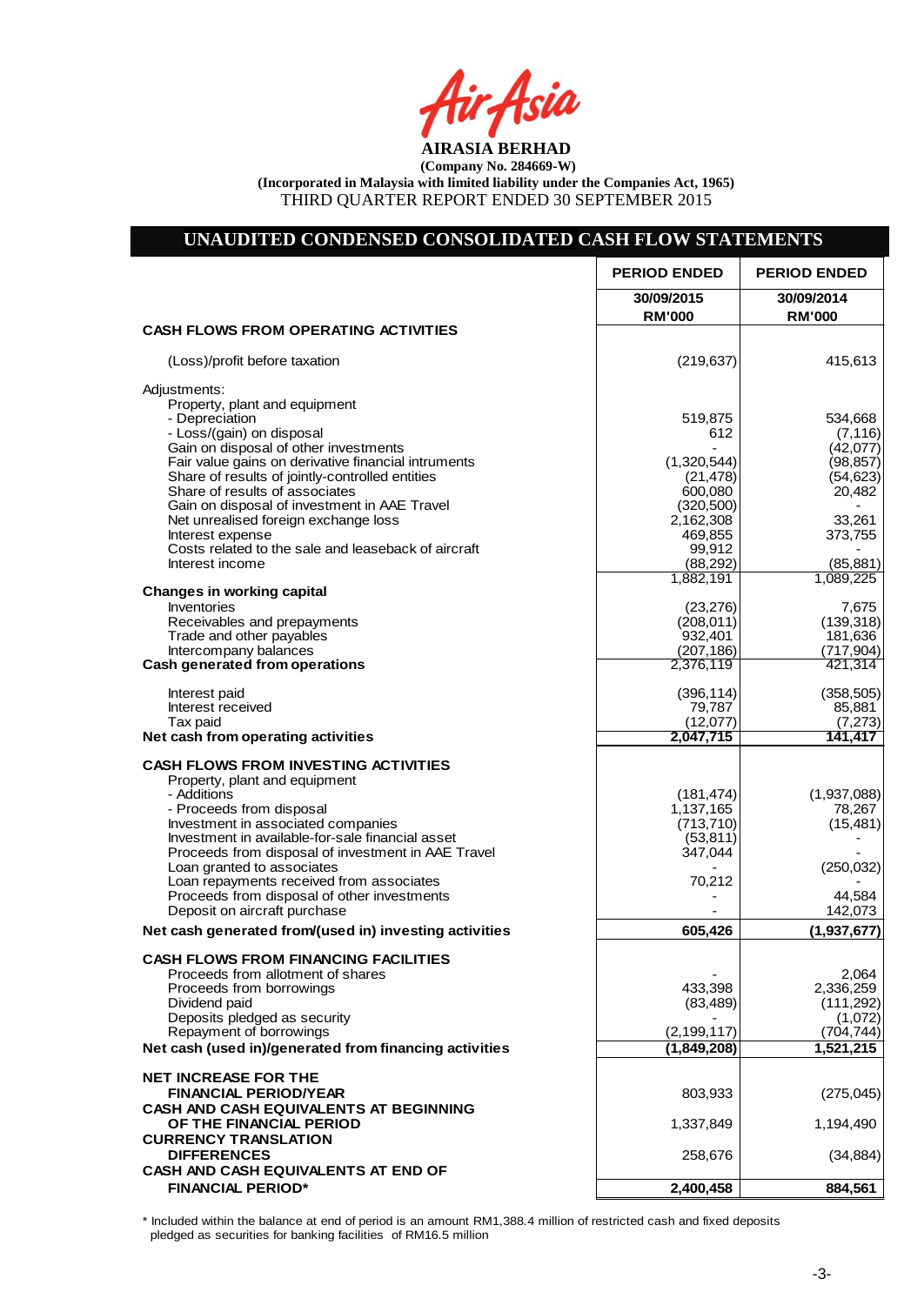## **UNAUDITED CONDENSED CONSOLIDATED STATEMENT OF FINANCIAL POSITION**

|                                                     |             | <b>AS AT</b>                | AS AT                       |
|-----------------------------------------------------|-------------|-----------------------------|-----------------------------|
|                                                     |             |                             |                             |
|                                                     |             | 30/09/2015<br><b>RM'000</b> | 31/12/2014<br><b>RM'000</b> |
|                                                     | <b>Note</b> |                             |                             |
| <b>NON CURRENT ASSETS</b>                           |             |                             |                             |
| Property, plant and equipment                       | 15          | 11,029,922                  | 12,533,535                  |
| Investment in associates                            | 23          | 319,111                     | 230,454                     |
| Investment in a jointly controlled entity           | 23          | 160,011                     | 191,620                     |
| <b>AFS Financial Assets</b>                         |             | 244,684                     | 384,790                     |
| Goodwill                                            |             | 7,334                       | 7,334                       |
| Deferred tax assets                                 |             | 704,234                     | 466,968                     |
| Receivables and prepayments                         |             | 1,448,441                   | 1,132,504                   |
| Deposit on aircraft purchase                        |             | 723,252                     | 500,321                     |
| Amounts due from an associate                       |             | 2,474,329                   | 2,301,528                   |
| <b>Derivative Financial Instruments</b>             | 33          | 1,225,570                   | 381,686                     |
| <b>CURRENT ASSETS</b>                               |             | 18,336,888                  | 18,130,740                  |
| <b>Inventories</b>                                  |             | 41,428                      | 18,152                      |
| Receivables and prepayments                         |             | 645,863                     | 682,909                     |
| Amounts due from a jointly controlled entity        |             | 7,104                       | 51,188                      |
| Amount due from associates                          |             | 191,481                     | 153,803                     |
| Amount due from a related party                     |             | 39,314                      | 3,179                       |
| Deposits, bank and cash balances                    |             | 2,400,458                   | 1,337,849                   |
| Derivative Financial Instruments                    | 33          | 202,652                     | 286,298                     |
|                                                     |             | 3,528,300                   | 2,533,378                   |
| <b>CURRENT LIABILITIES</b>                          |             |                             |                             |
| Trade and other payables                            |             | 1,432,326                   | 773,128                     |
| Sales in advance                                    |             | 476,710                     | 502,810                     |
| <b>Derivative Financial Instruments</b>             | 33          | 283,570                     | 472,204                     |
| Amount due to associate                             |             | 89,711                      | 55,110                      |
| Amount due to a related party                       |             | 48,516                      | 24,693                      |
| <b>Borrowings</b><br><b>Current tax liabilities</b> | 32          | 2,746,532<br>11,055         | 2,274,928<br>9,380          |
|                                                     |             | 5,088,420                   | 4,112,253                   |
| NET CURRENT (LIABILITIES)/ASSETS                    |             | (1,560,120)                 | (1,578,875)                 |
|                                                     |             |                             |                             |
| <b>NON CURRENT LIABILITIES</b>                      |             |                             |                             |
| Other payables and accruals                         |             | 1,516,226                   | 1,212,044                   |
| Amount due to an associate                          |             | 90,677                      | 83,545                      |
| <b>Borrowings</b>                                   | 32          | 11,029,128                  | 10,453,090                  |
| <b>Derivative Financial Instruments</b>             | 33          | 319,278                     | 248,095                     |
|                                                     |             |                             |                             |
|                                                     |             | 12,955,309                  | 11,996,774                  |
|                                                     |             |                             |                             |
|                                                     |             | 3,821,459                   | 4,555,091                   |
| <b>CAPITAL AND RESERVES</b>                         |             |                             |                             |
| Share capital                                       | 7           | 278,297                     | 278,297                     |
| <b>Share Premium</b>                                |             | 1,230,941                   | 1,230,941                   |
| Foreign exchange reserve                            |             | 16,656<br>2,801,175         | 8,818                       |
| Retained earnings<br><b>Other Reserves</b>          |             | (505, 610)                  | 2,898,035<br>139,000        |
| Shareholders' funds                                 |             | 3,821,459                   | 4,555,091                   |
| Net assets per share attributable to ordinary       |             |                             |                             |
| equity holders of the Company (RM)                  |             | 1.37                        | 1.64                        |
|                                                     |             |                             |                             |

The condensed consolidated statement of financial position should be read in conjunction with the audited financial statements for the financial year ended 31 December 2014 and the accompanying explanatory notes attached to the interim financial statements.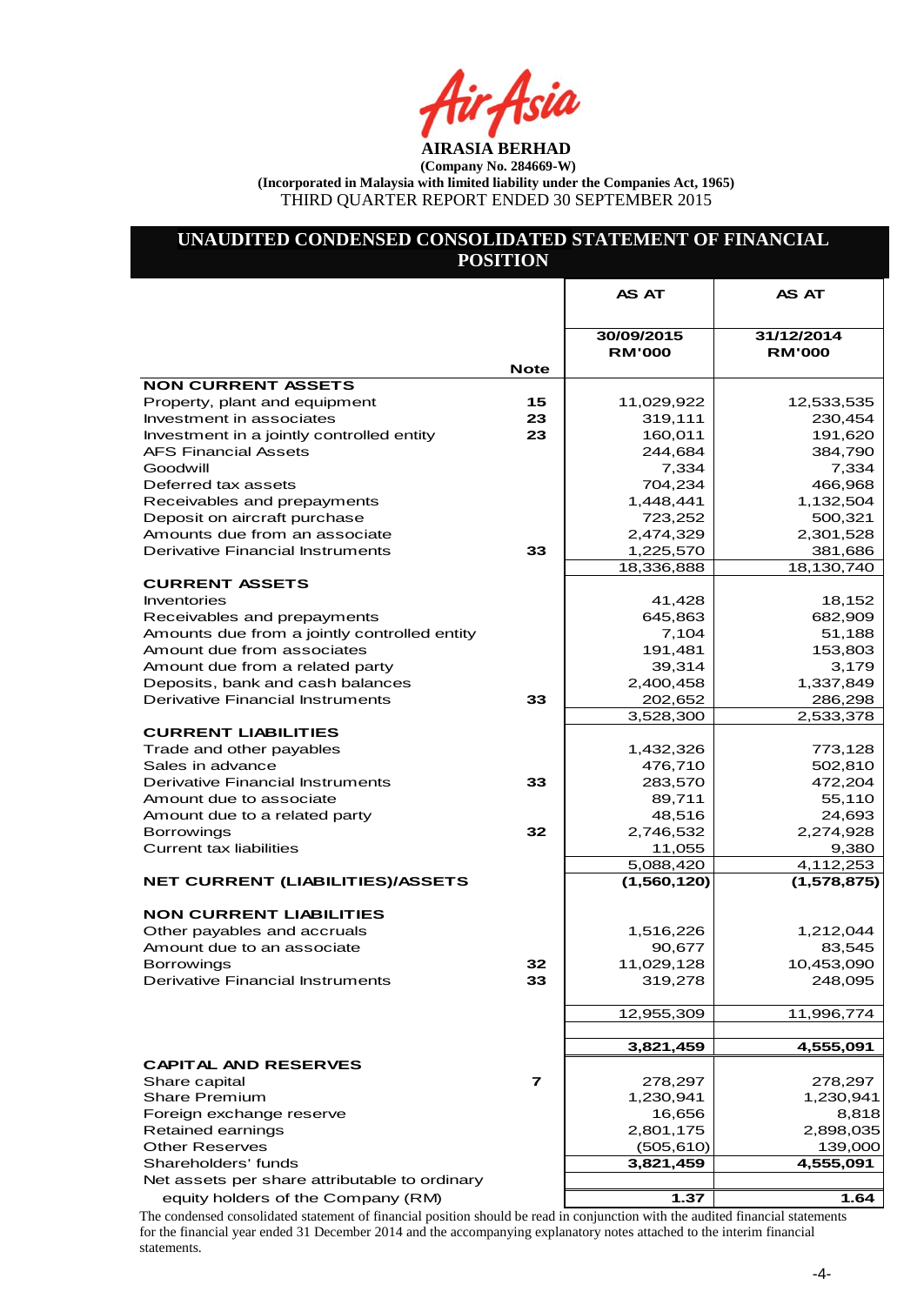sia

| UNAUDITED CONDENSED CONSOLIDATED STATEMENT OF CHANGES IN EQUITY                                    |                                                                   |                                          |                                                 |                                                                |                                                               |                                                |                                                     |                               |                                                     |                                                |
|----------------------------------------------------------------------------------------------------|-------------------------------------------------------------------|------------------------------------------|-------------------------------------------------|----------------------------------------------------------------|---------------------------------------------------------------|------------------------------------------------|-----------------------------------------------------|-------------------------------|-----------------------------------------------------|------------------------------------------------|
|                                                                                                    |                                                                   |                                          |                                                 |                                                                | Attributable to Equity Holders of the Company                 |                                                |                                                     |                               |                                                     |                                                |
|                                                                                                    | <b>Issued and fully paid</b><br>ordinary shares<br>of RM0.10 each |                                          |                                                 |                                                                |                                                               |                                                |                                                     |                               |                                                     |                                                |
|                                                                                                    | <b>Number</b><br>of shares<br>000                                 | <b>Nominal</b><br>Value<br><b>RM'000</b> | <b>Share</b><br><b>Premium</b><br><b>RM'000</b> | Foreign<br><b>Exchange</b><br><b>Reserves</b><br><b>RM'000</b> | <b>Cash Flow</b><br>Hedge<br><b>Reserves</b><br><b>RM'000</b> | <b>AFS</b><br><b>Reserves</b><br><b>RM'000</b> | <b>Retained</b><br><b>Earnings</b><br><b>RM'000</b> | <b>Total</b><br><b>RM'000</b> | <b>Minority</b><br><b>Interest</b><br><b>RM'000</b> | <b>TOTAL</b><br><b>EQUITY</b><br><b>RM'000</b> |
| At 1 January 2015                                                                                  | 2,782,974                                                         | 278,297                                  | 1,230,941                                       | 8,818                                                          | (172, 874)                                                    | 311,874                                        | 2,898,035                                           | 4,555,091                     |                                                     | 4,555,091                                      |
| Net loss for the period                                                                            |                                                                   |                                          |                                                 |                                                                |                                                               |                                                | (13, 371)                                           | (13, 371)                     |                                                     | (13, 371)                                      |
| Other comprehensive income/(loss)                                                                  |                                                                   |                                          | $\overline{\phantom{a}}$                        | 7,838                                                          | (450, 692)                                                    | (193, 918)                                     |                                                     | (636, 772)                    |                                                     | (636, 772)                                     |
| Dividend                                                                                           |                                                                   |                                          |                                                 |                                                                |                                                               |                                                | (83, 489)                                           | (83, 489)                     |                                                     | (83, 489)                                      |
| At 30 September 2015                                                                               | 2,782,974                                                         | 278,297                                  | 1,230,941                                       | 16,656                                                         | (623, 566)                                                    | 117,956                                        | 2,801,175                                           | 3,821,459                     | $\sim$                                              | 3,821,459                                      |
| At 1 January 2014                                                                                  | 2,781,064                                                         | 278,106                                  | 1,229,068                                       | 855                                                            | 80,065                                                        | 486,347                                        | 2,926,491                                           | 5,000,932                     |                                                     | 5,000,932                                      |
| Net Profit for the period                                                                          |                                                                   |                                          |                                                 |                                                                |                                                               |                                                | 512,271                                             | 512,271                       |                                                     | 512,271                                        |
| Other comprehensive income/(loss)                                                                  |                                                                   |                                          |                                                 | 19                                                             | (158, 247)                                                    | (69, 723)                                      |                                                     | (227, 951)                    |                                                     | (227, 951)                                     |
| Dividend payable                                                                                   |                                                                   |                                          |                                                 |                                                                |                                                               |                                                | (111, 292)                                          | (111, 292)                    |                                                     | (111, 292)                                     |
| <b>Issuance of ordinary shares</b><br>- Pursuant to the Employees'<br>Share Option Scheme ('ESOS') | 1,912                                                             | 191                                      | 1,873                                           |                                                                |                                                               |                                                |                                                     | 2,064                         |                                                     | 2,064                                          |
| At 30 September 2014                                                                               | 2,782,976                                                         | 278,297                                  | 1,230,941                                       | 874                                                            | (78, 182)                                                     | 416,624                                        | 3,327,470                                           | 5,176,024                     | $\sim$                                              | 5,176,024                                      |

The condensed consolidated statement of changes in equity should be read in conjunction with the audited financial statements for the financial year ended 31 December 2014 and the accompanying explanatory notes attached to the interim financial statements.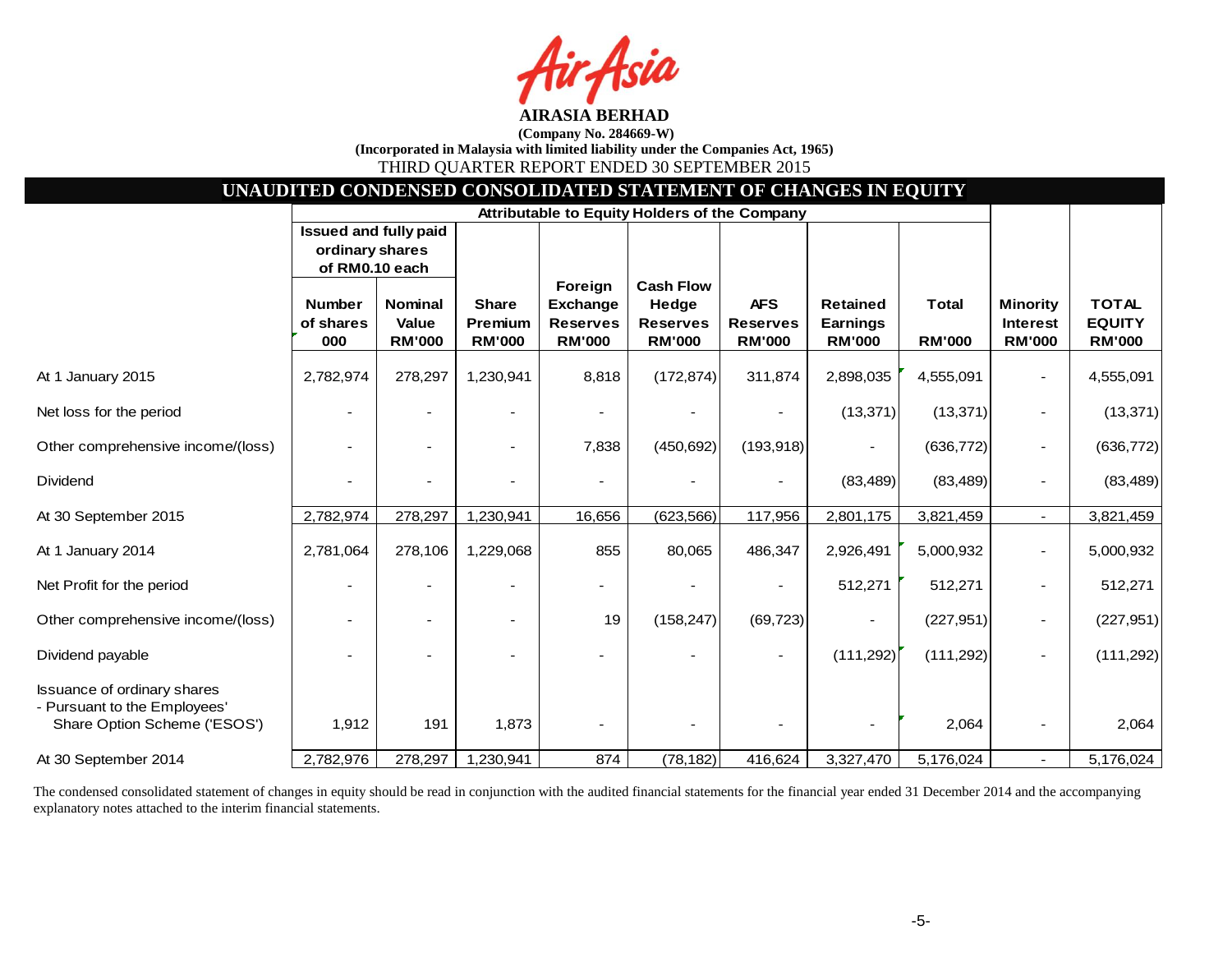

**KEY OPERATING STATISTICS – 30 SEPTEMBER 2015**

**Performance indicator for Malaysian operations for current quarter against the same quarter last year**

| <b>Quarter Ended: 30 September</b> | Jul - Sep<br>2015 | Jul - Sep<br>2014 | <b>Change</b><br>$V - O - V$ |
|------------------------------------|-------------------|-------------------|------------------------------|
|                                    |                   |                   |                              |
| Passengers Carried                 | 6,296,016         | 5,288,896         | 19%                          |
| Capacity                           | 7,675,920         | 6,908,400         | 11%                          |
| Seat Load Factor                   | 82%               | 77%               | 5 ppt                        |
| RPK (million)                      | 7,771             | 6,524             | 19%                          |
| ASK (million)                      | 9,567             | 8,521             | 12%                          |
| Average Fare (RM)                  | 157               | 169               | -7%                          |
| Ancillary Income Per Pax (RM)      | 46                | 47                | $-2%$                        |
| Unit Passenger Revenue (RM)        | 203               | 216               | $-6%$                        |
| Revenue / ASK (sen)                | 15.84             | 15.46             | 3%                           |
| Revenue / ASK (US cents)           | 3.81              | 3.72              | 3%                           |
| Cost / ASK (sen)                   | 12.54             | 13.10             | $-4%$                        |
| Cost / ASK (US cents)              | 3.01              | 3.15              | $-4%$                        |
| Cost / ASK-ex Fuel (sen)           | 7.15              | 6.99              | 2%                           |
| Cost / ASK-ex Fuel (US cents)      | 1.72              | 1.68              | 2%                           |
| Aircraft (end of period)           | 81                | 81                | 0%                           |
| Average Stage Length (km)          | 1,246             | 1,234             | $1\%$                        |
| Number of Flights                  | 42,644            | 38,380            | 11%                          |
| <b>Fuel Consumed (Barrels)</b>     | 1,603,703         | 1,387,187         | 16%                          |
| Average Fuel Price (US\$ / Barrel) | 77                | 90                | $-14%$                       |

*Exchange Rate: RM:USD – 4.1598 - prior year US cent figures are restated at the current period average exchange rate*

#### **Definition and calculation methodology**

| ASK (Available Seat Kilometres)    | Total available seats multiplied by the distance flown.        |
|------------------------------------|----------------------------------------------------------------|
| RPK (Revenue Passenger Kilometres) | Number of passengers carried multiplied by distance<br>flown   |
| Revenue/ASK                        | Total revenue divided by ASK                                   |
| Cost/ASK                           | Total expenses before operating profit divided by ASK          |
| Cost/ASK – ex fuel                 | Costs, as defined above, less fuel expenses, divided by<br>ASK |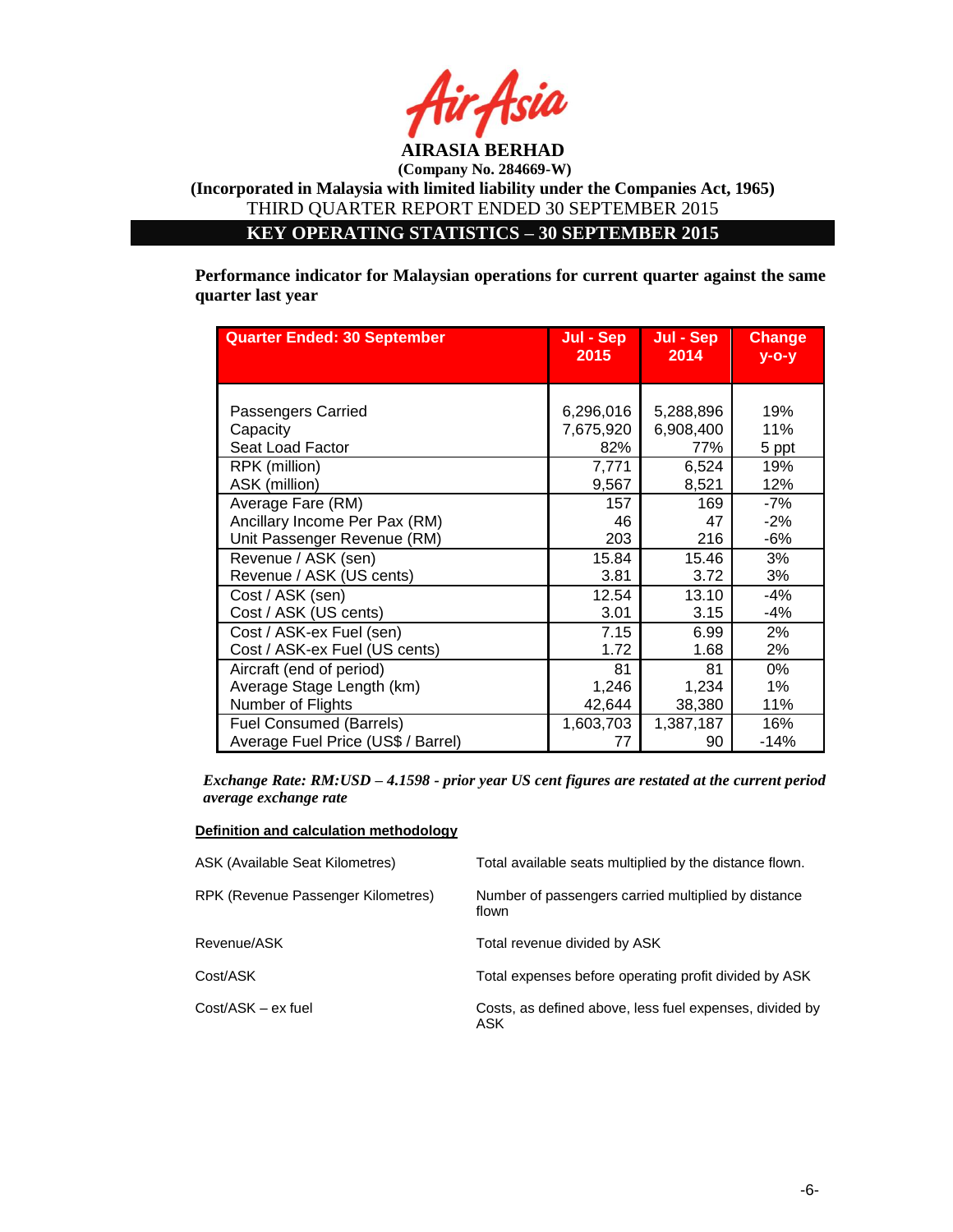

## **NOTES TO THE UNAUDITED ACCOUNTS – 30 SEPTEMBER 2015**

### **1. Basis of preparation**

The interim financial report is unaudited and has been prepared in accordance with Malaysian Financial Reporting Standard ("MFRS") 134: "Interim Financial Reporting" and paragraph 9.22 and Appendix 9B of the Bursa Malaysia Securities Berhad ("Bursa Malaysia") Listing Requirements.

The interim financial statements should be read in conjunction with the audited financial statements of the Group for the financial year ended 31 December 2014.

### **2. Summary of significant accounting policies**

The accounting policies and methods of computation adopted for the interim financial statements are consistent with those adopted for the audited financial statements for the financial year ended 31 December 2014.

Details of standards, amendments to published standards and interpretations to existing standards that are applicable to the Group with effect from 1 January 2015 or later are provided in part B general information and summary of significant accounting policies in the audited financial statements of the Group for the financial year ended 31 December 2014. The adoption of the standards applicable to the Group that came into effect on 1 January 2015 did not have any significant impact on the Group upon initial application. The Group did not early adopt any new standards, amendments to published standards and interpretation to existing standards.

#### **3. Auditors' report on preceding annual financial statements**

The auditors have expressed an unqualified opinion on the Group's statutory financial statements for the financial year ended 31 December 2014 in their report dated 22 April 2015.

#### **4. Seasonality of operations**

AirAsia is primarily involved in the provision of air transportation services and thus, is subject to the seasonal demand for air travel. The load factor was 82% in the quarter under review, which was 5 percentage points higher than the same period last year. Compared against the immediate preceding quarter (second quarter April - June 2015), the load factor has improved 2 percentage points. This seasonal pattern is in line with the expectation of the Group.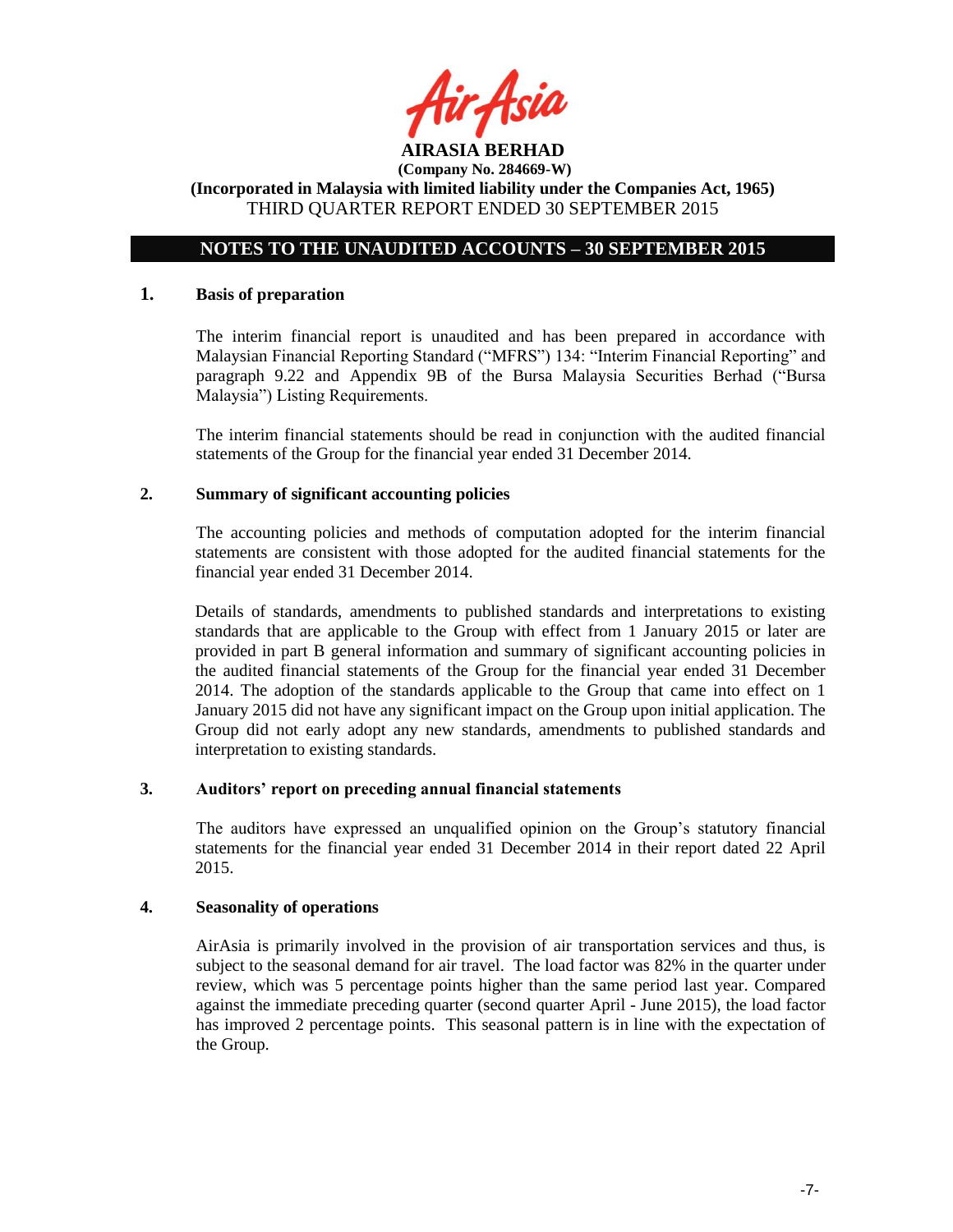

## **NOTES TO THE UNAUDITED ACCOUNTS – 30 SEPTEMBER 2015**

## **5. Unusual items due to their nature, size or incidence**

There were no unusual items affecting assets, liabilities, equity, net income or cash flows during the current quarter and financial period-to-date.

### **6. Changes in estimates**

There were no changes in estimates that have had material effect in the current quarter and financial period-to-date results.

### **7. Capital and reserves**

During quarter ended 30 September 2015, the total issued and paid-up share capital of the Company remained unchanged at RM278,297,408. There was no cancellation, repurchases, resale and repayment of debt and equity securities for the period ended 30 September 2015.

#### **8. Dividend paid**

No dividends were declared or approved in the quarter ended 30 September 2015.

### **9. Segment reporting**

Operating segments are reported in a manner consistent with the internal management reporting provided to the chief operating decision maker, which is the Group's Chief Executive Officer ("GCEO") effective 1 July 2015 . The GCEO considers the business from a geographical perspective. The operating segments have been identified by each Air Operator Certificate ("AOC") held under the AirAsia brand, and are categorised as Malaysia, Thailand, Indonesia, Philippines, India and Japan.

The GCEO assesses the performance of the operating segments based on revenue and net operating profit.

Segment analysis by product categories has not been prepared as the Group is primarily engaged in the provision of air transportation services. Reconciliation to the reportable segments relates to the elimination of the associate companies.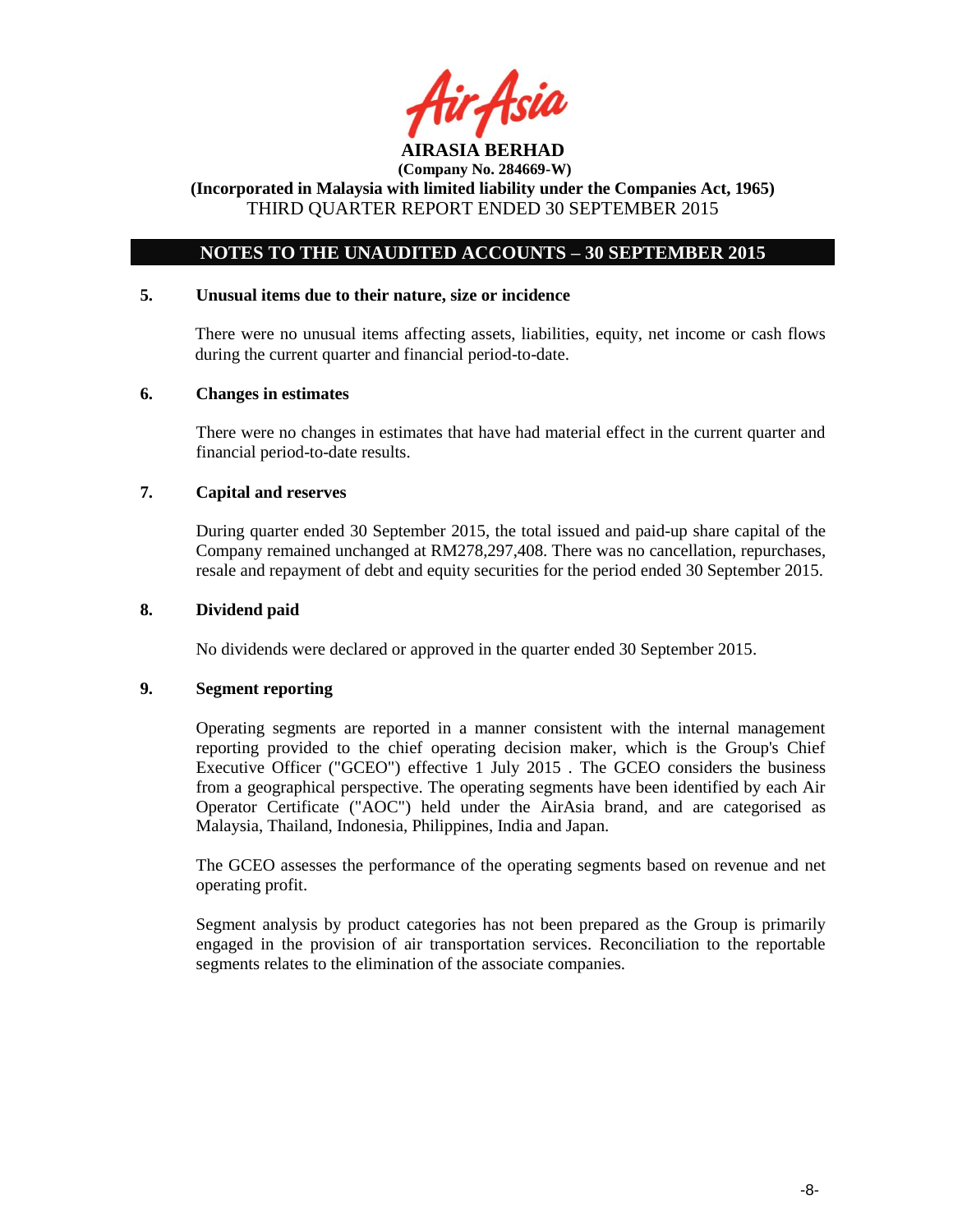

## **NOTES TO THE UNAUDITED ACCOUNTS – 30 SEPTEMBER 2015**

## **9. Segment reporting (continued)**

The segment information provided to the Group CEO for the reportable segments are as follows:

|                                                        | <b>Malaysia</b> | <b>Thailand</b> | Indonesia     | <b>Philippines</b> | India         | Japan                    | <b>Elimination</b><br><b>Adjustments</b> | <b>Total</b>  |
|--------------------------------------------------------|-----------------|-----------------|---------------|--------------------|---------------|--------------------------|------------------------------------------|---------------|
|                                                        | <b>RM'000</b>   | <b>RM'000</b>   | <b>RM'000</b> | <b>RM'000</b>      | <b>RM'000</b> | <b>RM'000</b>            | <b>RM'000</b>                            | <b>RM'000</b> |
| Income Statement for the Quarter<br>ended 30 Sept 2015 |                 |                 |               |                    |               |                          |                                          |               |
| Revenue                                                | 1,515,671       | 829,763         | 435,748       | 184,826            | 82,981        | $\overline{\phantom{a}}$ | (244, 845)                               | 2,804,144     |
| Operating expenses                                     |                 |                 |               |                    |               |                          |                                          |               |
| - Staff costs                                          | (178, 722)      | (95, 470)       | (51,960)      | (30,906)           | (18, 297)     | (13,256)                 |                                          | (388, 611)    |
| - Depreciation of property, plant and equipment        | (168, 590)      | (31, 559)       | (7,375)       | (20, 449)          | (710)         | (269)                    |                                          | (228, 952)    |
| - Aircraft fuel expenses                               | (515, 547)      | (270, 104)      | (164, 234)    | (92, 888)          | (44, 037)     |                          |                                          | (1,086,810)   |
| - Maintenance and overhaul                             | (50, 241)       | (69, 642)       | (58, 149)     | (55, 153)          | (9,556)       | (37)                     | 107,134                                  | (135, 644)    |
| - User charges and other related expenses              | (179,900)       | (149, 973)      | (59, 552)     | (28, 816)          | (15, 416)     | (122)                    |                                          | (433,780)     |
| - Aircraft operating lease expenses                    | (96, 126)       | (124, 030)      | (91, 353)     | (37,669)           | (19, 235)     |                          | 244,845                                  | (123, 567)    |
| - Other operating expenses                             | (76, 896)       | (55, 445)       | (23, 753)     | (9,573)            | (14,962)      | (2,006)                  | 8,737                                    | (173, 899)    |
| Other income                                           | 66,352          | 25,014          | 3,143         | 12,945             | 555           |                          | (8,737)                                  | 99,272        |
| <b>Operating profit/(loss)</b>                         | 316,001         | 58,555          | (17, 485)     | (77, 683)          | (38, 678)     | (15,690)                 | 107,134                                  | 332,154       |
| Finance income                                         | 19,147          | 2,755           | 132           | 13                 | 338           | $\overline{\phantom{a}}$ | (42,048)                                 | (19,664)      |
| Finance costs                                          | (169,091)       | (10, 805)       | (8,672)       | (5,600)            | (0)           | (8)                      | 42,048                                   | (152, 128)    |
| Net operating (loss)/profit                            | 166,057         | 50,505          | (26, 026)     | (83, 270)          | (38, 341)     | (15, 697)                | 107,134                                  | 160,363       |
| Foreign exchange (losses)/gains                        | 3,881           | (26, 741)       | (50, 978)     | (37,681)           | (2,930)       | $\overline{\phantom{a}}$ |                                          | (114, 448)    |
| Costs related to the sale and leaseback of aircraft    | (6,705)         |                 |               |                    |               |                          |                                          | (6,705)       |
| Share of results of joint ventures                     | 12,429          |                 |               |                    |               | $\overline{\phantom{a}}$ |                                          | 12,429        |
| Share of results of associates                         | (637, 363)      |                 |               |                    |               | $\overline{\phantom{a}}$ | 650,634                                  | 13,271        |
| (Loss)/Profit before taxation                          | (461, 701)      | 23,764          | (77,004)      | (120, 950)         | (41, 270)     | (15, 697)                | 757,768                                  | 64,910        |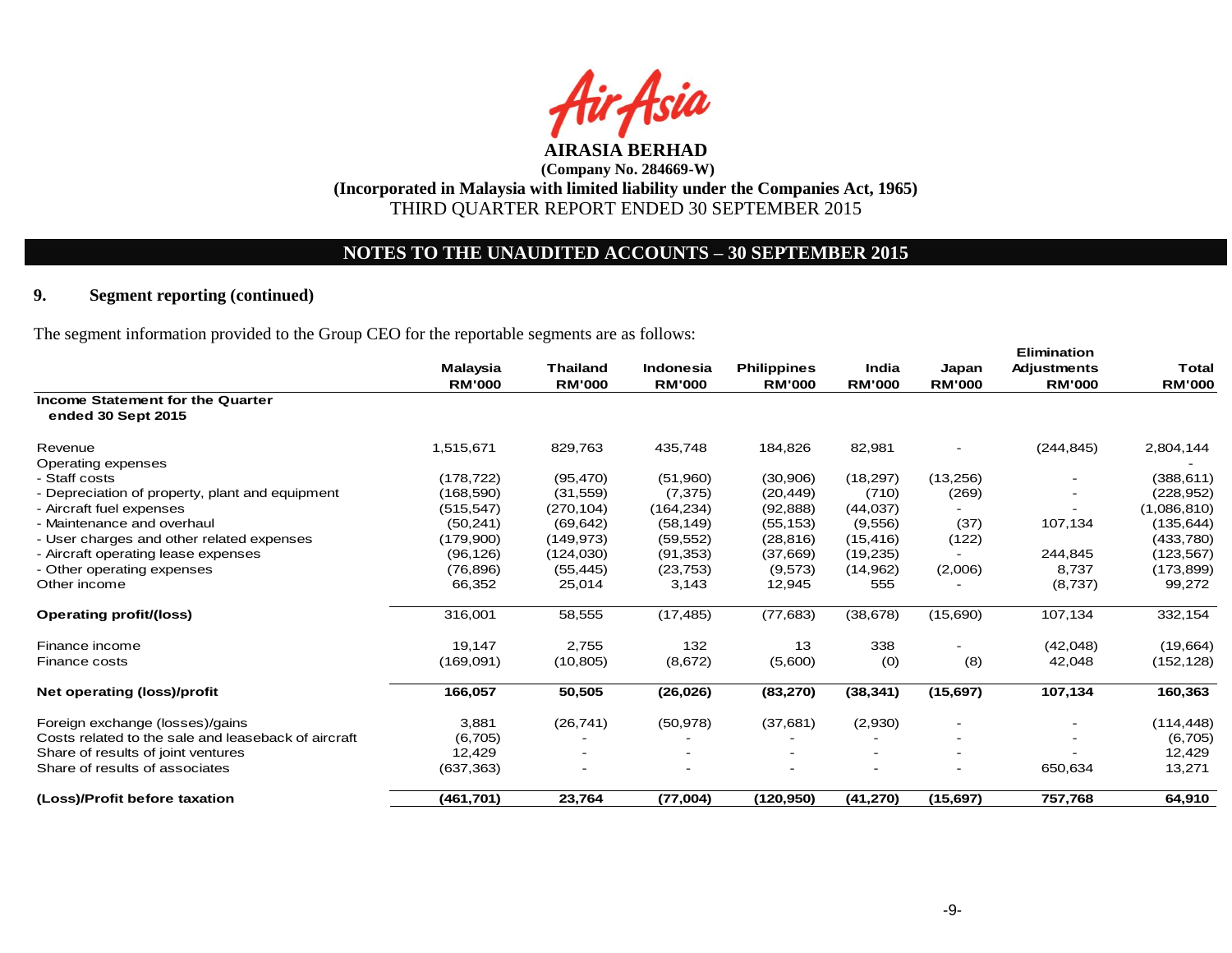

# **NOTES TO THE UNAUDITED ACCOUNTS – 30 SEPTEMBER 2015**

## **9. Segment reporting (continued)**

The segment information provided to the Group CEO for the reportable segments are as follows:

|                                        | <b>Malaysia</b> | <b>Thailand</b> | <b>Indonesia</b> | <b>Philippines</b> | India         | Japan         | <b>Elimination</b><br><b>Adjustments</b> | Total         |
|----------------------------------------|-----------------|-----------------|------------------|--------------------|---------------|---------------|------------------------------------------|---------------|
| <b>Statement of Financial Position</b> | <b>RM'000</b>   | <b>RM'000</b>   | <b>RM'000</b>    | <b>RM'000</b>      | <b>RM'000</b> | <b>RM'000</b> | <b>RM'000</b>                            | <b>RM'000</b> |
| as at 30 September 2015                |                 |                 |                  |                    |               |               |                                          |               |
| <b>Segment Assets</b>                  |                 |                 |                  |                    |               |               |                                          |               |
| Property, plant and equipment          | 11,029,922      | 2,219,463       | 429,971          | 257,056            | 23,616        | 6,127         |                                          | 13,966,156    |
| Deposits, cash and bank balances       | 2,400,458       | 864,938         | 45,309           | 26,852             | 62,166        | 77,387        |                                          | 3,477,110     |
| Other assets                           | 8,434,809       | 287,515         | 1,016,107        | 1,235,659          | 36,656        | 2,834         | (3,417,393)                              | 7,596,187     |
|                                        | 21,865,189      | 3,371,916       | 1,491,388        | 1,519,566          | 122,438       | 86,349        | (3,417,393)                              | 25,039,453    |
| <b>Segment Liabilities</b>             |                 |                 |                  |                    |               |               |                                          |               |
| <b>Borrowings</b>                      | (13,775,660)    | (1,742,868)     | (688)            | (388, 181)         |               |               |                                          | (15,907,397)  |
| Others                                 | (4,268,069)     | (816, 340)      | (1,568,939)      | (2,696,762)        | (176, 575)    | (8, 129)      | 4,611,491                                | (4,923,323)   |
|                                        | (18,043,729)    | (2,559,208)     | (1,569,628)      | (3,084,943)        | (176, 575)    | (8, 129)      | 4,611,491                                | (20,830,720)  |
|                                        |                 |                 |                  |                    |               |               |                                          |               |
| Segment net assets/(liabilities)       | 3,821,460       | 812,708         | (78, 240)        | (1,565,376)        | (54, 136)     | 78,220        | 1,194,098                                | 4,208,733     |
|                                        |                 |                 |                  |                    |               |               |                                          |               |
| Share capital                          | (278, 297)      | (48,681)        | (50, 976)        | (99,780)           | (121, 855)    | (67, 380)     | 388,672                                  | (278,297)     |
| Reserves                               | (3,543,163)     | (764,027)       | 129,216          | 1,665,156          | 175,992       | (10, 840)     | (1,582,770)                              | (3,930,436)   |
| <b>Capital and Reserves</b>            | (3,821,460)     | (812,708)       | 78,240           | 1,565,376          | 54,136        | (78, 220)     | (1, 194, 098)                            | (4,208,733)   |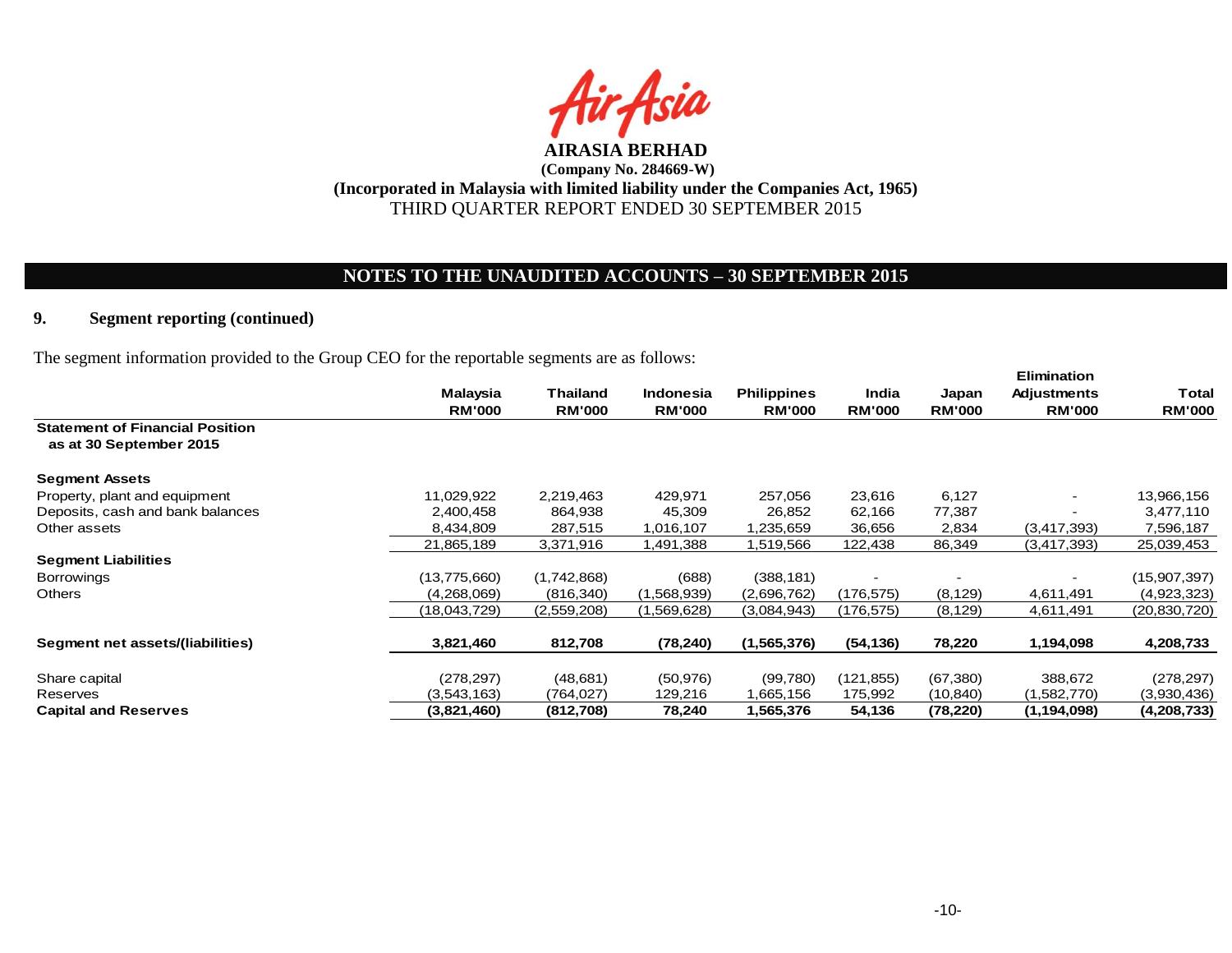

## **NOTES TO THE UNAUDITED ACCOUNTS – 30 SEPTEMBER 2015**

## **9. Segment reporting (continued)**

**10.** 

Note (a): Reconciliation of segment revenue to reported revenue:

|                                                                       | <b>Quarter ended</b> |
|-----------------------------------------------------------------------|----------------------|
|                                                                       | 30/9/2015            |
|                                                                       | <b>RM</b> million    |
| Segment revenue                                                       | 2,804                |
| Add: Inter-segment revenue                                            | 244                  |
| Less: Revenue from affiliates which are not consolidated with AirAsia |                      |
| <b>Berhad Group</b>                                                   | (1,532)              |
| Reported revenue of AirAsia Berhad                                    | 1.516                |

Note (b): Reconciliation of segment loss before taxation to reported loss before taxation:

|                                                           | <b>Quarter ended</b><br>30/9/2015<br><b>RM</b> million |
|-----------------------------------------------------------|--------------------------------------------------------|
| Segment profit before taxation                            | 65                                                     |
| Less: Expenses from affiliates which are not consolidated |                                                        |
| Reported loss before taxation of AirAsia Berhad           | (527)                                                  |
|                                                           | (462)                                                  |
| Note (c): Reconciliation of segment net assets            |                                                        |
|                                                           | <b>Quarter ended</b>                                   |
|                                                           | 30/9/2015                                              |
|                                                           | <b>RM</b> million                                      |
| Segment net assets                                        | 4,209                                                  |
| Less: Net assets of affiliates which are not consolidated | (388)                                                  |
| Reported net assets of AirAsia Berhad                     | 3,821                                                  |
| Revenue                                                   |                                                        |

#### **Quarter ended 30/9/2015 RM million Quarter ended 30/9/2014 RM million** Passenger seat sales 986.5 725.9 Baggage fees 126.9 110.5 Aircraft operating lease income 244.1 192.7 Surcharges and fees 18.9 164.1 Other revenue 139.3 123.8 1,515.7 1,317.0

Other revenue includes assigned seat, freight, cancellation, documentation and other fees and the on-board sale of meals and merchandise.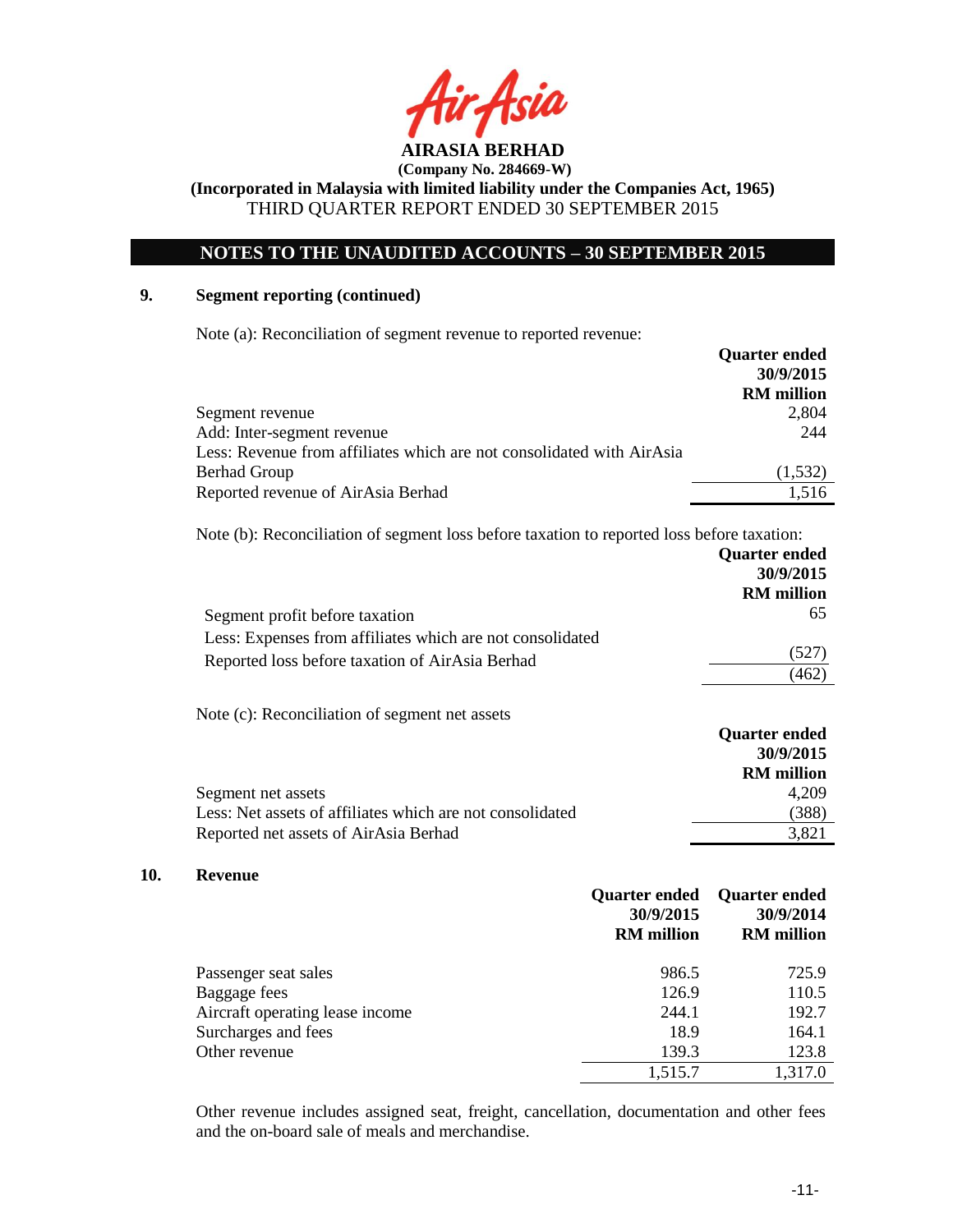

## **NOTES TO THE UNAUDITED ACCOUNTS – 30 SEPTEMBER 2015**

#### **11. Other Income**

|                                                   | <b>Quarter ended</b><br>30/9/2015<br><b>RM</b> million | Quarter ended<br>30/9/2014<br><b>RM</b> million |
|---------------------------------------------------|--------------------------------------------------------|-------------------------------------------------|
| Loss on disposal of property, plant and equipment | (2.5)                                                  | (6.5)                                           |
| Others                                            | 68.9                                                   | 35.0                                            |
|                                                   | 66.4                                                   | 28.5                                            |

Other income ('others') includes brand licence fees, commission income and advertising income.

### **12. Provision for loss on aircraft held for sale**

In the previous financial period, the Board approved the sale and leaseback of 16 vintage A320 aircraft in view of the incoming delivery of Airbus A320neo aircraft starting 2016. A total of 13 transactions have been completed to date and RM17.5 million finance costs related to these transactions have been recognized in the income statement in the quarter under review. In addition to the expected reduction in borrowings by approximately RM1.2bil, a total of RM0.2 bil net cash proceeds is also expected to be generated as a result of these transactions.

### **13. Other Comprehensive Income**

Cash flow hedges represent fair value changes due to movement in MTM position on effective hedging contracts at 30 September 2015 as compared to 30 June 2015 as follows:

|                                        | 30/9/2015<br><b>RM</b> million | Quarter ended Quarter ended<br>30/6/2015<br><b>RM</b> million |
|----------------------------------------|--------------------------------|---------------------------------------------------------------|
| Fair value loss in the period          | (43.4)                         | (120.9)                                                       |
| Amount transferred to income statement | (535.5)                        | 59.0                                                          |
|                                        | (578.9)                        | (61.9)                                                        |

Fair value changes in effective hedging contracts are recognized directly in equity and are transferred to the income statement in the same period as the underlying hedged item impacts profit or loss.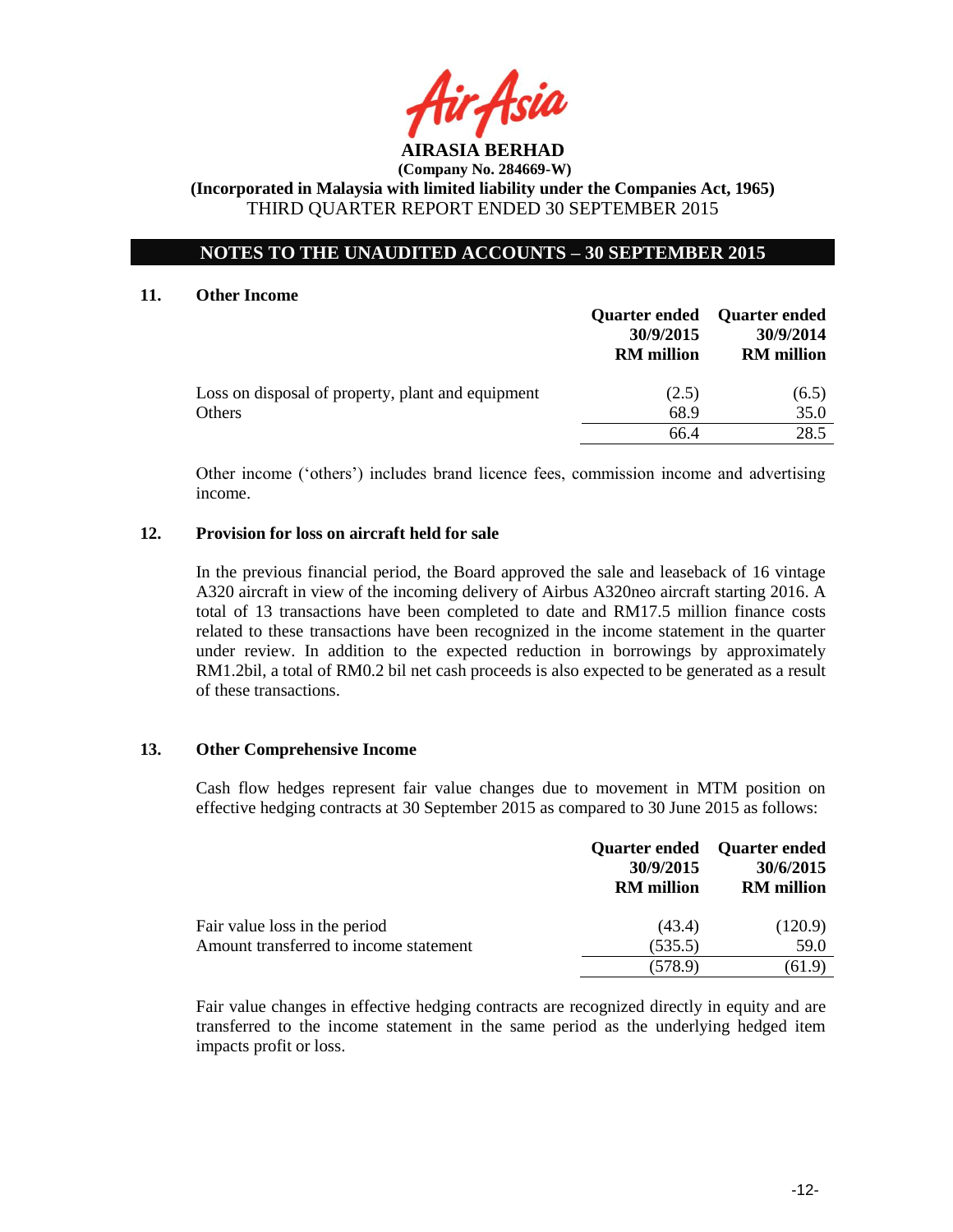

## **NOTES TO THE UNAUDITED ACCOUNTS – 30 SEPTEMBER 2015**

### **14. Disclosure of Realised and Unrealised Profits**

The cumulative retained profit of the Group and its subsidiaries comprises realized and unrealized profit as disclosed in the table below.

|                                                                               | As at<br>30/9/2015<br><b>RM</b> million | As at<br>31/12/2014<br><b>RM</b> million |
|-------------------------------------------------------------------------------|-----------------------------------------|------------------------------------------|
| Total retained profit of AirAsia Berhad and its<br>subsidiaries               |                                         |                                          |
| Realised<br>Unrealised                                                        | 5,546,862<br>(2,254,461)                | 2,906,177<br>(91,609)                    |
|                                                                               | 3,292,401                               | 2,814,568                                |
| Total share of accumulated gains/(losses) from<br>associates                  |                                         |                                          |
| Realised                                                                      | (592, 650)                              | 3,521                                    |
| Total share of accumulated gains/(losses) from jointly<br>controlled entities |                                         |                                          |
| Realised                                                                      | 101,424                                 | 79,946                                   |
| Total group retained profit as per consolidated                               |                                         |                                          |
| accounts                                                                      | 2,801,175                               | 2,898,035                                |

### **15. Property, plant and equipment**

### *(a) acquisition and disposals*

During the quarter ended 30 September 2015, the Group acquired property, plant and equipment with a cost of RM7.7 million (quarter ended 30 September 2014: RM395.4 million).

During the quarter ended 30 September 2015, proceeds from disposal of property, plant and equipment totaled RM524.7 million (quarter ended 30 September 2014 RM77.8 million).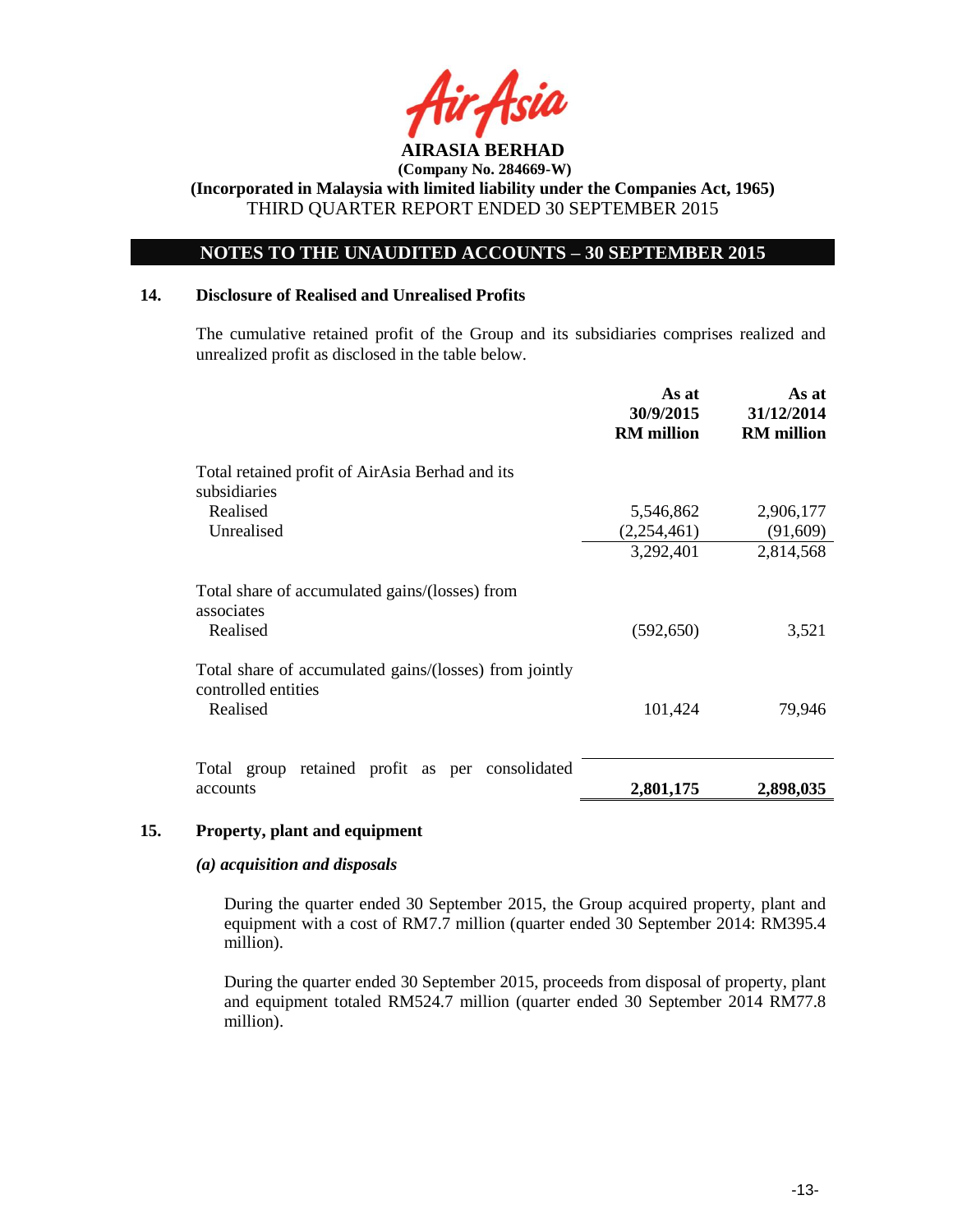

## **NOTES TO THE UNAUDITED ACCOUNTS – 30 SEPTEMBER 2015**

#### *(b) revaluation*

There was no revaluation of property, plant and equipment in the quarter under review or in the same quarter of the prior year.

### *(c) impairment*

There was no impairment of property, plant and equipment in the quarter under review or in the same quarter of the prior year.

### **16. Post balance sheet events**

There were no material events after the period end that have not been reflected in the financial statements for the financial period ended 30 September 2015 as at the date of this report.

### **17. Changes in composition of the Group**

There were no changes in the composition of the Group during the quarter under review.

#### **18. Contingent assets**

As at the date of this report, the Group does not have any contingent assets.

### **19. Changes in contingent liabilities since the last annual balance sheet date**

There were no material changes in contingent liabilities since the latest audited financial statements of the Group for the financial year ended 31 December 2014.

### **20. Capital commitments outstanding not provided for in the interim financial report**

Capital commitments for property, plant and equipment:

|                                 | <b>Group and Company</b> |                           |  |
|---------------------------------|--------------------------|---------------------------|--|
|                                 | 30/9/2015                | 30/9/2014                 |  |
|                                 | RM'000                   | RM'000                    |  |
| Approved and contracted for     | 79,023,262               | 48,404,197                |  |
| Approved but not contracted for |                          | 18, 324, 897 14, 762, 250 |  |
|                                 | 97,348,159               | 63,166,447                |  |
|                                 |                          |                           |  |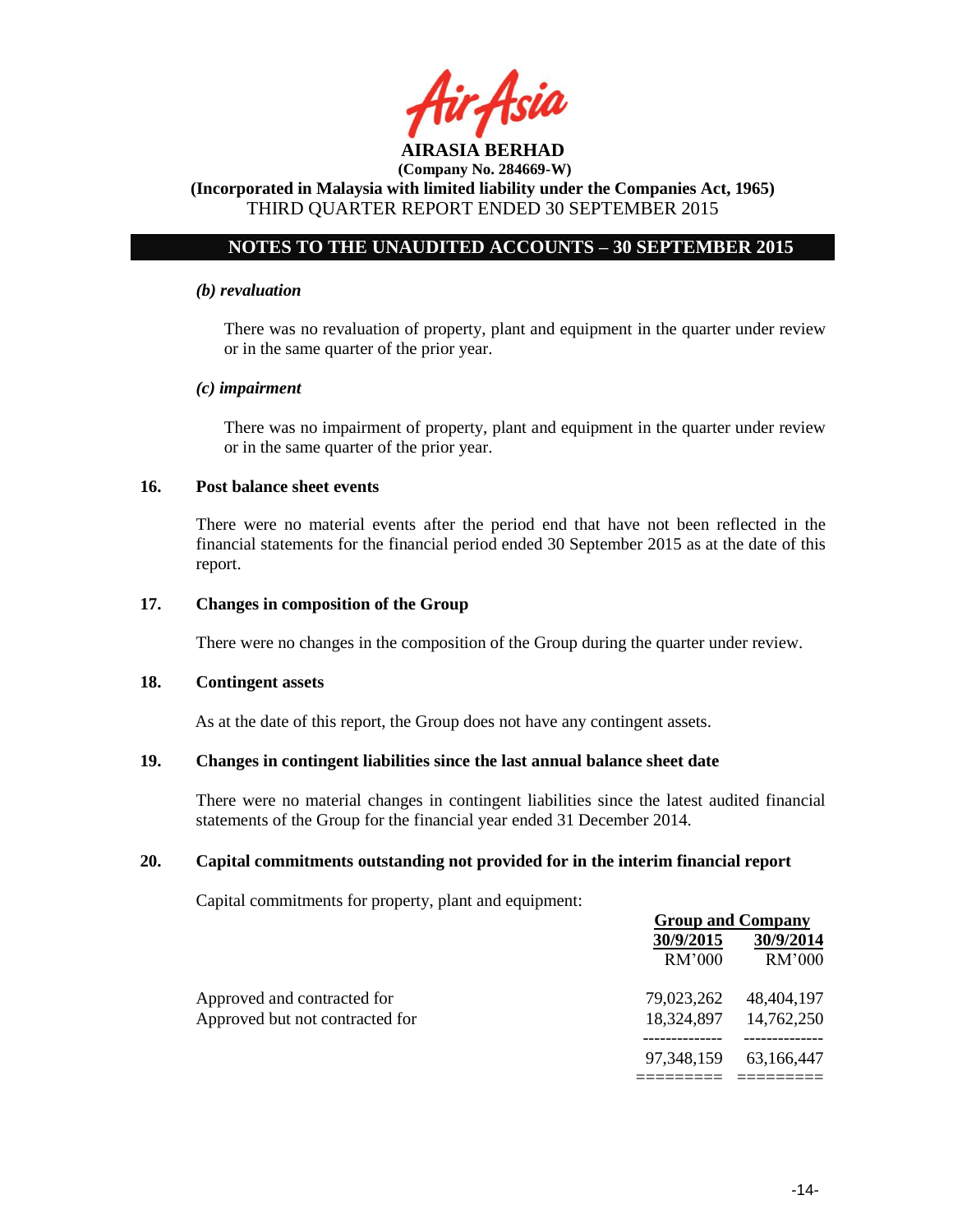

**(Incorporated in Malaysia with limited liability under the Companies Act, 1965)** THIRD QUARTER REPORT ENDED 30 SEPTEMBER 2015

## **NOTES TO THE UNAUDITED ACCOUNTS – 30 SEPTEMBER 2015**

## **21. Material related party transactions**

Details of the relationship and transactions between AirAsia and its related parties are as described below. The related party transactions described were carried out on the terms and conditions obtainable in transactions with unrelated parties unless otherwise stated.

| <b>Relationship</b>                            |  |  |
|------------------------------------------------|--|--|
| Associate of a subsidiary                      |  |  |
| Associate of a subsidiary                      |  |  |
| Associate of a subsidiary                      |  |  |
| Associate of a subsidiary                      |  |  |
|                                                |  |  |
| Former associate of a subsidiary               |  |  |
|                                                |  |  |
| Joint venture                                  |  |  |
| Company with common directors and shareholders |  |  |
|                                                |  |  |

These following items have been included in the Income Statement

|                                                    | Quarter ended<br>30/9/2015<br><b>RM</b> million | <b>Quarter ended</b><br>30/9/2014<br><b>RM</b> million |
|----------------------------------------------------|-------------------------------------------------|--------------------------------------------------------|
| Thai AirAsia                                       |                                                 |                                                        |
| Lease rental income on aircraft                    | 120,636                                         | 91,814                                                 |
| Indonesia AirAsia                                  |                                                 |                                                        |
| Lease rental income on aircraft                    | 94,063                                          | 79,981                                                 |
| <b>Philippines AirAsia</b>                         |                                                 |                                                        |
| Lease rental income on aircraft                    | 22,301                                          | 21,125                                                 |
| India AirAsia                                      |                                                 |                                                        |
| Lease rental income on aircraft                    | 18,576                                          | 4,134                                                  |
| AirAsia X Berhad                                   |                                                 |                                                        |
| Services charged to AirAsia X Berhad               | 1,454                                           | 1,649                                                  |
| <b>Asian Aviation Centre of Excellence Sdn Bhd</b> |                                                 |                                                        |
| Training costs charged to AirAsia Berhad           | (6,113)                                         | (3,391)                                                |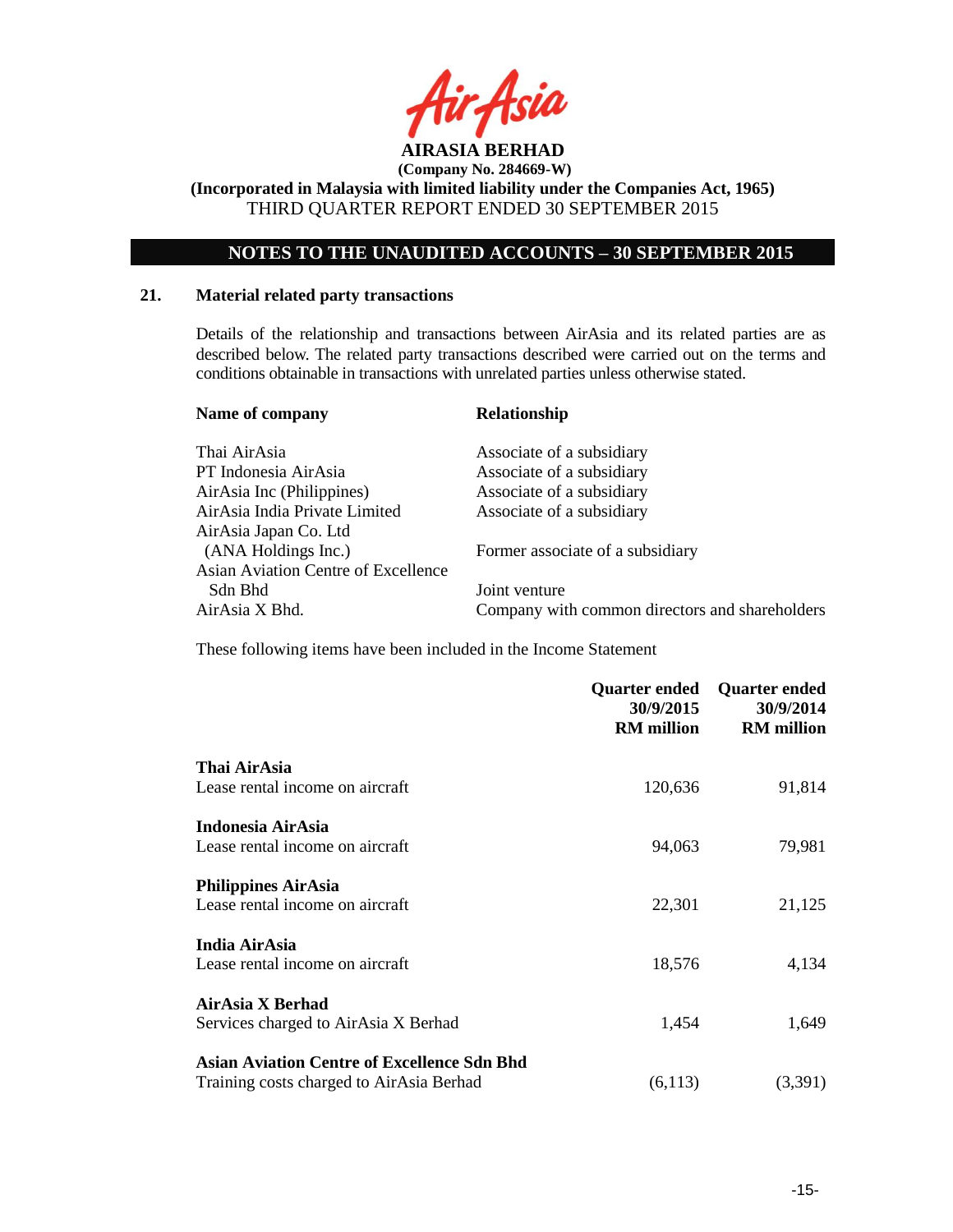

**(Incorporated in Malaysia with limited liability under the Companies Act, 1965)** THIRD QUARTER REPORT ENDED 30 SEPTEMBER 2015

# **NOTES TO THE UNAUDITED ACCOUNTS – 30 SEPTEMBER 2015**

## **22. Review of performance**

**Performance of current quarter against the same quarter last year for Malaysia**

| <b>Quarter Ended: 30 September</b>                  | Jul - Sep  | Jul - Sep  |
|-----------------------------------------------------|------------|------------|
| <b>RM'000</b>                                       | 2015       | 2014       |
|                                                     |            |            |
| Revenue                                             | 1,515,671  | 1,316,992  |
| Operating expenses:<br>- Staff costs                | (178, 722) | (158, 561) |
| - Depreciation of property, plant and equipment     | (168, 590) | (180, 418) |
| - Aircraft fuel expenses                            | (515, 547) | (521,078)  |
| - Maintenance and overhaul                          | (50, 241)  | (41, 246)  |
| - User charges and other related expenses           | (179,900)  | (139, 049) |
| - Aircraft operating lease expenses                 | (96, 126)  | (49, 687)  |
| - Other operating expenses                          | (76, 896)  | (55,030)   |
| Other income                                        | 66,352     | 28,456     |
| <b>Operating Profit</b>                             | 316,001    | 200,379    |
| Finance Income                                      | 19,147     | 37,875     |
| <b>Finance Costs</b>                                | (169, 091) | (135, 392) |
| <b>Net Operating Profit</b>                         | 166,057    | 102,862    |
| Foreign Exchange (loss)/gain                        | (435, 977) | (152, 656) |
| Foreign Exchange gain on amounts due from           | 439,858    | 49,633     |
| associates and jointly-controlled entities          |            |            |
| Costs related to the sale and leaseback of aircraft | (6, 705)   |            |
| Share of results of jointly controlled entities     | 12,429     | 43,824     |
| Share of results of associates:<br>- Thai AirAsia   | 9,742      | (17, 197)  |
| - Indonesia AirAsia                                 |            |            |
| - Current year results                              | (155, 731) |            |
| - Prior year unabsorbed losses                      | (469, 284) |            |
| - India AirAsia                                     | (29, 741)  |            |
| - Japan AirAsia                                     | (5,621)    |            |
| - Others                                            | 13,272     |            |
| (Loss)/profit before tax                            | (461, 701) | 26,466     |
| <b>Current Taxation</b>                             | (8,003)    | (10, 617)  |
| Deferred taxation                                   | 63,972     | (10, 452)  |
| (Loss)/profit after tax                             | (405, 732) | 5,397      |
| <b>EBITDAR</b>                                      | 574,012    | 430,484    |
| <b>EBITDAR Margin</b>                               | 38%        | 33%        |
| <b>EBIT Margin</b>                                  | 20%        | 15%        |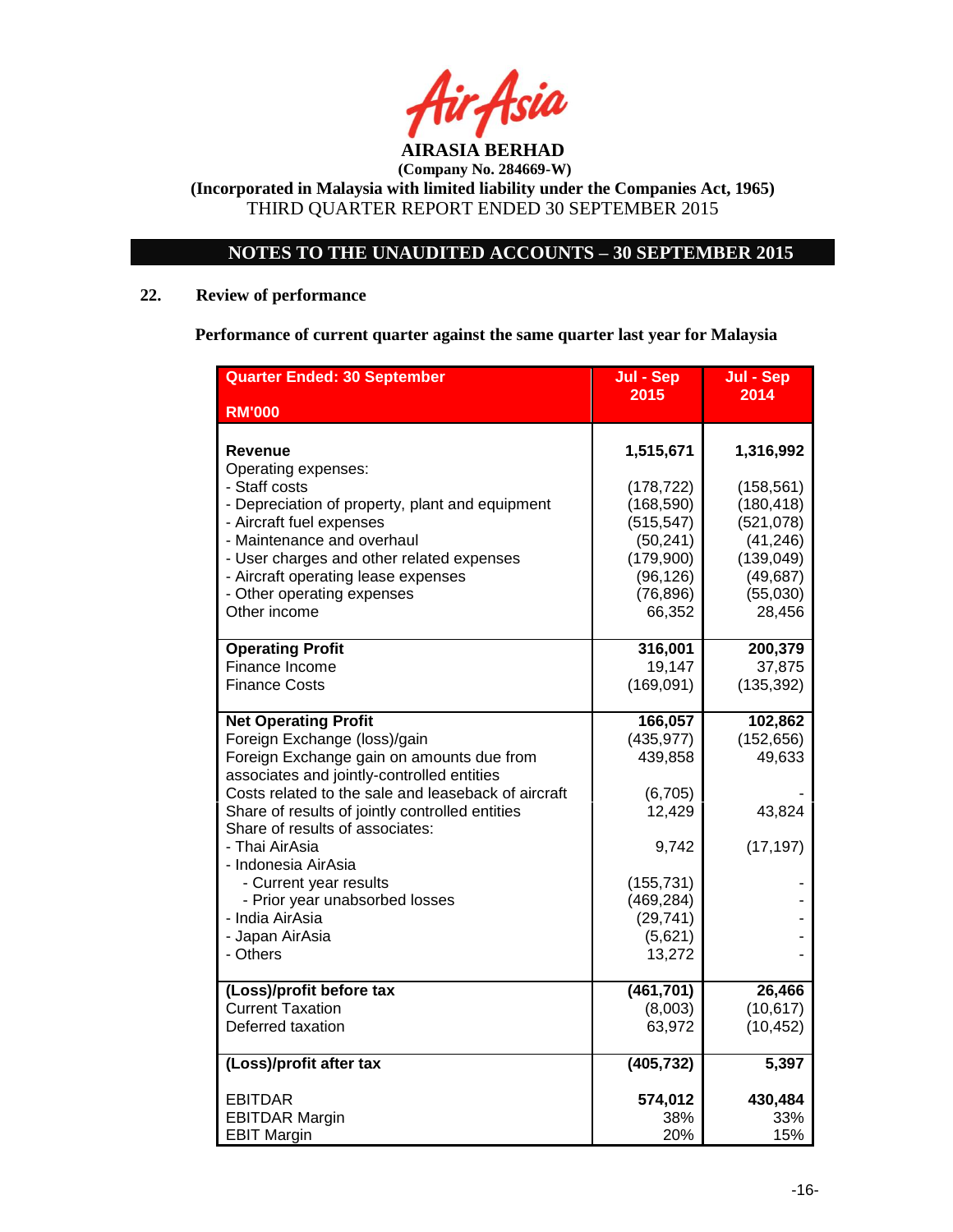

## **NOTES TO THE UNAUDITED ACCOUNTS – 30 SEPTEMBER 2015**

The Group recorded revenue of RM1,515.7 million for the quarter ended 30 September 2015 ("3Q15"), 15% higher than the revenue of RM1,317.0 million recorded in the quarter ended 30 September 2014 ("3Q14"). The revenue was supported by a 19% growth in passenger volume while the average fare was down 7% at RM157 as compared to RM169 achieved in 3Q14. Ancillary income per passenger decreased by 2% to RM46 year-onyear. The seat load factor was at 82% which was 5 percentage points higher than the same period last year.

The loss before tax for the period was RM461.7 million compared to profit before tax of RM26.5 million in the same quarter of 2014 while the loss after tax for the period was RM405.7 million compared to a profit after tax of RM5.4 million in the same quarter of 2014.

| <b>Net Cash Flow (RM'000)</b>  | <b>July - Sept 2015</b> | Apr - Jun 2015 |
|--------------------------------|-------------------------|----------------|
|                                |                         |                |
| Cash from Operations           | 1,360,582               | 477,382        |
| Cash from Investing Activities | (416, 949)              | 859,976        |
| Cash from Financing Activities | (614, 064)              | (1,063,999)    |
| <b>Net Cash Flow</b>           | 329,569                 | 273,359        |

#### **Cashflow commentary for current quarter against immediately preceding quarter**

The Group's cash from operations was RM1.36 billion, compared to RM477.4 million in the immediate preceding quarter ended 30 June 2015. Net cash flow in the quarter amounted to a RM329.6 million inflow, as cash in flows from operating and investing activities exceeded financing cash out flows.

#### **Balance sheet commentary for current quarter**

| <b>Balance Sheet</b><br><b>RM</b> million | <b>September 2015</b> | <b>June 2015</b> |
|-------------------------------------------|-----------------------|------------------|
| <b>Total Debt</b><br>Cash                 | 13,776<br>2,400       | 12,369<br>1,838  |
| <b>Net Debt</b>                           | 11,375                | 10,531           |
| <b>Net Gearing</b>                        | 2.98                  | 2.21             |

The Group's total debt as of end of September 2015 was RM13.8 billion. The Group's net debt after offsetting the cash balances amounted to RM11.4 billion.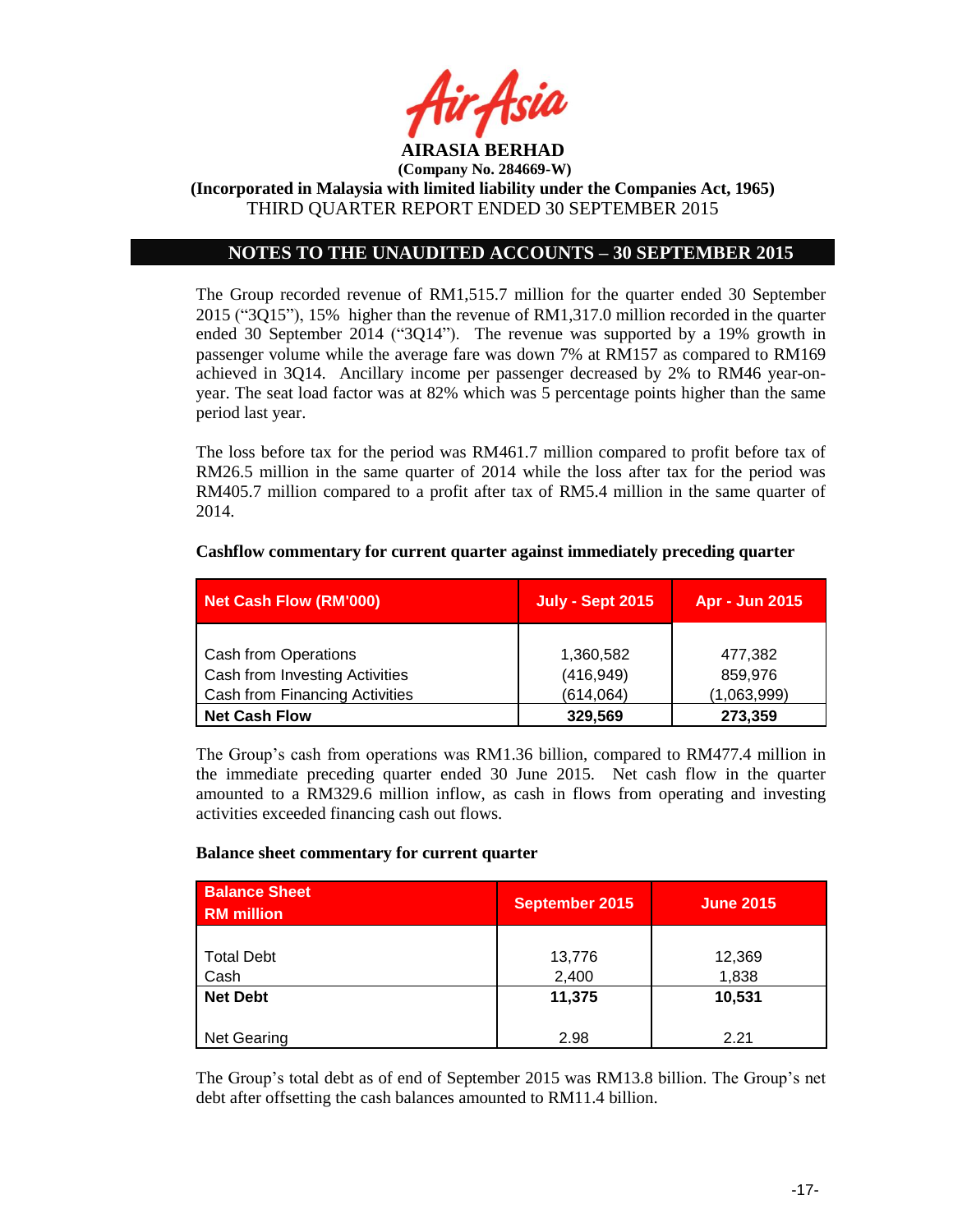

**(Incorporated in Malaysia with limited liability under the Companies Act, 1965)** THIRD QUARTER REPORT ENDED 30 SEPTEMBER 2015

## **NOTES TO THE UNAUDITED ACCOUNTS – 30 SEPTEMBER 2015**

### **Asia Aviation Capital Limited ("AAC")**

Included within the Group results is AAC, a wholly owned subsidiary of AirAsia that provides aircraft leasing services for the AirAsia group of companies. Aircraft owned and operated in Malaysia will however remain with the Company. The results of the Company for 3Q15 which is consolidated into the results of AirAsia is shown below:

| <b>Quarter Ended: 30 Sept</b>                   | July - Sept<br>2015 | <b>July - Sept</b><br>2014 |
|-------------------------------------------------|---------------------|----------------------------|
| <b>USD'000</b>                                  |                     |                            |
|                                                 |                     |                            |
| <b>Revenue</b>                                  | 24,908              |                            |
| Operating expenses:                             |                     |                            |
| - Staff costs                                   | (68)                |                            |
| - Depreciation of property, plant and equipment | (87)                |                            |
| - Aircraft operating lease expenses             | (20, 616)           |                            |
| - Other operating expenses                      | (2,024)             |                            |
|                                                 |                     |                            |
| <b>Operating Profit</b>                         | 2,113               |                            |
| Finance Income                                  |                     |                            |
| <b>Finance Costs</b>                            | (1)                 |                            |
|                                                 |                     |                            |
| <b>Net Operating Profit</b>                     | 2,112               |                            |
| Foreign exchange gain on amounts due            |                     |                            |
| from intercompany                               | (22)                |                            |
| <b>Profit before tax</b>                        | 2,089               |                            |
| Taxation                                        |                     |                            |
| <b>Profit after tax</b>                         | 2,089               |                            |
|                                                 |                     |                            |
| <b>EBITDAR</b>                                  | 22,816              | 0                          |
| <b>EBITDAR Margin</b>                           | 92%                 | $0\%$                      |
| <b>EBIT Margin</b>                              | 8%                  | 0%                         |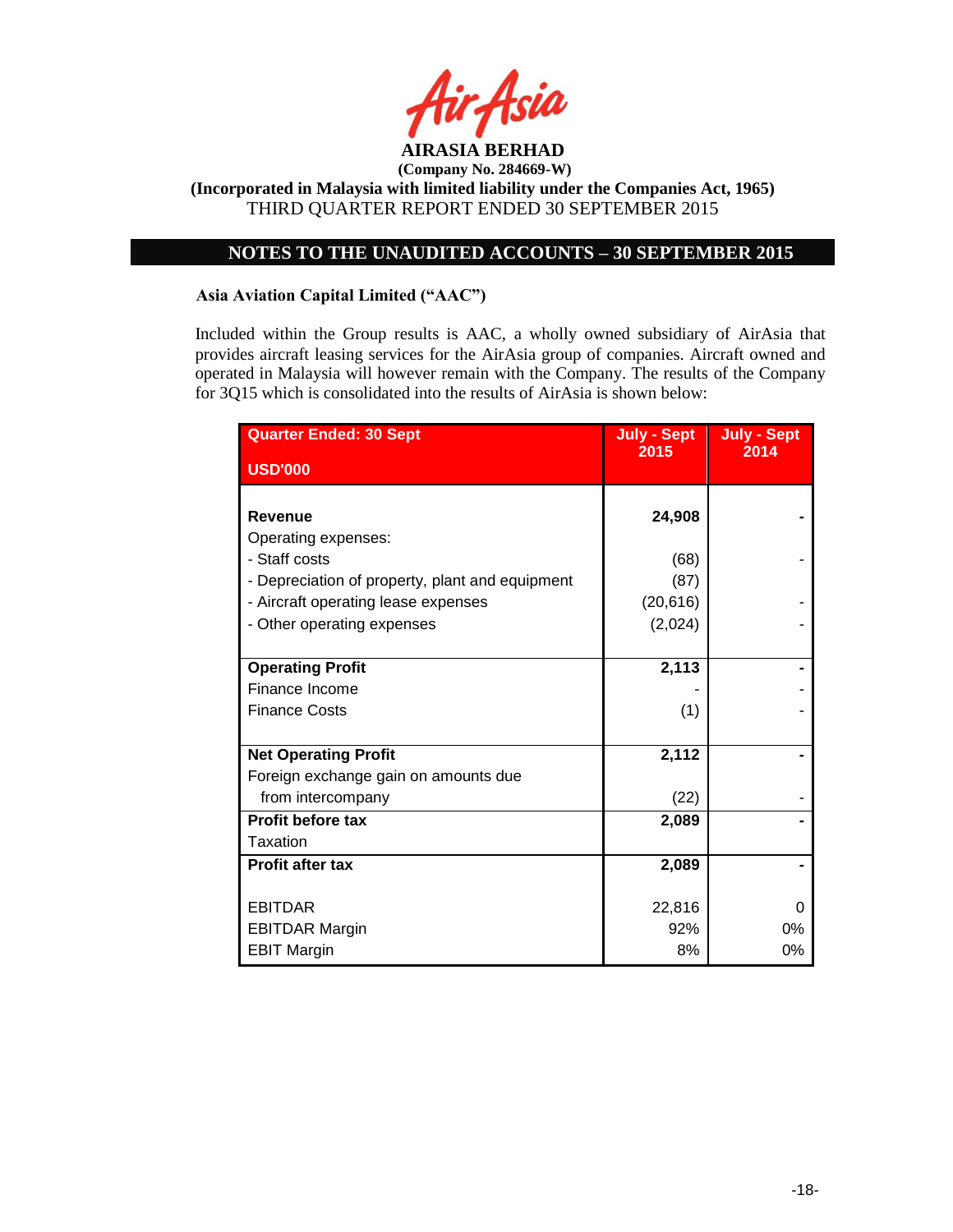

## **NOTES TO THE UNAUDITED ACCOUNTS – 30 SEPTEMBER 2015**

| <b>Operational ratios</b>              | <b>July - Sept 2015</b> | <b>July - Sept 2014</b> |
|----------------------------------------|-------------------------|-------------------------|
| Total aircraft in the portfolio        | 19                      |                         |
| Addition                               | 9                       |                         |
| Operating lease aircraft               | 28                      |                         |
| Owned aircraft                         |                         |                         |
| Committed aircraft delivery            |                         |                         |
| % of aircraft placed                   | 100%                    |                         |
| No of Aircraft by Lessee               | 28                      |                         |
| Thai AirAsia                           | 15                      |                         |
| Indonesia AirAsia                      | 3                       |                         |
| Philippines AirAsia                    |                         |                         |
| AirAsia India                          |                         |                         |
| Indonesia AirAsia X                    | 5                       |                         |
| 3rd party                              |                         |                         |
| Total Aicraft average age (Years)      | 6.1                     |                         |
| Operating lease avg age (Years)        | 6.5                     |                         |
| Owned acft avg age (Years)             |                         |                         |
| Average remaining lease tenure (Years) | 6.4                     |                         |

### **Asia Aviation Capital Limited ("AAC") (continued)**

### **23. Jointly Controlled Entities and Associate Companies**

### **i) Associate Company - Thai AirAsia**

Thai AirAsia is an associate company owned 45% by AirAsia Berhad. As such it is accounted for using the equity method, as permitted by the Malaysian Accounting Standards Board MFRS128, Investments in Associates.

Thai AirAsia recorded revenue of THB7,268.2 million in 3Q15, 31% higher compared to the THB5,558.6 million achieved in 3Q14. The positive growth in revenue is attributed to higher passenger volumes which increased by 26% year-on-year. Anciliary income per passenger decreased by 12% year-on-year. Passengers carried by Thai AirAsia increased as capacity rose 27% year-on-year while the seat load factor decreased 1ppt to 81%.

Thai AirAsia achieved an operating profit of THB506.7 million in 3Q15, compared to an operating loss of THB420.0 million in 3Q14. Thai AirAsia achieved a net profit of THB174.4 million in 3Q15, compared to a net loss of THB382.1 million in 3Q14.

AirAsia Berhad has equity accounted RM9.7 million in 3Q15, as reflected in the AirAsia Berhad income statement.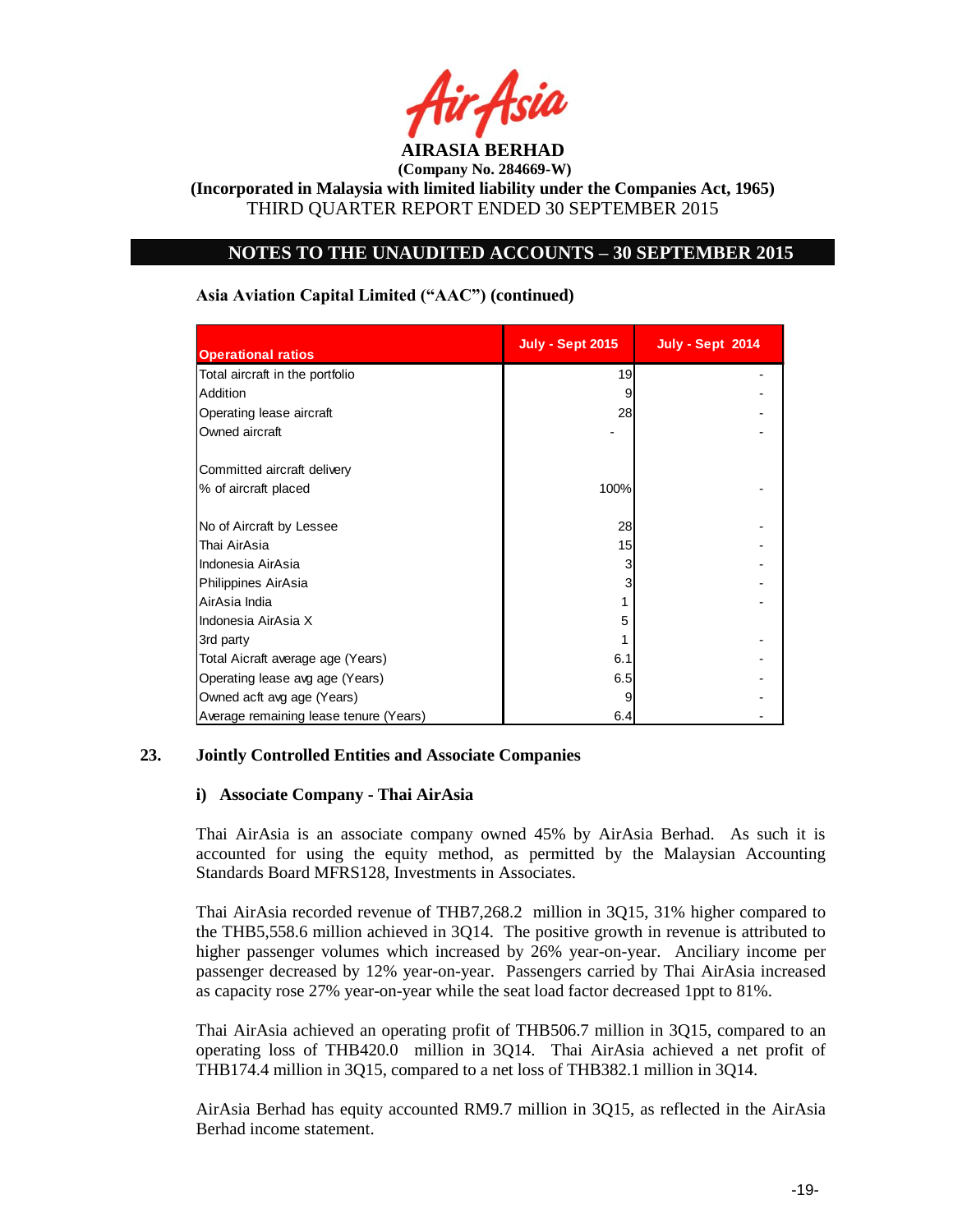

## **NOTES TO THE UNAUDITED ACCOUNTS – 30 SEPTEMBER 2015**

**Performance indicator for Thailand operations for current quarter against the same quarter last year**

| <b>Quarter Ended: 30 September</b> | Jul - Sep | Jul - Sep | <b>Change</b> |
|------------------------------------|-----------|-----------|---------------|
|                                    | 2015      | 2014      | $y - 0 - y$   |
| Passengers Carried                 | 3,584,130 | 2,854,688 | 26%           |
| Capacity                           | 4,412,520 | 3,470,400 | 27%           |
| Seat Load Factor                   | 81%       | 82%       | $-1$ ppt      |
| RPK (million)                      | 3,651     | 2,957     | 23%           |
| ASK (million)                      | 4,445     | 3,553     | 25%           |
| Average Fare (THB)                 | 1,710     | 1,592     | 7%            |
| Ancillary Income Per Pax (THB)     | 321       | 364       | $-12%$        |
| Unit Passenger Revenue (THB)       | 2,031     | 1,956     | 4%            |
| Revenue / ASK (THB)                | 1.64      | 1.56      | 5%            |
| Revenue / ASK (US cents)           | 4.55      | 4.35      | 5%            |
| Cost / ASK (THB)                   | 1.52      | 1.68      | $-10%$        |
| Cost / ASK (US cents)              | 4.23      | 4.68      | $-10%$        |
| Cost / ASK-ex Fuel (THB)           | 1.00      | 0.96      | 4%            |
| Cost / ASK-ex Fuel (US cents)      | 2.77      | 2.67      | 4%            |
| Aircraft (end of period)           | 44        | 40        | 10%           |
| Average Stage Length (km)          | 1,007     | 1,024     | $-2%$         |
| Number of Flights                  | 24,514    | 19,280    | 27%           |
| <b>Fuel Consumed (Barrels)</b>     | 814,945   | 627,045   | 30%           |
| Average Fuel Price (US\$ / Barrel) | 80        | 114       | $-30%$        |

*Exchange Rate: USD:THB – 35.97 - prior year US cents figures are restated at the current period average exchange rate*

| Definition and calculation methodology |  |  |
|----------------------------------------|--|--|
|                                        |  |  |

| ASK (Available Seat Kilometres)    | Total available seats multiplied by the distance flown.        |
|------------------------------------|----------------------------------------------------------------|
| RPK (Revenue Passenger Kilometres) | Number of passengers carried multiplied by distance<br>flown   |
| Revenue/ASK                        | Total revenue divided by ASK                                   |
| Cost/ASK                           | Total expenses before operating profit divided by ASK          |
| $Cost/ASK - ex fuel$               | Costs, as defined above, less fuel expenses, divided by<br>ASK |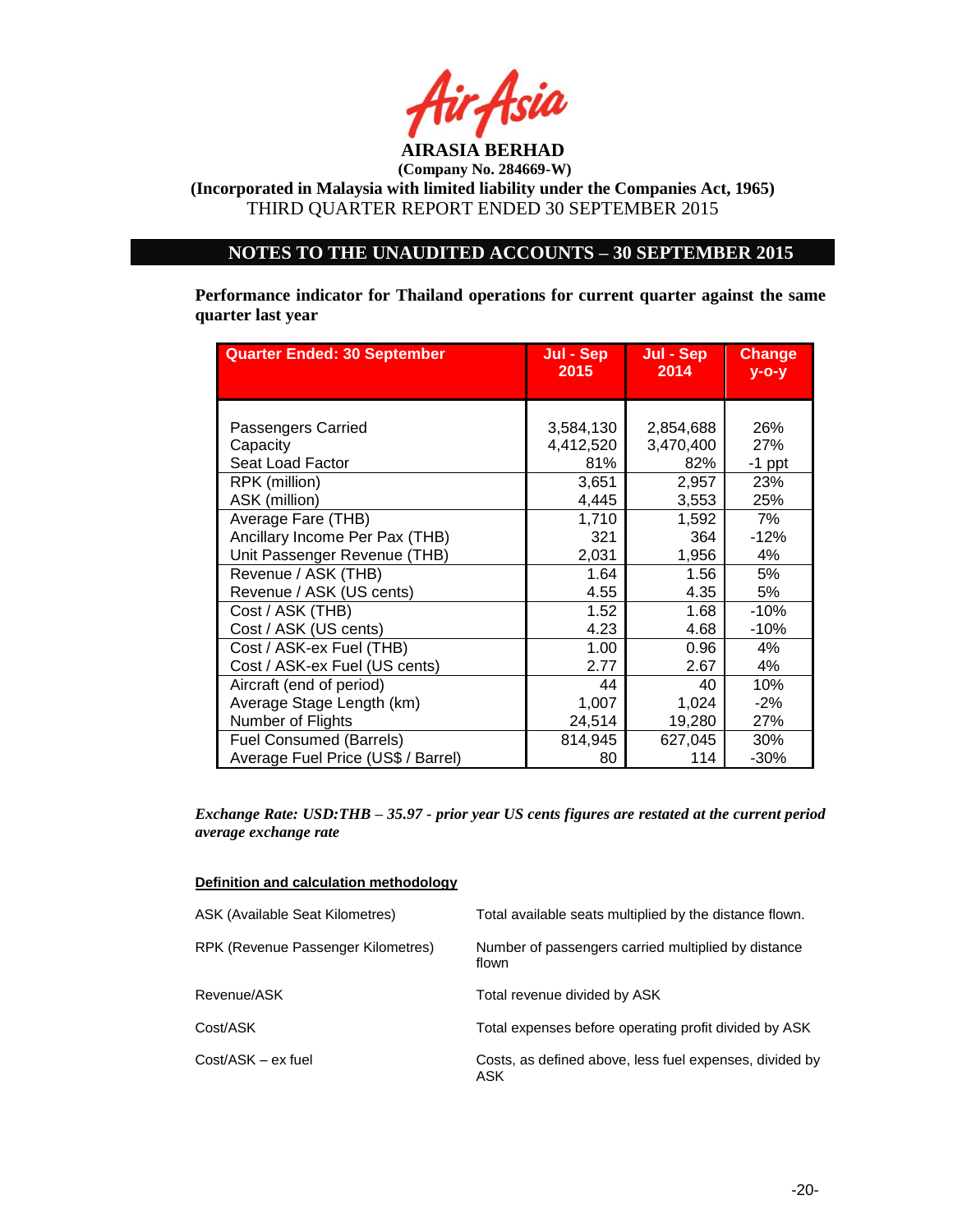

# **NOTES TO THE UNAUDITED ACCOUNTS – 30 SEPTEMBER 2015**

**Performance of current quarter against the same quarter last year for Thailand**

| <b>Quarter Ended: 30 September</b>                                                                                            | Jul - Sep                                             | Jul - Sep                                         |
|-------------------------------------------------------------------------------------------------------------------------------|-------------------------------------------------------|---------------------------------------------------|
| <b>THB'000</b>                                                                                                                | 2015                                                  | 2014                                              |
| Revenue                                                                                                                       | 7,268,203                                             | 5,558,594                                         |
| Operating expenses:<br>- Staff costs<br>- Depreciation of property, plant<br>and equipment                                    | (826, 224)<br>(273, 119)                              | (663, 158)<br>(216, 435)                          |
| - Aircraft fuel expenses<br>- Maintenance & overhaul                                                                          | (2,337,561)<br>(602, 698)                             | (2,572,067)<br>(447, 763)                         |
| -User charges and other related expenses<br>- Aircraft operating lease expenses<br>- Other operating expenses<br>Other income | (1, 297, 910)<br>(1,073,389)<br>(479, 841)<br>129,291 | (861, 138)<br>(931, 965)<br>(415, 727)<br>129,630 |
| <b>Operating profit/(loss)</b>                                                                                                | 506,752                                               | (420, 029)                                        |
| Finance Income<br><b>Finance Costs</b>                                                                                        | 23,844<br>(93, 509)                                   | 40,052<br>(64, 991)                               |
| Net operating profit/(loss)                                                                                                   | 437,087                                               | (444, 968)                                        |
| Foreign exchange (loss)/profit                                                                                                | (231, 424)                                            | 84,424                                            |
| Profit before tax                                                                                                             | 205,663                                               | (360, 544)                                        |
| Taxation<br>Deferred taxation                                                                                                 | (8,323)<br>(22, 912)                                  | (2, 433)<br>(19, 159)                             |
| <b>Profit after tax</b>                                                                                                       | 174,428                                               | (382, 136)                                        |
| <b>EBITDAR</b><br><b>EBITDAR Margin</b><br><b>EBIT Margin</b>                                                                 | 1,853,260<br>25%<br>7%                                | 728,371<br>13%<br>-8%                             |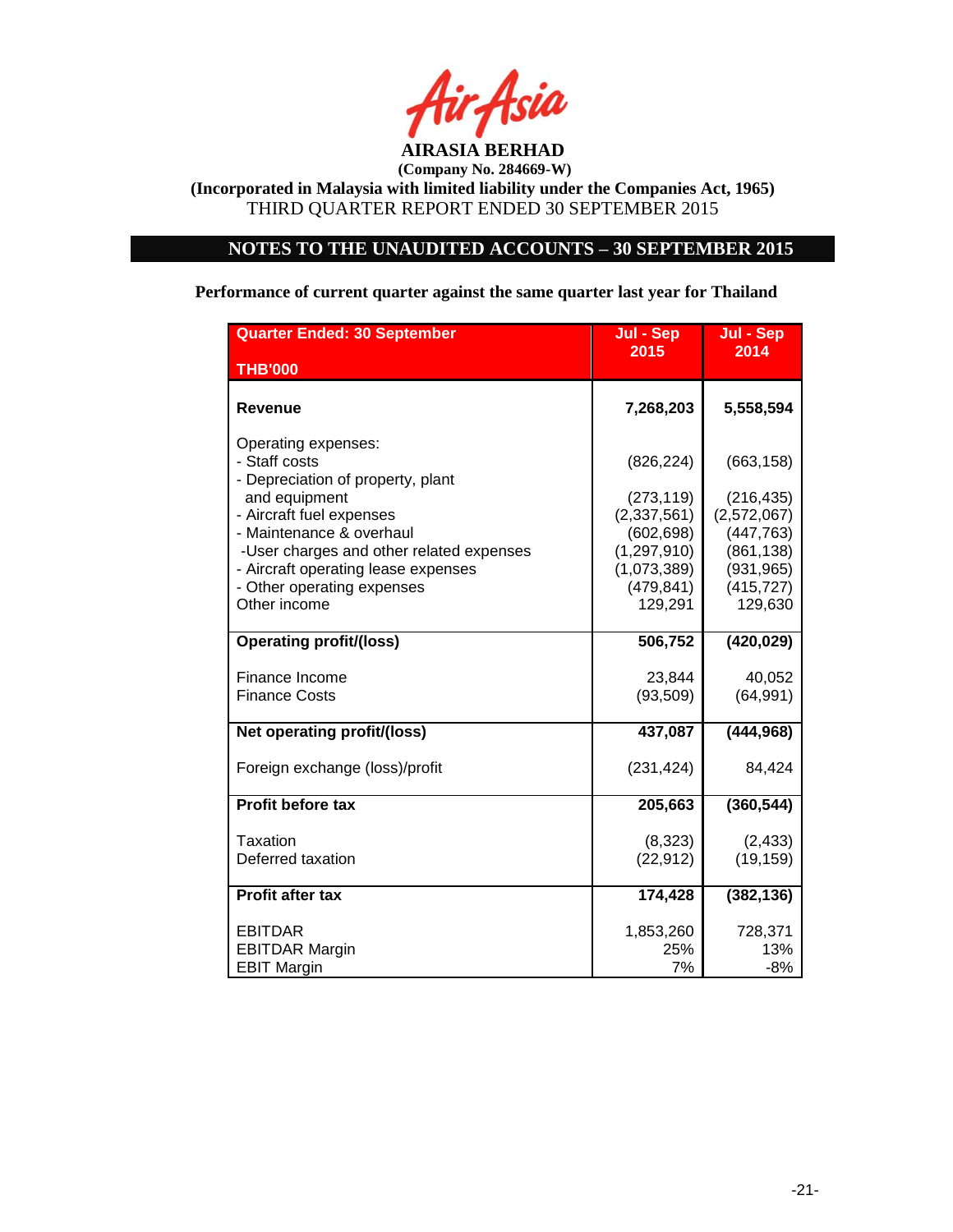

**(Incorporated in Malaysia with limited liability under the Companies Act, 1965)** THIRD QUARTER REPORT ENDED 30 SEPTEMBER 2015

### **NOTES TO THE UNAUDITED ACCOUNTS – 30 SEPTEMBER 2015**

#### **Balance Sheet**

| <b>Quarter Ended: 30 September</b>    |                  |                 |
|---------------------------------------|------------------|-----------------|
| <b>THB'000</b>                        | <b>Sept 2015</b> | <b>Dec 2014</b> |
|                                       |                  |                 |
| Property, Plant & Equipment           | 18,335,998       | 15,932,386      |
| Investment in associate               | 2,500            |                 |
| Intangible assets, net                | 12,399           | 11,460          |
| Other non current assets              | 994,393          | 812,678         |
| Inventory                             | 111,915          | 75,603          |
| Other Debtors & Prepayments           | 797,763          | 1,027,296       |
| Amounts due from related parties      | 456,320          | 68,163          |
| Cash & Short Term Deposits            | 7,145,650        | 7,761,743       |
| <b>Total Assets</b>                   | 27,856,938       | 25,689,329      |
|                                       |                  |                 |
| Sales In Advance                      | 3,767,065        | 4,629,227       |
| <b>Other Creditors &amp; Accruals</b> | 2,027,584        | 1,957,634       |
| Amounts Owing to Related Party        | 454,025          | 472,709         |
| Deferred tax liabilities              | 495,480          | 351,812         |
| Finance lease liabilities             | 14,398,630       | 12,076,968      |
| <b>Total Liabilities</b>              | 21, 142, 784     | 19,488,350      |
|                                       |                  |                 |
| <b>Share Capital</b>                  | 435,556          | 435,556         |
| Share Premium                         | 2,628,786        | 2,628,786       |
| <b>Retained Earnings</b>              | 3,649,812        | 3,136,637       |
| <b>Total Equity</b>                   | 6,714,154        | 6,200,979       |

### **ii) Associate Company - Indonesia AirAsia**

Indonesia AirAsia is an associate company owned 49% by AirAsia Berhad. As such it is accounted for using the equity method, as permitted by the Malaysian Accounting Standards Board MFRS128, Investments in Associates. The Group's interest in Indonesia AirAsia has been reduced to zero and the Group will only recognize its share of profits after its share of profits equals the share of losses not previously recognized.

Indonesia AirAsia recorded revenue of IDR 1,483.7 billion in 3Q15, 14% lower as compared to the IDR 1,719.8 billion achieved in 3Q14. The drop in revenue can be attributed to lower passenger volumes which decreased by 12% year-on-year coupled with the 15% decrease in the year-on-year unit passenger revenue. Anciliary income per passenger increased by 6% year-on-year. Passengers carried by Indonesia AirAsia decreased as capacity decreased 7% year-on-year while the seat load factor decreased by 4 percentage points to 75% as compared to 3Q14.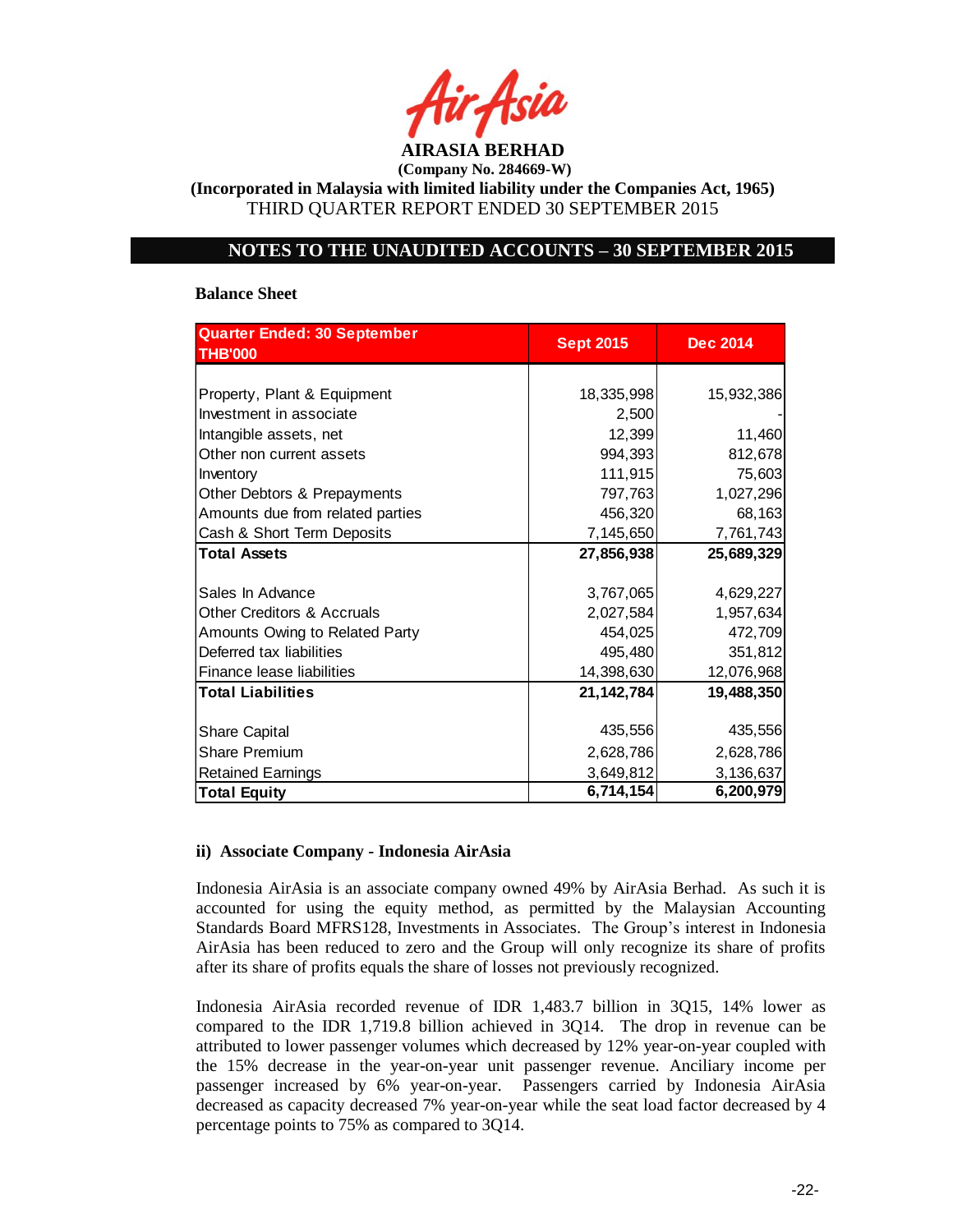

**(Incorporated in Malaysia with limited liability under the Companies Act, 1965)** THIRD QUARTER REPORT ENDED 30 SEPTEMBER 2015

## **NOTES TO THE UNAUDITED ACCOUNTS – 30 SEPTEMBER 2015**

Indonesia AirAsia recorded an operating loss of IDR59.5 billion in 3Q15, compared to an operating profit of IDR76.1 billion in 3Q14. Indonesia AirAsia recorded a net loss of IDR262.1 billion in 3Q15 as compared to a net profit of IDR1.7 billion in 3Q14.

The AirAsia Berhad share of the net loss in 3Q15 amounted to RM155.7 million. AirAsia Berhad subscribed to IDR2,058 billion nominal value perpetual capital securities in Indonesia AirAsia and as such, all prior year unrecognized and current year losses of RM625.0 million were recognized in the income statement of AirAsia Berhad in the quarter under review. As the Group's interest in Indonesia AirAsia has been reduced to zero any profits will only be recognized when a total of RM19.0 million of unrecognized losses have been reversed.

| <b>Quarter Ended: 30 September</b> | Jul - Sept<br>2015 | Jul - Sept<br>2014 | Change<br>$y$ -o-y |
|------------------------------------|--------------------|--------------------|--------------------|
|                                    |                    |                    |                    |
| Passengers Carried                 | 1,622,390          | 1,847,385          | $-12%$             |
| Capacity                           | 2,155,320          | 2,324,340          | -7%                |
| Seat Load Factor                   | 75%                | 79%                | $-4$ ppt           |
| RPK (million)                      | 2,255              | 2,159              | 4%                 |
| ASK (million)                      | 2,958              | 2,704              | 9%                 |
| Average Fare (IDR)                 | 742,065            | 765,005            | $-3%$              |
| Ancillary Income Per Pax (IDR)     | 176,252            | 166,540            | 6%                 |
| Unit Passenger Revenue (IDR)       | 918,317            | 931,545            | $-1\%$             |
| Revenue / ASK (IDR)                | 501.51             | 635.91             | $-21%$             |
| Revenue / ASK (US cents)           | 3.54               | 4.49               | $-21%$             |
| Cost / ASK (IDR)                   | 521.63             | 607.76             | $-14%$             |
| Cost / ASK (US cents)              | 3.69               | 4.29               | $-14%$             |
| Cost / ASK-ex Fuel (IDR)           | 332.61             | 354.83             | -6%                |
| Cost / ASK-ex Fuel (US cents)      | 2.35               | 2.51               | -6%                |
| Aircraft (end of period)           | 23                 | 30                 | $-23%$             |
| Average Stage Length (km)          | 1,258              | 1,191              | 6%                 |
| Number of Flights                  | 11,974             | 12,921             | -7%                |
| <b>Fuel Consumed (Barrels)</b>     | 467,016            | 462,875            | $1\%$              |
| Average Fuel Price (US\$ / Barrel) | 85                 | 104                | $-19%$             |

**Performance indicator for Indonesia operations for current quarter against the same quarter last year**

*Exchange Rate: USD:IDR – 14,151 - prior year US cents figures are restated at the current period average exchange rate*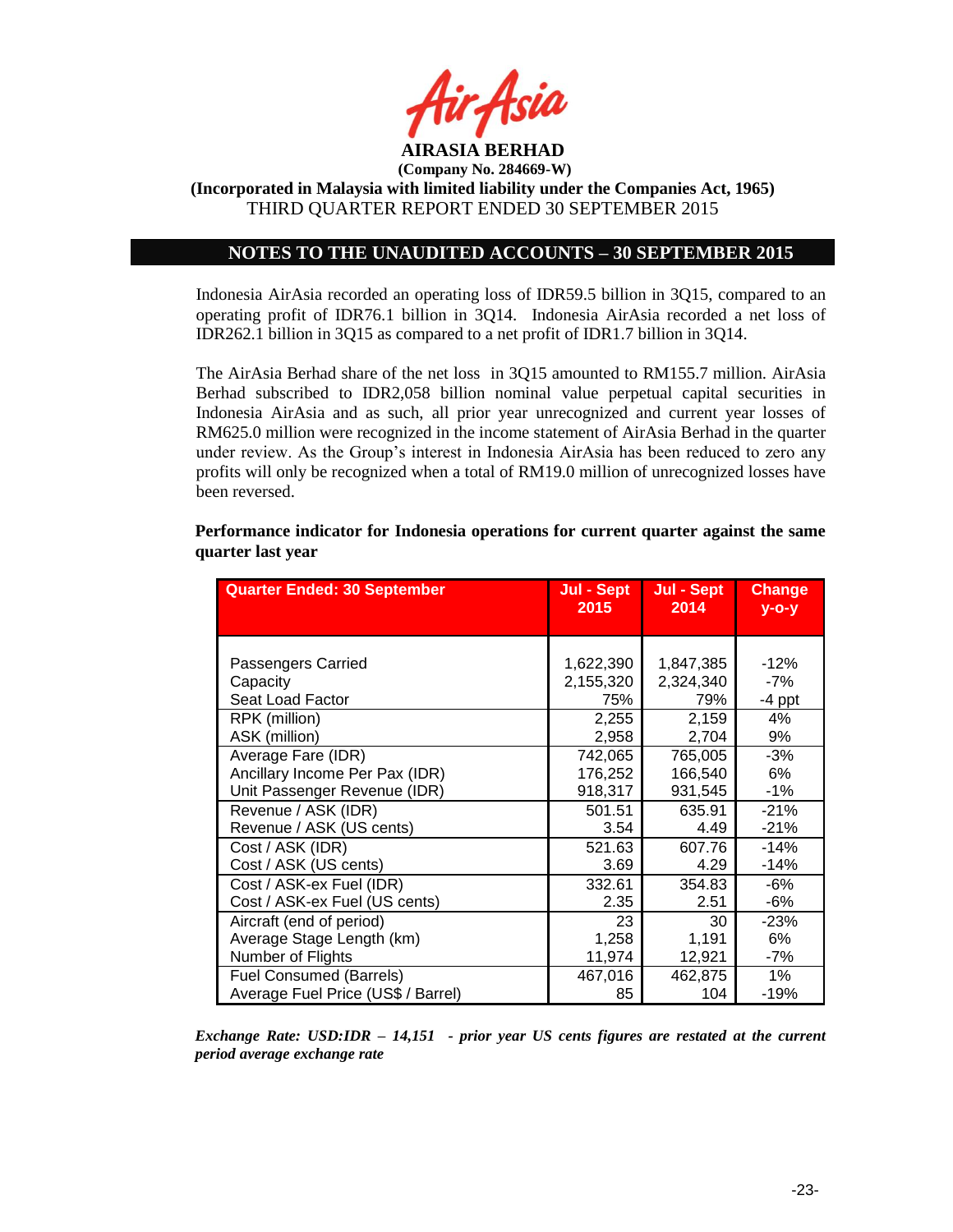

## **NOTES TO THE UNAUDITED ACCOUNTS – 30 SEPTEMBER 2015**

**Performance of current quarter against the same quarter last year for Indonesia**

| <b>Quarter Ended: 30 September</b>                                                                                                                                                                                                              | Jul - Sept                                                                                             | <b>Jul - Sept</b>                                                                                    |  |
|-------------------------------------------------------------------------------------------------------------------------------------------------------------------------------------------------------------------------------------------------|--------------------------------------------------------------------------------------------------------|------------------------------------------------------------------------------------------------------|--|
| <b>IDR</b> million                                                                                                                                                                                                                              | 2015                                                                                                   | 2014                                                                                                 |  |
| <b>Revenue</b>                                                                                                                                                                                                                                  | 1,483,651                                                                                              | 1,719,802                                                                                            |  |
| Operating expenses:<br>- Staff costs<br>- Depreciation<br>- Aircraft fuel expenses<br>- Aircraft operating lease expense<br>- Maintenance & overhaul<br>- User charges and other related expenses<br>- Other operating expenses<br>Other income | (176, 916)<br>(25, 110)<br>(559, 189)<br>(311, 041)<br>(197, 989)<br>(202, 766)<br>(80, 875)<br>10,702 | (176, 618)<br>(25, 179)<br>(684, 052)<br>(296,823)<br>(162, 192)<br>(207, 841)<br>(92, 840)<br>1,866 |  |
| <b>Operating (loss)/profit</b>                                                                                                                                                                                                                  | (59, 533)                                                                                              | 76,123                                                                                               |  |
| Finance Income<br><b>Finance Costs</b>                                                                                                                                                                                                          | 448<br>(29, 528)                                                                                       | 462<br>(49, 866)                                                                                     |  |
| <b>Net operating (loss)/profit</b>                                                                                                                                                                                                              | (88, 613)                                                                                              | 26,719                                                                                               |  |
| Foreign exchange loss                                                                                                                                                                                                                           | (173, 571)                                                                                             | (25, 042)                                                                                            |  |
| (Loss)/profit before tax                                                                                                                                                                                                                        | (262, 184)                                                                                             | 1,677                                                                                                |  |
| <b>Taxation</b>                                                                                                                                                                                                                                 | 40                                                                                                     |                                                                                                      |  |
| (Loss)/profit after tax                                                                                                                                                                                                                         | (262, 144)                                                                                             | 1,677                                                                                                |  |
| <b>EBITDAR</b><br><b>EBITDAR Margin</b><br><b>EBIT Margin</b>                                                                                                                                                                                   | 276,618<br>19%<br>$-4%$                                                                                | 398,125<br>23%<br>4%                                                                                 |  |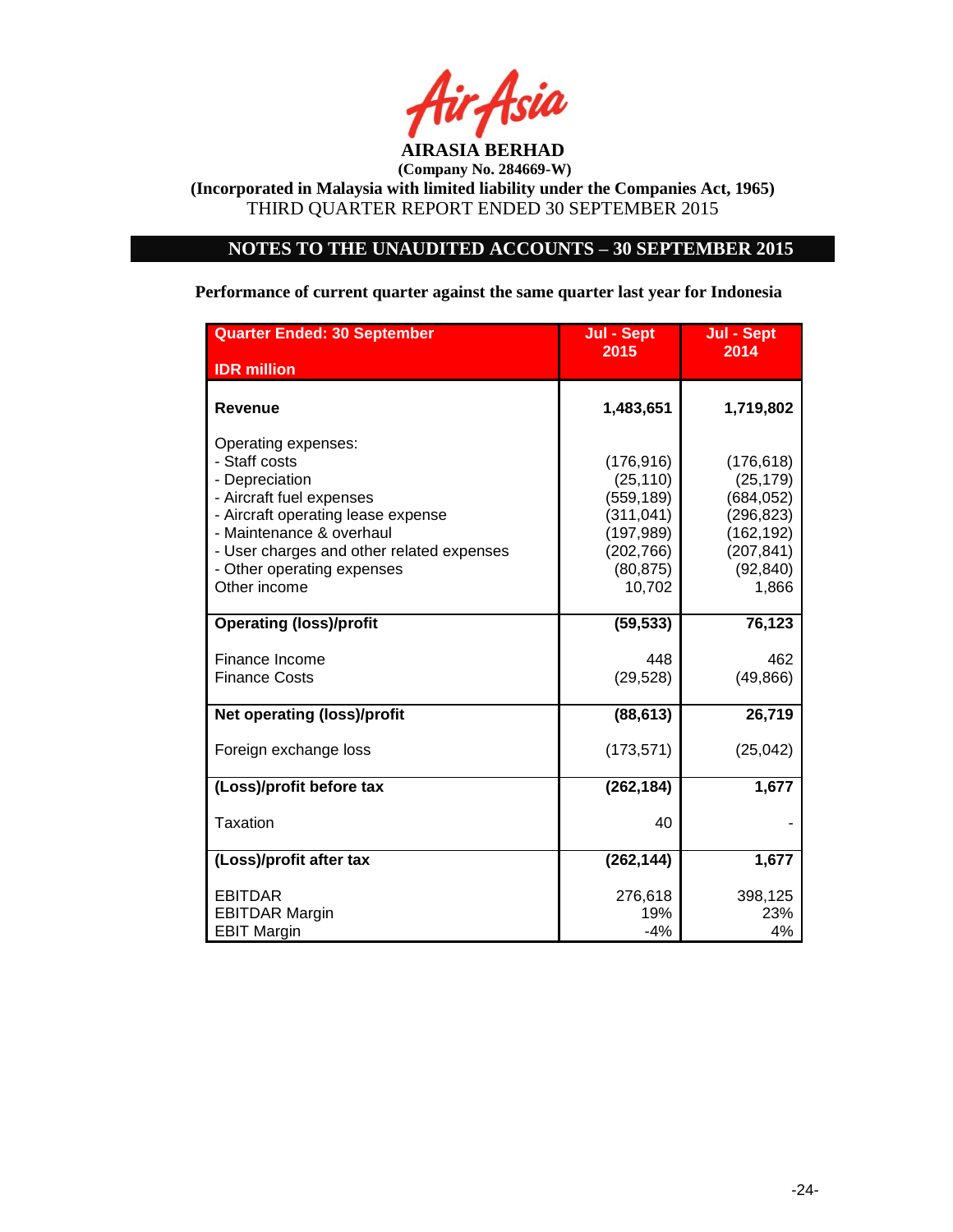

**(Incorporated in Malaysia with limited liability under the Companies Act, 1965)** THIRD QUARTER REPORT ENDED 30 SEPTEMBER 2015

## **NOTES TO THE UNAUDITED ACCOUNTS – 30 SEPTEMBER 2015**

#### **Balance Sheet**

| Quarter Ended: 30 September           | <b>Sept 2015</b> | <b>Dec 2014</b> |
|---------------------------------------|------------------|-----------------|
| <b>IDR</b> million                    |                  |                 |
|                                       |                  |                 |
| Property, Plant & Equipment           | 1,432,283        | 1,497,196       |
| Receivables                           | 2,142,000        |                 |
| Inventory                             | 133,725          | 241,338         |
| Other Debtors & Prepayments           | 452,649          | 514,747         |
| Amounts Owing from Related Parties    | 173,801          | 34,696          |
| Deferred tax assets                   | 131,779          | 88,236          |
| Maintenance Reserves                  | 350,814          | 277,516         |
| Cash & Short Term Deposits            | 150,930          | 215,540         |
| <b>Total Assets</b>                   | 4,967,981        | 2,869,269       |
|                                       |                  |                 |
| Sales In Advance                      | 152,093          | 187,307         |
| <b>Other Creditors &amp; Accruals</b> | 465,591          | 821,776         |
| Amounts Owing to Related Party        | 3,085,915        | 3,407,205       |
| Finance lease payable                 | 1,525,007        | 1,634,325       |
| <b>Total Liabilities</b>              | 5,228,606        | 6,050,613       |
|                                       |                  |                 |
| <b>Share Capital</b>                  | 180,000          | 180,000         |
| <b>Perpetual Capital Security</b>     | 4,200,000        |                 |
| <b>Retained Earnings</b>              | (4,640,625)      | (3,361,344)     |
| <b>Total Equity</b>                   | (260, 625)       | (3, 181, 344)   |

### **iii) Associate Company – AirAsia Inc and Zest Airways Inc ('AirAsia Philippines')**

AirAsia Philippines is an associate company which is incorporated in the Republic of the Philippines and is 40% owned by AirAsia Berhad. Zest Airways Inc is an associate company of AirAsia Philippines and is 49% owned by AirAsia Philippines.

AirAsia Philippines recorded revenue of PHP2.0 billion in 3Q15, 27% higher as compared to the PHP1.6 billion achieved in 3Q14. The increase in revenue can be attributed to higher passenger volumes which increased by 46% year-on-year and the 27% increase in the yearon-year RASK. Anciliary income per passenger decreased by 21% year-on-year. Passengers carried by AirAsia Philippines increased as capacity increased 14% year-onyear while the seat load factor increased by 19 percentage points to 84% as compared to 3Q14.

AirAsia Philippines recorded an operating loss of PHP0.9 billion in 3Q15, compared to an operating loss of PHP1.3 billion in 3Q14. The net loss position of AirAsia Philippines was PHP1.4 billion as compared to PHP1.7 billion loss in 3Q14.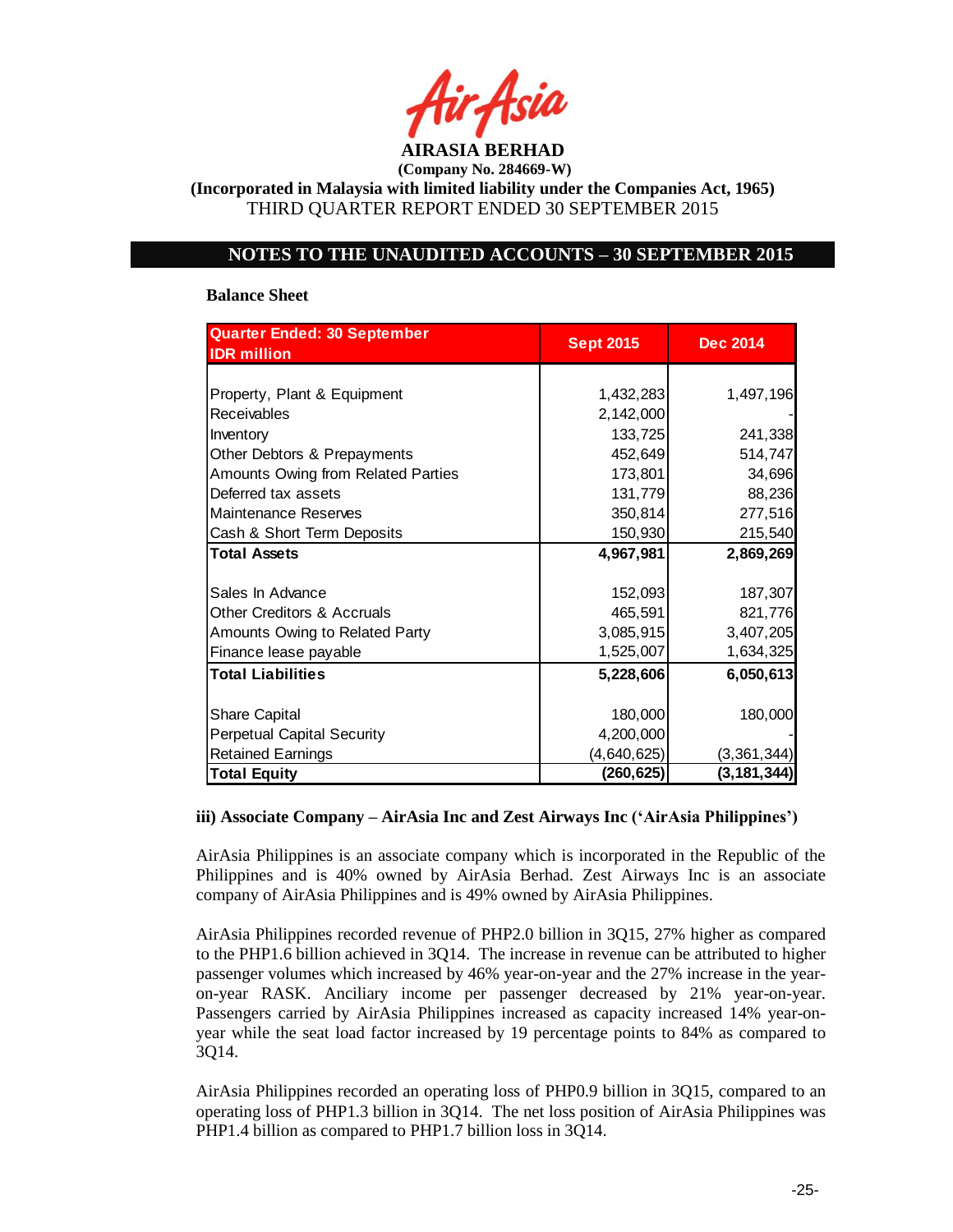

### **NOTES TO THE UNAUDITED ACCOUNTS – 30 SEPTEMBER 2015**

AirAsia Philippines recorded a net loss of RM120.9 million (quarter ended 30 Sept 2014: net loss of RM14.0 million) in the quarter under review out of which RMNil million is equity accounted in the AirAsia Berhad income statement. As the Group's interest in AirAsia Philippines has been reduced to zero, in accordance with MFRS128, any profits will only be recognized when a total of RM183.2 million of unrecognized losses have been reversed.

**Performance indicator for Philippines operations for current quarter against the same quarter last year**

| <b>Quarter Ended: 30 Sept</b>      | Jul - Sept<br>2015 | Jul - Sept<br>2014 | <b>Change</b><br>$y$ -o-y |
|------------------------------------|--------------------|--------------------|---------------------------|
|                                    |                    |                    |                           |
|                                    |                    |                    |                           |
| Passengers Carried                 | 901,957            | 617,878            | 46%                       |
| Capacity                           | 1,079,100          | 950,220            | 14%                       |
| Seat Load Factor                   | 84%                | 65%                | 19 ppt                    |
| RPK (million)                      | 950                | 693                | 37%                       |
| ASK (million)                      | 1,155              | 1,102              | 5%                        |
| Average Fare (PHP)                 | 1,851              | 2,051              | $-10%$                    |
| Ancillary Income Per Pax (PHP)     | 404                | 513                | $-21%$                    |
| Unit Passenger Revenue (PHP)       | 2,254              | 2,563              | $-12%$                    |
| Revenue / ASK (PHP)                | 1.85               | 1.45               | 27%                       |
| Revenue / ASK (US cents)           | 3.96               | 3.11               | 27%                       |
| Cost / ASK (PHP)                   | 2.61               | 2.64               | $-1%$                     |
| Cost / ASK (US cents)              | 5.61               | 5.65               | $-1%$                     |
| Cost / ASK-ex Fuel (PHP)           | 1.71               | 1.43               | 19%                       |
| Cost / ASK-ex Fuel (US cents)      | 3.71               | 3.07               | 21%                       |
| Aircraft (end of period)           | 15                 | 18                 | $-17%$                    |
| Average Stage Length (km)          | 1,072              | 1,162              | $-8%$                     |
| Number of Flights                  | 5,995              | 5,279              | 14%                       |
| <b>Fuel Consumed (Barrels)</b>     | 235,130            | 209,231            | 12%                       |
| Average Fuel Price (US\$ / Barrel) | 95                 | 136                | $-30%$                    |

*Exchange Rate: USD:PHP – 46.7 - prior year US cents figures are restated at the current period average exchange rate*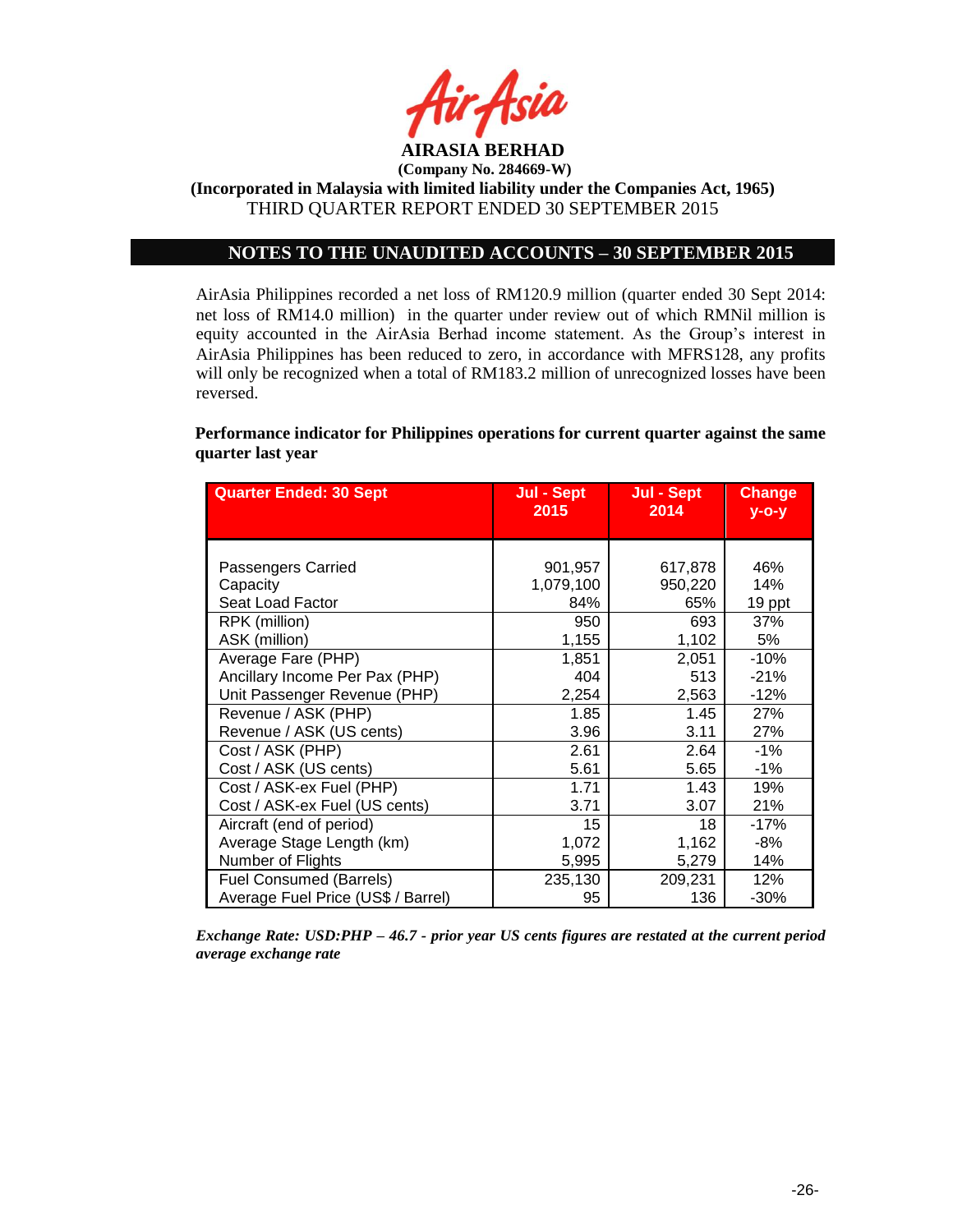

# **NOTES TO THE UNAUDITED ACCOUNTS – 30 SEPTEMBER 2015**

**Performance of current quarter against the same quarter last year for Philippines**

| <b>Quarter Ended: 30 Sept</b>                                                                                                                                                                                                                                                       | Jul - Sept                                                                                                 | Jul - Sept                                                                                               |
|-------------------------------------------------------------------------------------------------------------------------------------------------------------------------------------------------------------------------------------------------------------------------------------|------------------------------------------------------------------------------------------------------------|----------------------------------------------------------------------------------------------------------|
| <b>PHP'000</b>                                                                                                                                                                                                                                                                      | 2015                                                                                                       | 2014                                                                                                     |
| Revenue                                                                                                                                                                                                                                                                             | 2,074,154                                                                                                  | 1,599,854                                                                                                |
| Operating expenses:<br>- Staff costs<br>- Depreciation of property, plant<br>and equipment<br>- Aircraft fuel expenses<br>- Maintenance & overhaul<br>-User charges and other related expenses<br>- Aircraft operating lease expenses<br>- Other operating expenses<br>Other income | (346, 836)<br>(229, 481)<br>(1,042,401)<br>(618, 939)<br>(323, 382)<br>(422, 729)<br>(107, 425)<br>145,268 | (404, 834)<br>(10, 962)<br>(1,327,732)<br>(434, 323)<br>(158, 848)<br>(451, 430)<br>(157, 236)<br>36,630 |
| <b>Operating loss</b>                                                                                                                                                                                                                                                               | (871, 773)                                                                                                 | (1,308,881)                                                                                              |
| Finance Income<br><b>Finance Costs</b>                                                                                                                                                                                                                                              | 149<br>(62, 842)                                                                                           | 60<br>(116, 967)                                                                                         |
| <b>Net operating loss</b>                                                                                                                                                                                                                                                           | (934, 467)                                                                                                 | (1, 425, 788)                                                                                            |
| Foreign exchange loss                                                                                                                                                                                                                                                               | (422, 858)                                                                                                 | (317, 789)                                                                                               |
| Loss before tax                                                                                                                                                                                                                                                                     | (1, 357, 325)                                                                                              | (1,743,577)                                                                                              |
| <b>Taxation</b>                                                                                                                                                                                                                                                                     |                                                                                                            |                                                                                                          |
| Loss after tax                                                                                                                                                                                                                                                                      | (1, 357, 325)                                                                                              | (1,743,577)                                                                                              |
| <b>EBITDAR</b><br><b>EBITDAR Margin</b><br><b>EBIT Margin</b>                                                                                                                                                                                                                       | (219, 562)<br>$-11%$<br>$-42%$                                                                             | (846, 489)<br>$-53%$<br>-82%                                                                             |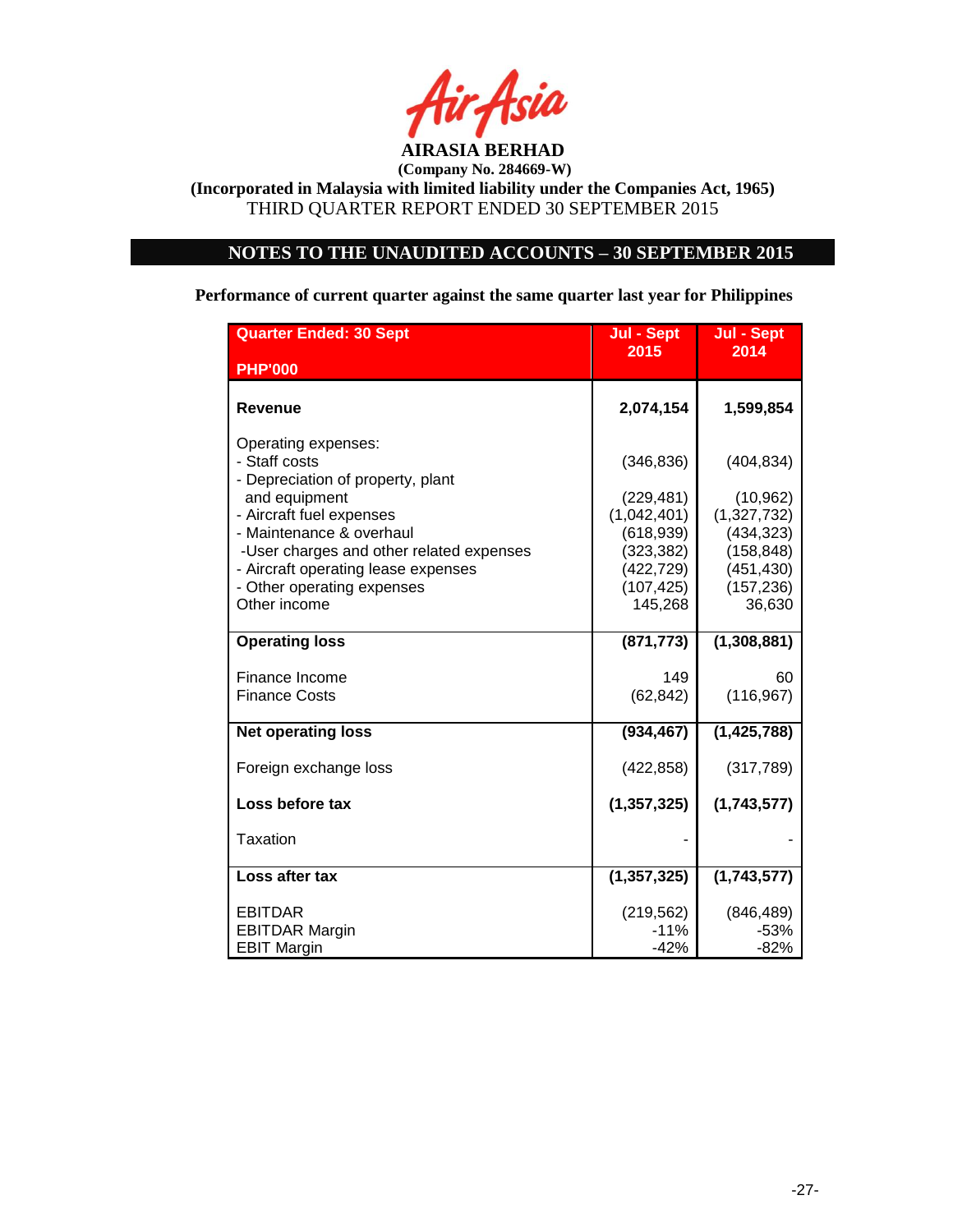

**(Incorporated in Malaysia with limited liability under the Companies Act, 1965)** THIRD QUARTER REPORT ENDED 30 SEPTEMBER 2015

## **NOTES TO THE UNAUDITED ACCOUNTS – 30 SEPTEMBER 2015**

#### **Balance Sheet**

| <b>Quarter Ended: 30 Sept</b>         |                  |                 |
|---------------------------------------|------------------|-----------------|
| <b>PHP'000</b>                        | <b>Sept 2014</b> | <b>Dec 2014</b> |
|                                       |                  |                 |
| Property, Plant & Equipment           | 2,729,849        | 2,145,860       |
| Work In Progress                      |                  | 17,522          |
| Other investments                     | 128,678          | 729,644         |
| Inventory                             | 104,680          | 43,936          |
| Other Debtors & Prepayments           | 12,888,912       | 1,616,428       |
| Cash & Short Term Deposits            | 285,156          | 350,865         |
| <b>Total Assets</b>                   | 16, 137, 275     | 4,904,255       |
|                                       |                  |                 |
| Sales In Advance                      | 1,048,690        | 1,534,111       |
| <b>Other Creditors &amp; Accruals</b> | 3,501,518        | 4,988,216       |
| Amounts Owing to Related Party        | 24,130,051       | 8,271,191       |
| Other liabilities                     | 4,242,637        | 9,238,425       |
| <b>Total Liabilities</b>              | 32,922,896       | 24,031,943      |
|                                       |                  |                 |
| <b>Share Capital</b>                  | 768,589          | 893,589         |
| Preference shares                     | 423,922          | 423,922         |
| <b>Retained Earnings</b>              | (17,978,132)     | (20, 445, 199)  |
| <b>Total Equity</b>                   | (16, 785, 621)   | (19,127,688)    |

### **iv) Associate Company – AirAsia India Private Limited ('AirAsia India')**

AirAsia India is an associate company which is incorporated in India and is 49% owned by AirAsia Berhad. As such it is accounted for using the equity method, as permitted by the Malaysian Accounting Standards Board MFRS128, Investments in Associates.

AirAsia India recorded revenue of INR1,312.0 billion in 3Q15, compared to the INR0.6 billion achieved in 3Q14 as operations commenced in June 2014. The number of passengers carried increased 225% which contributed to a unit passenger revenue of INR3,154. Anciliary income per passenger was at INR470 while the seat load factor was 76%.

AirAsia India recorded a net loss of RM41.3 million (quarter ended 30 Sept 2014: RM15.7 million) in the quarter under review out of which RM29.7 million is equity accounted in the AirAsia Berhad income statement. As the Group's interest in AirAsia India has been reduced to zero, in accordance with MFRS128, any profits will only be recognized when a total of RM11.5 million of unrecognized losses have been reversed.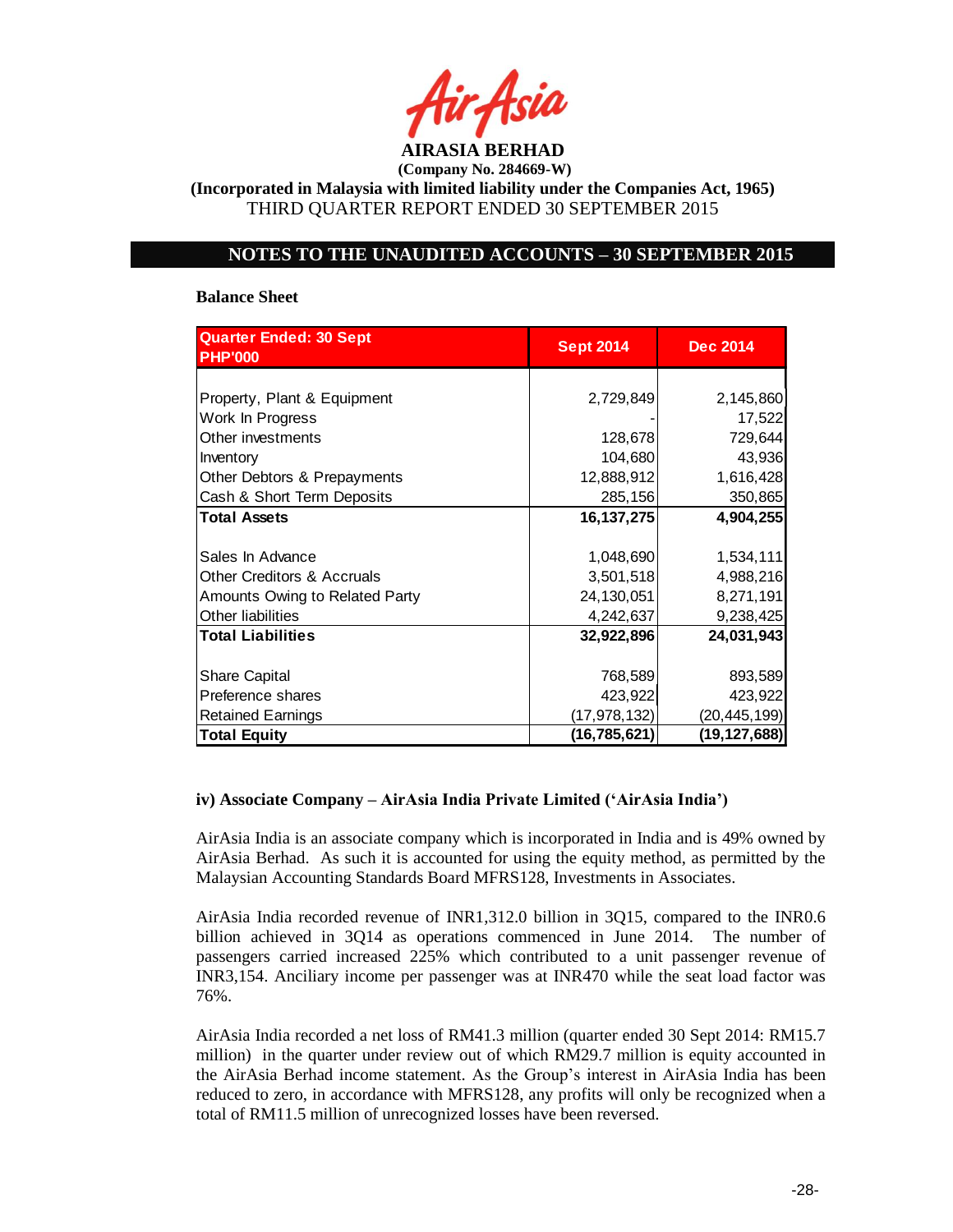

### **NOTES TO THE UNAUDITED ACCOUNTS – 30 SEPTEMBER 2015**

#### **Quarter Ended: 30 September Jul - Sept 2015 Jul - Sept 2014 Change y-o-y** Passengers Carried 128,089 225% Capacity **645,760** 170,280 221% Seat Load Factor **1988** 76% 75% 1 ppt RPK (million) 602 74 579% ASK (million) 1971 580% Average Fare (INR) 2,684 1,496 79% Ancillary Income Per Pax (INR)  $\begin{array}{|c|c|c|c|c|c|c|c|c|} \hline \text{470} & \text{470} & \text{433} & \text{253\%} \ \hline \end{array}$ Unit Passenger Revenue (INR)  $\begin{array}{ccc} 3,154 & 1,629 & 94\% \end{array}$ Revenue / ASK (sen) 198.07 | 225.00 | -12% Revenue / ASK (US cents)  $3.02$  3.43 -12% Cost / ASK (sen) 290.26 578.00 -50% Cost / ASK (US cents) 4.42 8.80 -50% Cost / ASK-ex Fuel (sen) 185.22 366.00 -49% Cost / ASK-ex Fuel (US cents) 2.82 5.57 -49% Aircraft (end of period) 1 3 2 150% Average Stage Length (km)  $\begin{array}{|c|c|c|c|c|c|c|c|} \hline \end{array}$  1,208 524 130% Number of Flights **3,032** 946 221%

**Performance indicator for India operations for current quarter**

*Exchange Rate: USD:INR – 66 - prior year US cents figures are restated at the current period average exchange rate*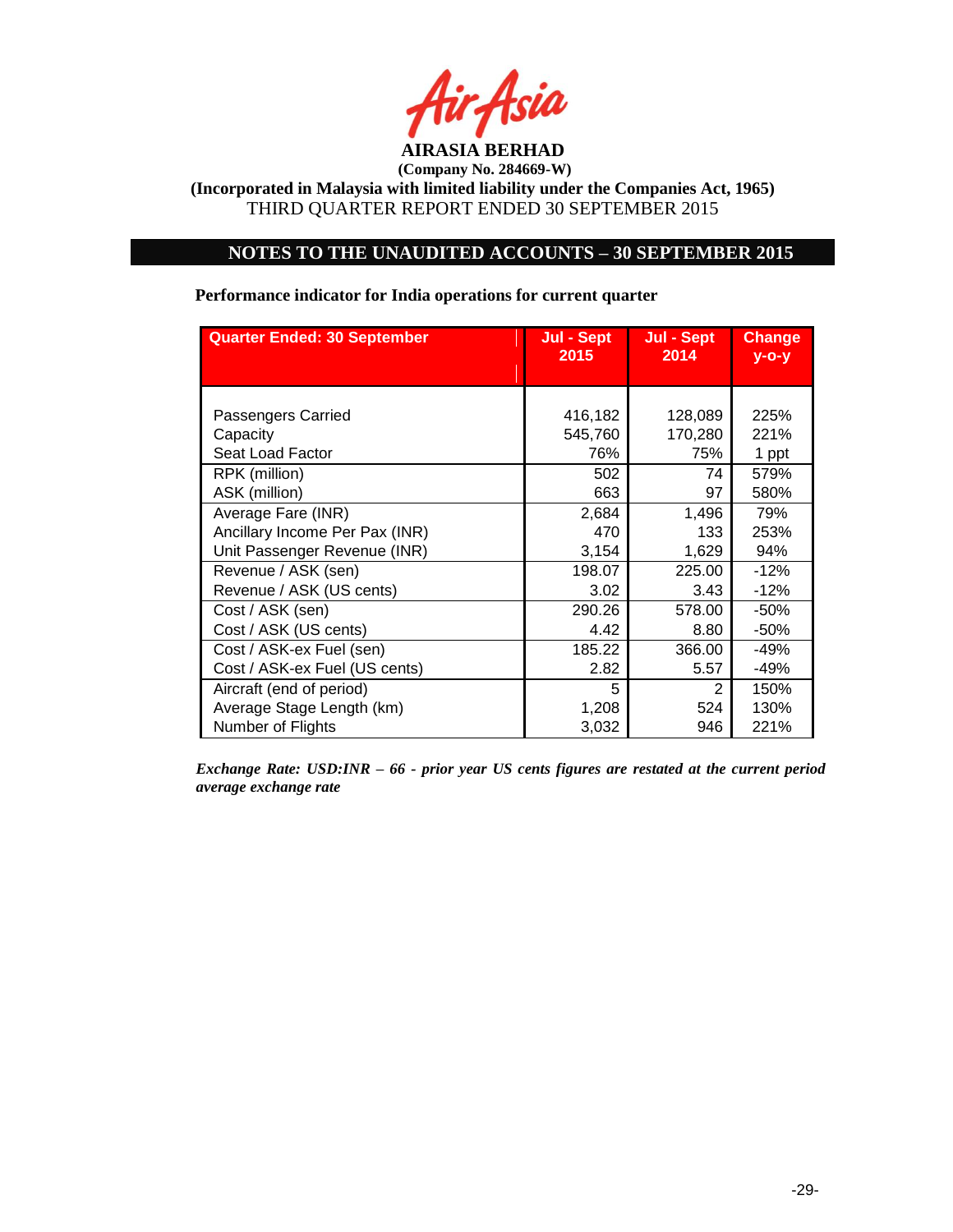

# **NOTES TO THE UNAUDITED ACCOUNTS – 30 SEPTEMBER 2015**

**Performance of current quarter against the same quarter last year for India**

| <b>Quarter Ended: 30 September</b>                 | Jul - Sept | Jul - Sept |
|----------------------------------------------------|------------|------------|
| <b>INR'000</b>                                     | 2015       | 2014       |
|                                                    |            |            |
| Revenue                                            | 1,311,987  | 611,983    |
| Operating expenses:<br>- Staff costs               | (289, 288) | (254, 063) |
| - Depreciation of property, plant<br>and equipment | (11, 226)  | (1, 347)   |
| - Aircraft fuel expenses                           | (696, 258) | (357, 867) |
| - Maintenance and overhaul                         | (151, 095) | (42, 571)  |
| - User charges and other related expenses          | (243, 741) | (211, 940) |
| - Aircraft operating lease expenses                | (304, 120) | (142, 871) |
| - Other operating expenses                         | (236, 568) | (111, 157) |
| Other income                                       | 8,773      | 32         |
| <b>Operating Profit</b>                            | (611, 536) | (509, 800) |
| Finance Income                                     | 5,344      | 3,578      |
| <b>Finance Costs</b>                               | (3)        | (139)      |
| <b>Net operating profit</b>                        | (606, 195) | (506, 362) |
| Foreign exchange (loss)/gain                       | (46, 319)  | (23, 349)  |
| <b>Profit before tax</b>                           | (652, 514) | (529, 711) |
| <b>Current Taxation</b>                            | (128)      |            |
| <b>Profit after tax</b>                            | (652, 642) | (529, 711) |
| <b>EBITDAR</b>                                     | (296, 190) | (365, 583) |
| <b>EBITDAR Margin</b>                              | $-23%$     | $-60%$     |
| <b>EBIT Margin</b>                                 | $-47%$     | $-83%$     |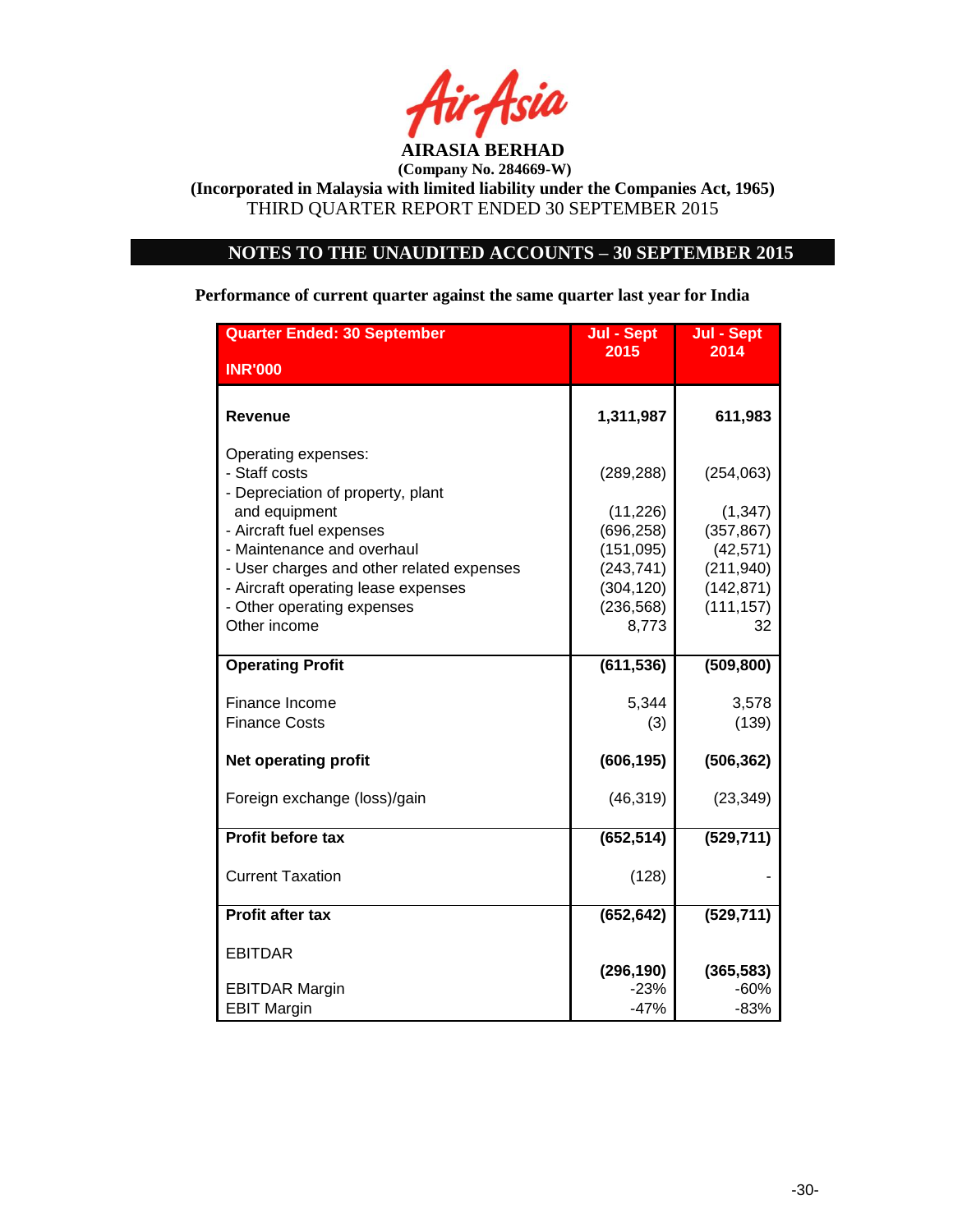

**(Incorporated in Malaysia with limited liability under the Companies Act, 1965)** THIRD QUARTER REPORT ENDED 30 SEPTEMBER 2015

# **NOTES TO THE UNAUDITED ACCOUNTS – 30 SEPTEMBER 2015**

### **Balance Sheet**

| <b>Quarter Ended: 30 September</b><br><b>INR'000</b> | <b>Sept 2015</b> | <b>Dec 2014</b> |
|------------------------------------------------------|------------------|-----------------|
|                                                      |                  |                 |
| Property, Plant & Equipment                          | 352,121          | 26,880          |
| Work In Progress                                     |                  | 7,556           |
| Inventory                                            | 22,599           | 78,551          |
| Other Debtors & Prepayments                          | 523,945          | 45,894          |
| Cash & Short Term Deposits                           | 926,891          | 1,032,982       |
| <b>Total Assets</b>                                  | 1,825,556        | 1,191,863       |
|                                                      |                  |                 |
| Sales In Advance                                     | 1,146,482        | 337,692         |
| <b>Other Creditors &amp; Accruals</b>                | 889,110          | 231,897         |
| Amounts Owing to Related Party                       | 591,546          | 851,590         |
| Long Term Liabilities                                | 5,592            |                 |
| <b>Total Liabilities</b>                             | 2,632,731        | 1,421,179       |
|                                                      |                  |                 |
| <b>Share Capital</b>                                 | 1,921,500        | 908,664         |
| <b>Retained Earnings</b>                             | (2,728,674)      | (1, 137, 981)   |
| <b>Total Equity</b>                                  | (807, 174)       | (229, 317)      |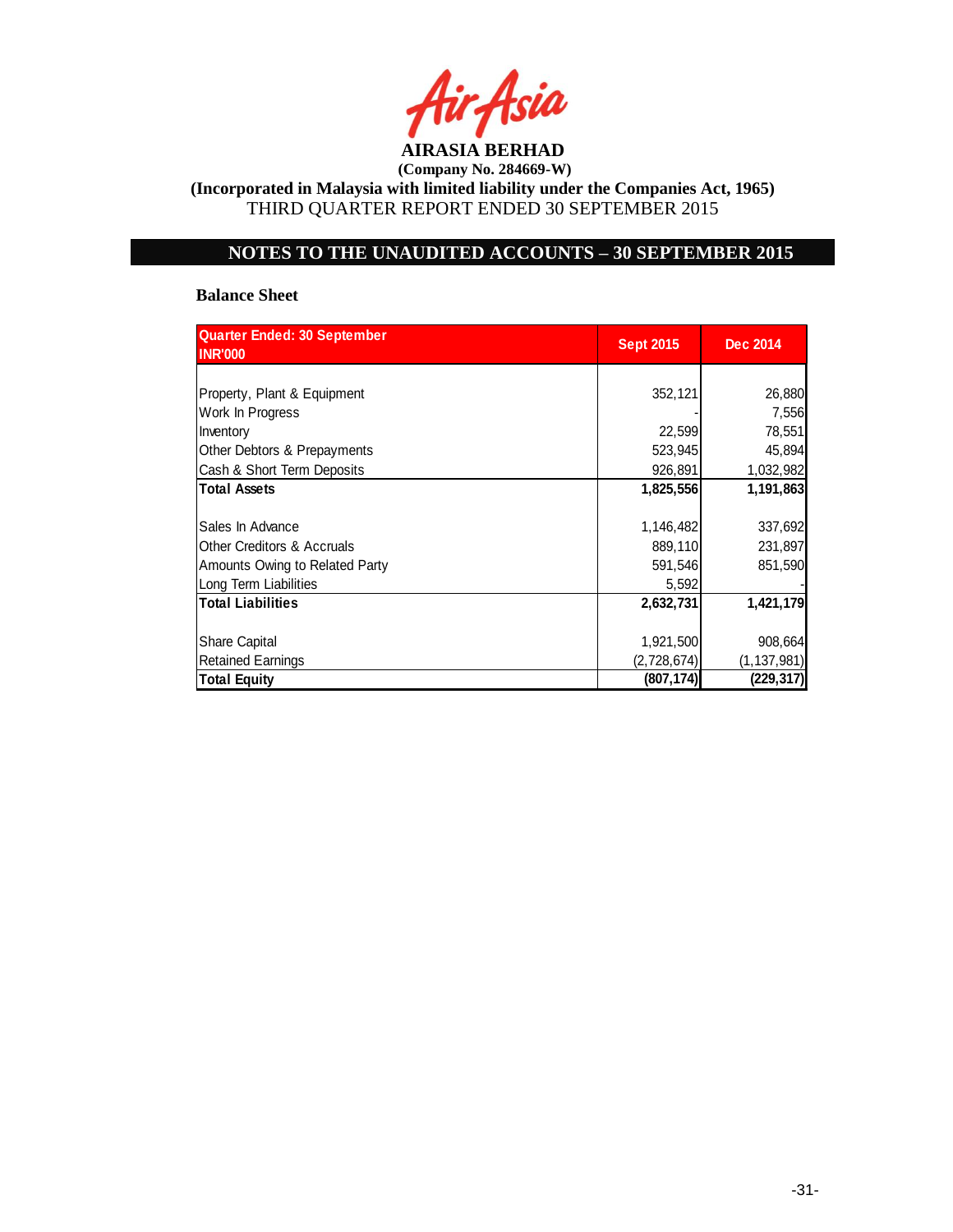

**(Incorporated in Malaysia with limited liability under the Companies Act, 1965)** THIRD QUARTER REPORT ENDED 30 SEPTEMBER 2015

## **NOTES TO THE UNAUDITED ACCOUNTS – 30 SEPTEMBER 2015**

### **v) Associate Company – AirAsia Japan Co., Ltd ('AirAsia Japan')**

AirAsia Japan is an associate company which is incorporated in Japan and is 49% owned by AirAsia Berhad. AirAsia Japan recorded a net loss of RM15.7 million million (quarter ended 30 Sept 2014: net loss of RM5.3 million) in the quarter under review of which RM5.6 million (quarter ended 30 Sept 2014: RMNil) is equity accounted in the financial statements of AirAsia Berhad.

## **vi) Associate Company – Think Big Digital Sdn Bhd ('BIG')**

BIG is an associate company which is incorporated in Malaysia and is 47.8% owned by AirAsia Berhad. BIG recorded a net loss of RM7.4 million (quarter ended 30 Sept 2014: net loss of RM5.3 million) in the quarter under review of which RMnil million is equity accounted in the AirAsia Berhad financial statement. As the Group's interest in BIG has been reduced to zero, in accordance with MFRS128, any profits will only be recognized when a total of RM31.4 million of unrecognized losses have been reversed.

### **viii) Associate Company – AAE Travel Pte Ltd ('AAE Travel')**

AAE Travel has been reclassified to investment in an associate company in the current financial period subsequent to the divestment of 25% equity interest in the share capital of AAE Travel (Note 29). AAE Travel is incorporated in Singapore and is 25% owned by AirAsia Berhad. AAE Travel recorded a net profit of RM54.0 million (quarter ended 30 Sept 2014: RM30.4 million) in the quarter of which RM13.5 million (quarter ended 30 Sept 2014: net profit of RM15.2 million) is equity accounted in the AirAsia Berhad income statement.

### **viii) Associate Company – Tune Money Sdn Bhd ('Tune Money')**

On 26 January 2015, AirAsia subscribed to 40% of equity interest in the enlarged issued and paid-up share capital of Tune Money for a cash consideration of RM10 million. Tune Money is an associate company which is incorporated in Malaysia. Tune Money recorded a net loss of RM0.6 million in the quarter of which RM0.2 million is equity accounted in the AirAsia Berhad income statement.

## **vii) Jointly Controlled Entity – Asian Aviation Centre of Excellence Sdn Bhd ('AACOE')**

AACOE is a joint venture company which is incorporated in Malaysia and is owned in equal shares by AirAsia Berhad and CAE Inc, a Canadian incorporated aviation training organization. AACOE recorded a net profit of RM24.9 million (quarter ended 30 Sept 2014: RM57.0 million) in the quarter of which RM12.4 million (quarter ended 30 Sept 2014: RM28.5 million) is equity accounted in the AirAsia Berhad income statement.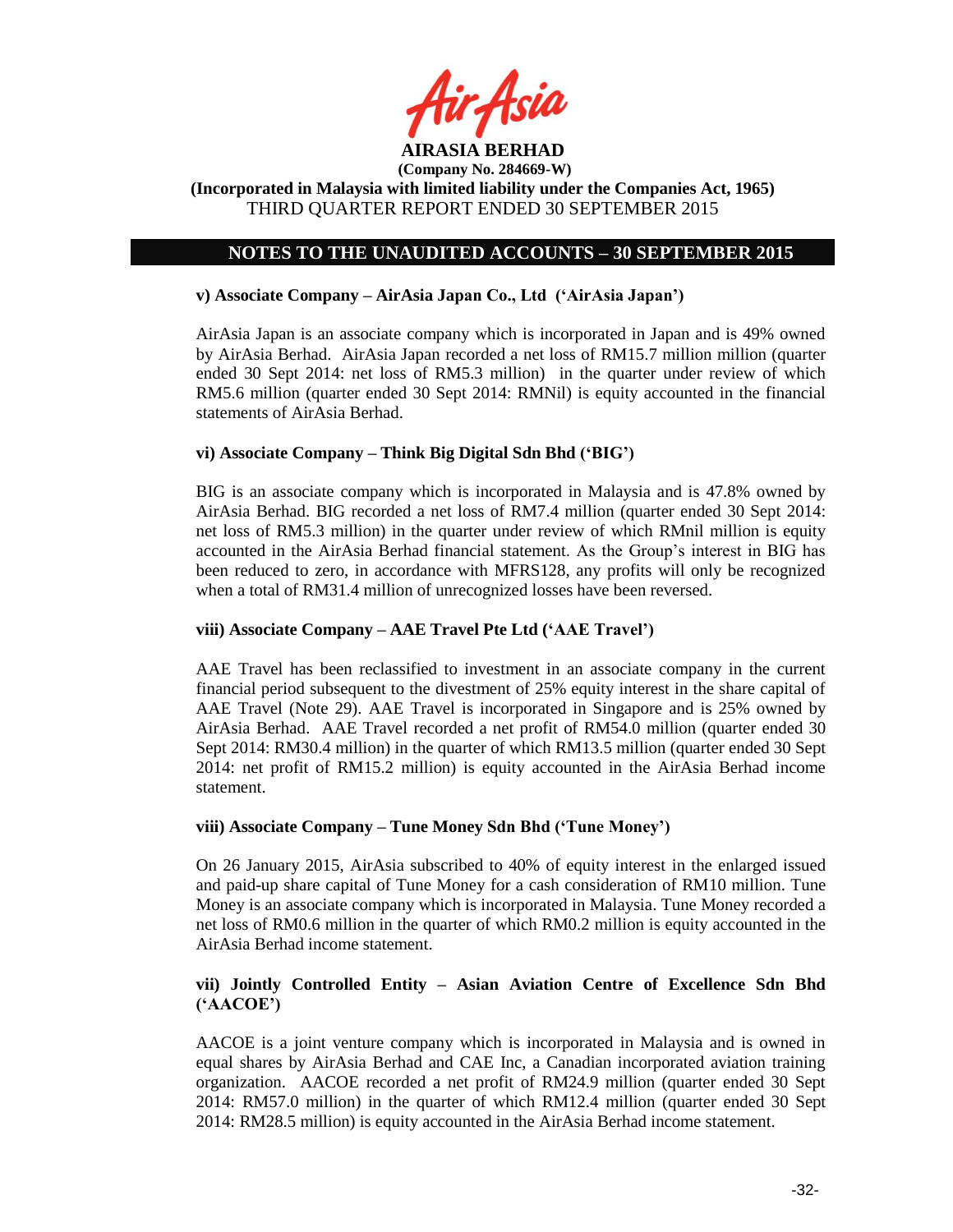

## **NOTES TO THE UNAUDITED ACCOUNTS – 30 SEPTEMBER 2015**

#### **24. Variation of results against preceding quarter**

The Group had a loss after taxation of RM405.7 million for the quarter under review. This is RM648.7 million lower compared to RM243.0 million of profit after taxation in the immediately preceding quarter ended 30 June 2015.

### **25. Commentary on prospects**

In Malaysia, we see strong demands in the fourth quarter of 2015 with an average load factor forecast at 84% and a better fare environment as Malaysia Airlines Berhad has begun its capacity rationalization process. MAA is working on increasing capacity in the fourth quarter to meet the strong demand due to the year end holidays and festivities.

In Thailand forward loads and average fares for the remaining months of the fourth quarter of 2015 looks optimistic as the business environment has picked up. As with Malaysia, we see strong demands in the fourth quarter of 2015. TAA will continue to focus on domestic, southern China and Indo-China routes in the remaining quarter of 2015.

In Indonesia, forward loads and average fares for the remaining months of the fourth quarter of 2015 continue to improve as a result of the brand recovery efforts launched in April.

In Philippines, revenue/available seat kilometer for the remaining months of the fourth quarter 2015 are forecasted to further improve from the third quarter 2015. PAA remains on track with its turnaround plan with a focus on increasing frequency of the high yielding routes.

In India, the forward loads remain buoyant. AirAsia India will remain focused on building a footprint in the Indian domestic market with the introduction of new routes and frequency increases.

However, barring any unforeseen circumstances, the Directors remain positive for the prospects of the Group for the third quarter of 2015 and the remainder of the year.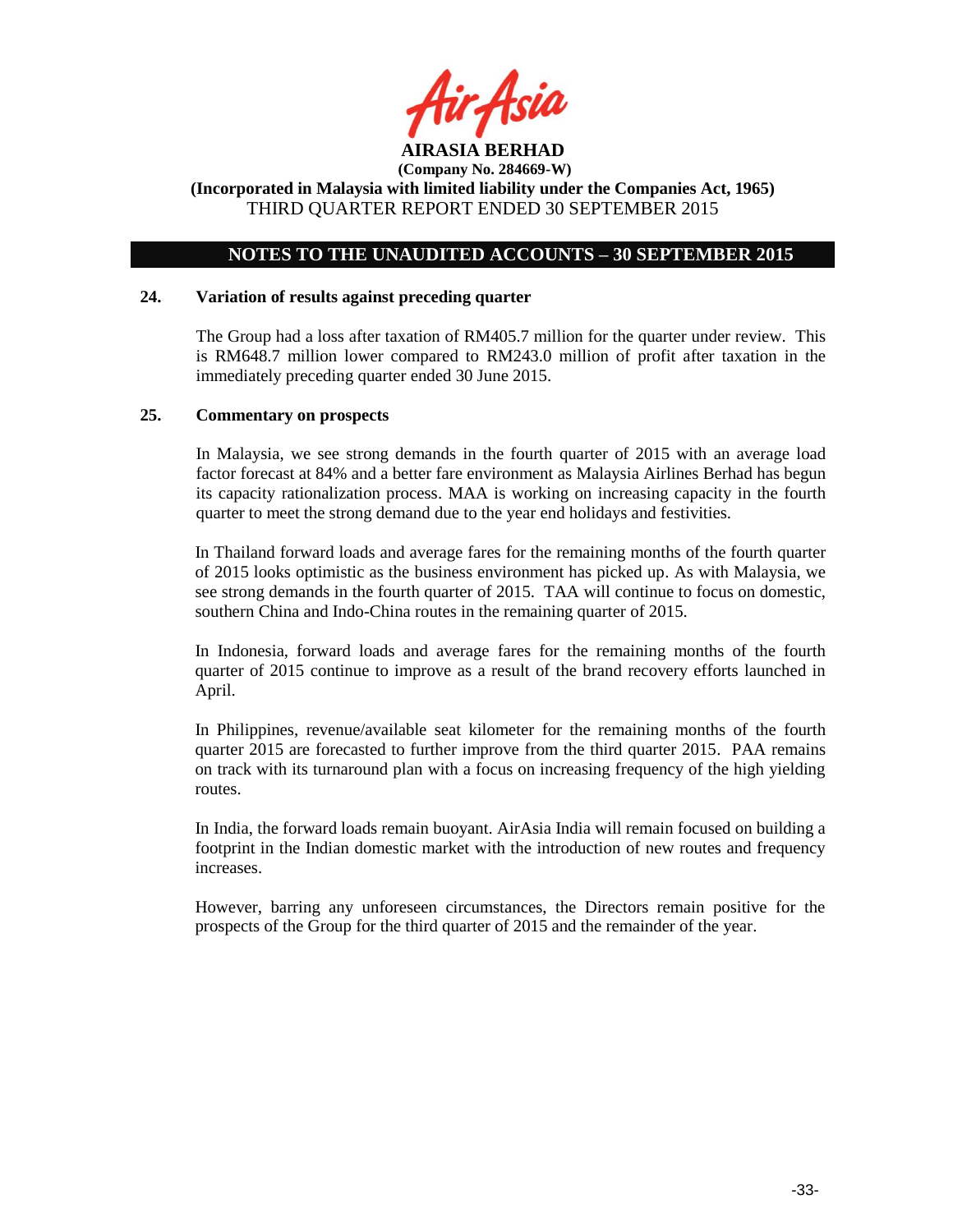

**(Incorporated in Malaysia with limited liability under the Companies Act, 1965)** THIRD QUARTER REPORT ENDED 30 SEPTEMBER 2015

# **NOTES TO THE UNAUDITED ACCOUNTS – 30 SEPTEMBER 2015**

### **26. Profit forecast**

No profit forecast has been issued.

### **27. Finance income/(costs)**

|                                          | <b>Group and Company</b> |                |                |                |
|------------------------------------------|--------------------------|----------------|----------------|----------------|
| All figures in RM'000                    | Quarter                  | <b>Quarter</b> | <b>Year to</b> | <b>Year to</b> |
|                                          | <b>Ended</b>             | <b>Ended</b>   | <b>Date</b>    | <b>Date</b>    |
|                                          | 30/9/15                  | 30/9/14        | 30/9/15        | 30/9/14        |
| <b>Finance income</b>                    |                          |                |                |                |
| due<br>from<br>Interest<br>on<br>amounts |                          |                |                |                |
| associates and JV entities               | 8,658                    | 24,403         | 58,217         | 60,575         |
| Interest on deposits                     | 9,220                    | 5,632          | 19,717         | 11,636         |
| Gain from interest rate contracts        |                          | 7,389          | 7,165          | 11,078         |
| Other interest income                    | 1,269                    | 451            | 3,193          | 2,592          |
|                                          | 19,147                   | 37,875         | 88,292         | 85,881         |
| <b>Finance costs</b>                     |                          |                |                |                |
| <b>Bank borrowings</b>                   | (149,082)                | (132,779)      | (435, 367)     | (373, 755)     |
| Amortisation of premiums for             |                          |                |                |                |
| interest rate caps                       | (2,362)                  | (2,023)        | (6,684)        | (6,106)        |
| Loss from interest rate contracts        | (15,278)                 |                | (20, 169)      |                |
| Bank facilities and other charges        | (2,369)                  | (590)          | (7,635)        | (1,621)        |
|                                          | (169,091)                | (135, 392)     | (469, 855)     | (381, 482)     |
|                                          |                          |                |                |                |
| Net cost                                 | (149, 944)               | (97, 517)      | (381, 563)     | (295, 601)     |
|                                          |                          |                |                |                |
| Foreign exchange (losses)/gains          |                          |                |                |                |
|                                          |                          |                |                |                |
| - realized                               | (19,511)                 | 739            | (22, 496)      | (2, 334)       |
| - unrealized                             | (1,411,774)              | (209, 271)     | (2,139,812)    | (33,261)       |
| - gain/(loss) from forward foreign       |                          |                |                |                |
| exchange contracts                       | 110,462                  | 3,336          | 144,670        | (9,683)        |
| - fair value movement recycled           |                          |                |                |                |
| from cash flow hedge reserve             | 884,846                  | 52,540         | 1,187,983      | 97,481         |
|                                          | (435, 977)               | (152, 656)     | (829, 655)     | 52,203         |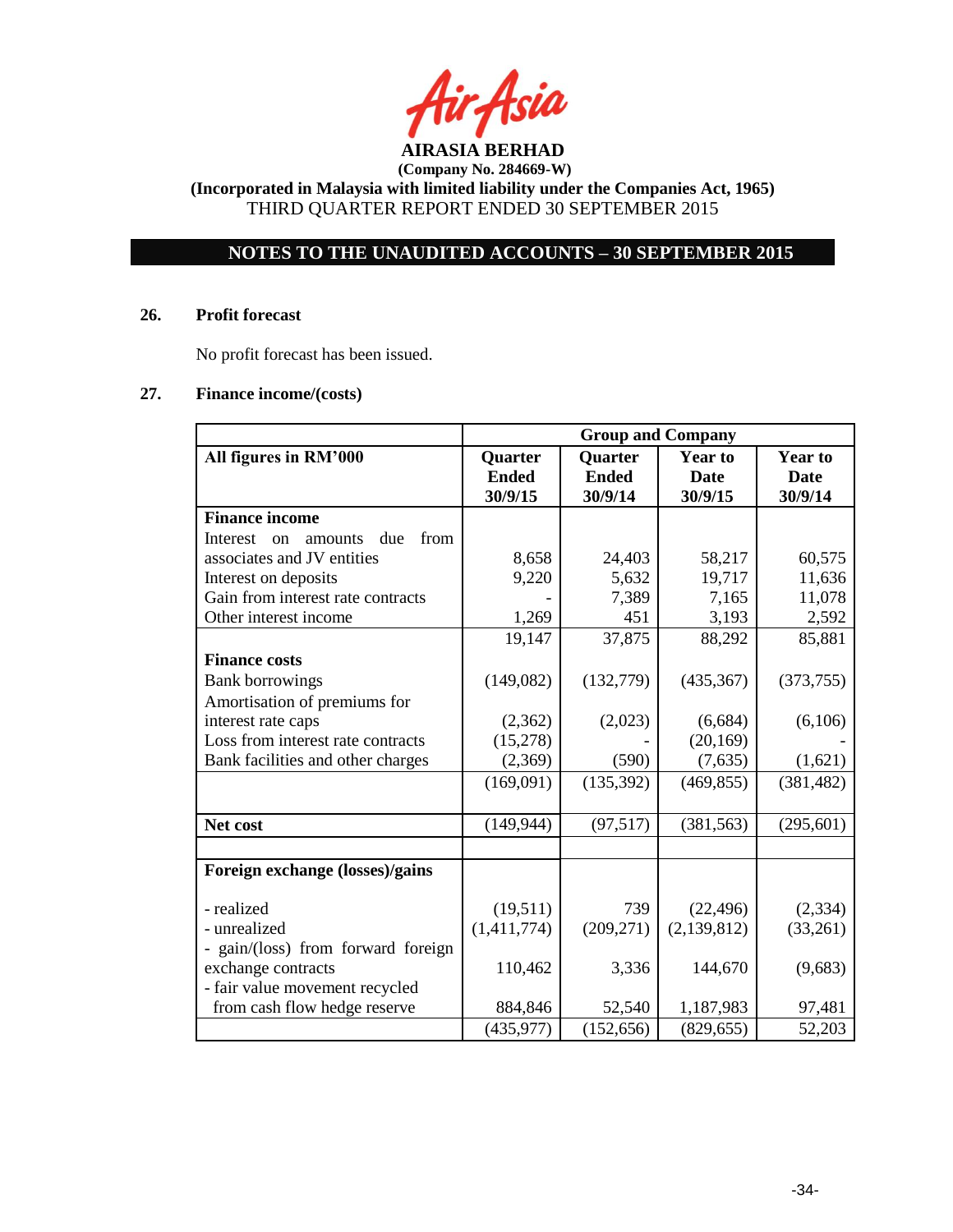**AIRASIA BERHAD** 

**(Incorporated in Malaysia with limited liability under the Companies Act, 1965)** THIRD QUARTER REPORT ENDED 30 SEPTEMBER 2015

## **NOTES TO THE UNAUDITED ACCOUNTS – 30 SEPTEMBER 2015**

#### **28. Income tax expense**

### *Current taxation*

The current taxation charge of RM8.0 million comprises tax payable on interest income.

### *Deferred taxation*

RM64.0 million deferred tax credits arose in the current financial period. The deferred tax assets increased as the difference between the net book value and tax written down value of property, plant and equipment increased in the period. The deferred tax assets increased as Investment Allowances were retained for aircraft disposed during the quarter.

### **29. Unquoted investments and properties**

On 16 February 2015, AirAsia Berhad, through its wholly-owned subsidiary, AirAsia Exp Pte. Ltd, entered into a Share Purchase Agreement with Expedia Inc. and Expedia Southeast Asia Pte. Ltd. to divest 6,144,280 ordinary shares of SGD1.00 each in AAE Travel, for a consideration of USD93.75 million (approximately RM347 million). The sale was completed on 10 March 2015, resulting in a gain on disposal of approximately RM321 million. Subsequent to the divestment, the Company's equity stake in AAE Travel was reduced to 25% and the investment in AAE Travel has been reclassified from an investment in joint venture to an investment in associate.

### **30. Quoted investments and properties**

There was no purchase or disposal of quoted securities for the quarter under review and financial period to date.

### **31. Status of corporate proposals announced**

There are no further updates in the corporate proposals announced.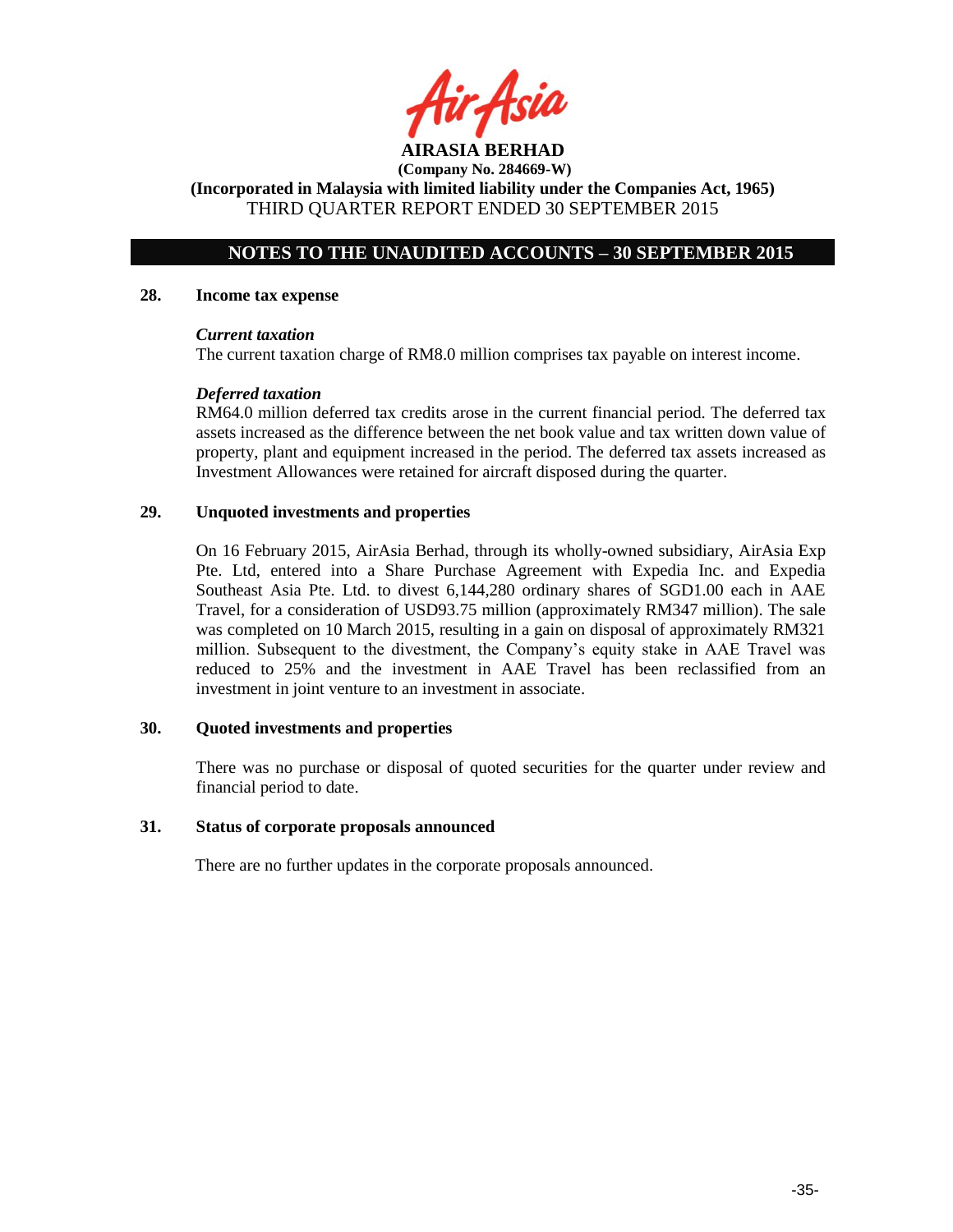

## **NOTES TO THE UNAUDITED ACCOUNTS – 30 SEPTEMBER 2015**

#### **32. Borrowings and debt securities**

|                   | As at<br>30/9/2015<br><b>RM'000</b> | As at<br>31/12/2014<br><b>RM'000</b> |  |
|-------------------|-------------------------------------|--------------------------------------|--|
| Current           | 2,746,532                           | 2,274,928                            |  |
| Non-current       | 11,029,128                          | 10,453,090                           |  |
| <b>Total Debt</b> | 13,775,660                          | 12,728,018                           |  |

The currency profile of borrowings is as follows:

|                  | As at<br>30/9/2015<br><b>RM'000</b> | As at<br>31/12/2014<br><b>RM'000</b> |  |
|------------------|-------------------------------------|--------------------------------------|--|
| Ringgit Malaysia | 1,426,003                           | 2,285,827                            |  |
| <b>US Dollar</b> | 11,975,898                          | 10,099,768                           |  |
| Euro             | 149,474                             | 140,204                              |  |
| Singapore Dollar | 224,225                             | 202,219                              |  |
|                  | 13,775,600                          | 12,728,018                           |  |
|                  |                                     |                                      |  |

The above term loans, finance lease liabilities (Ijarah) and commodity murabahah finance are for the purchase of aircraft, spare engines and working capital purposes.

The maturity period of non-current borrowing is 14 years and below. Borrowings are denominated in US Dollar (predominantly), Singapore dollars, Ringgit Malaysia and Euro. The Company has substantially hedged its foreign exchange exposure through foreign exchange contracts as explained in Note 33 (i).

The repayment terms of term loans and finance lease liabilities (Ijarah) and commodity murabahah finance are on a quarterly or semi-annually basis. These are secured by the following:

- (a) Assignment of rights under contract with Airbus over each aircraft;
- (b) Assignment of insurance of each aircraft; and
- (c) Assignment of airframe and engine warranties of each aircraft.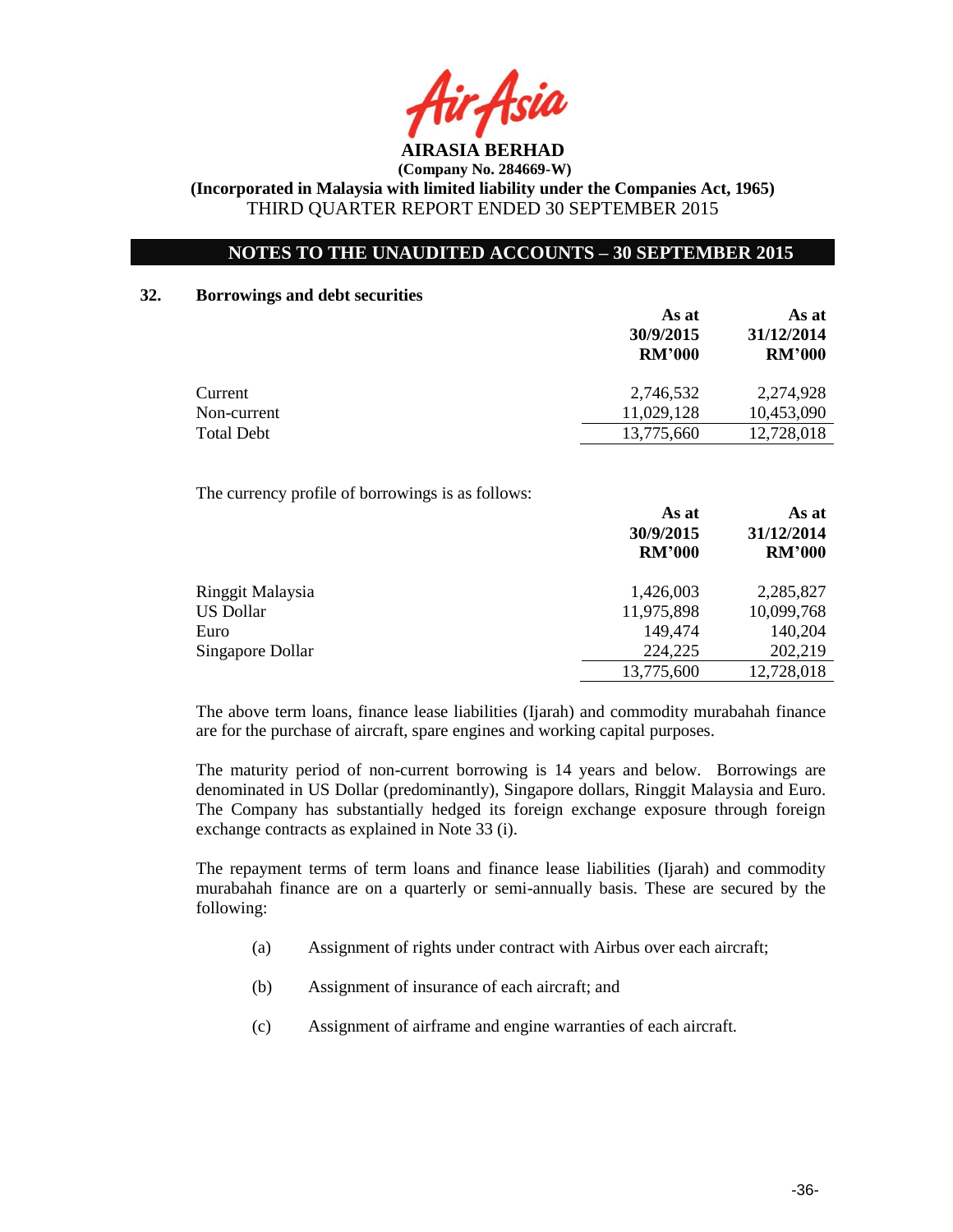

**(Incorporated in Malaysia with limited liability under the Companies Act, 1965)** THIRD QUARTER REPORT ENDED 30 SEPTEMBER 2015

## **NOTES TO THE UNAUDITED ACCOUNTS – 30 SEPTEMBER 2015**

### **33. Derivative Financial Instruments:**

The fair value of derivative financial instruments is determined in accordance with FRS139 "Financial Instruments: Recognition and Measurement"

(i) Forward Foreign Exchange Contracts

As at 30 September 2015, AirAsia Berhad has hedged approximately 56% of the US dollar liabilities of its aircraft (which are deployed to Malaysia) and engine loans into Malaysian Ringgit ("MYR"). The latest weighted average of USD/MYR forward exchange rate is 3.2348.

(ii) Interest Rate Hedging

As at 30 September 2015, the Group has entered interest rate hedging transactions to hedge against fluctuations in the US\$ Libor on its existing aircraft financing for aircraft delivering from 2005 to 2015.

(iii) Fuel Hedging

As at 30 September 2015, the Group has entered into Singapore Jet Kerosene fixed swaps which represents up to 50% of the Group's total budgeted fuel consumption for year 2015.

The Group has also entered into Singapore Jet Kerosene fixed swap which represents up to 12.91% of the Group's budgeted fuel consumption for 2016 respectively.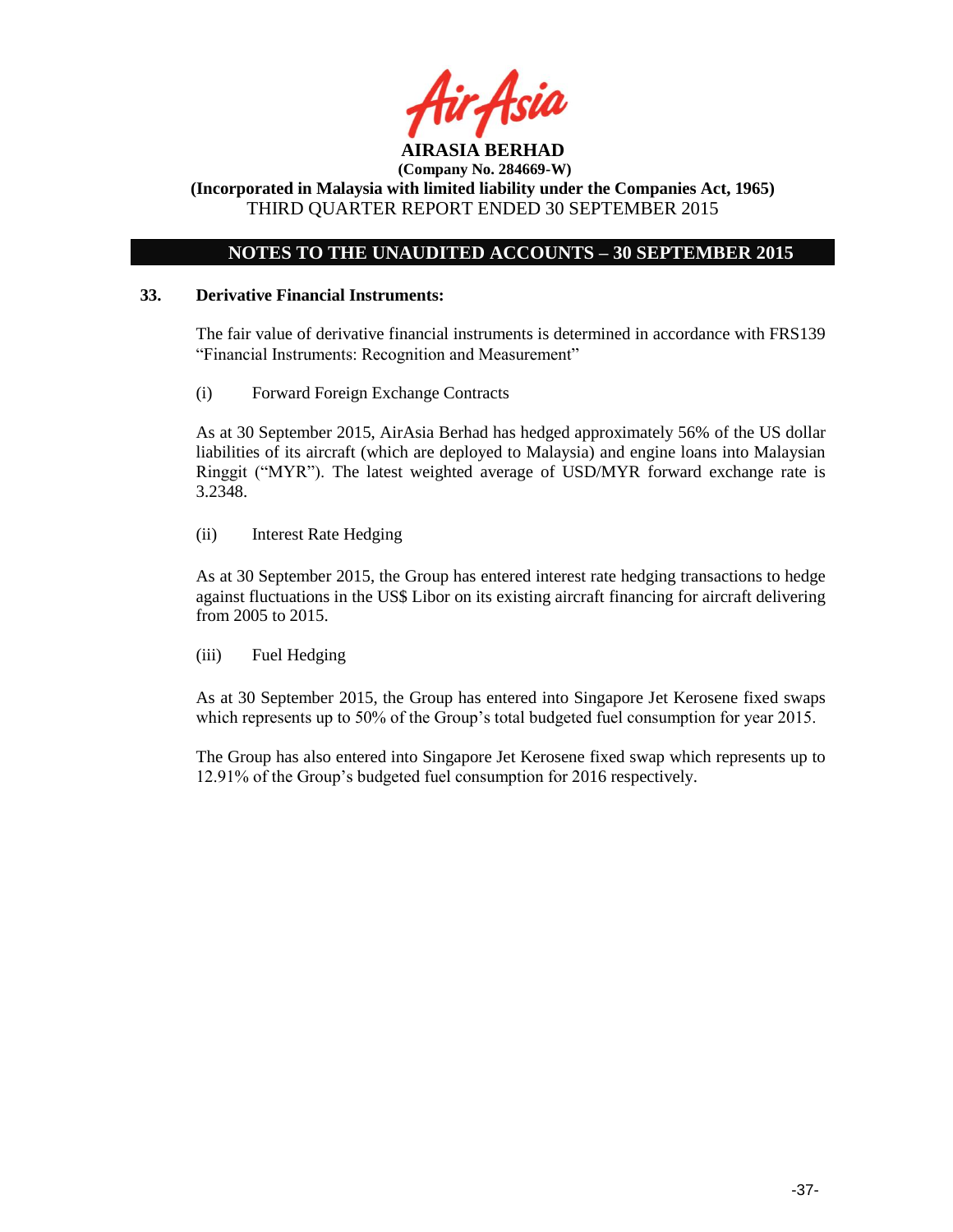

## **NOTES TO THE UNAUDITED ACCOUNTS – 30 SEPTEMBER 2015**

## **33. Derivative financial instruments (continued)**

| <b>Type of derivatives</b>       | <b>Notional Value</b><br>as at 30/09/2015 | <b>Fair Value</b><br>as at 30/09/2015<br><b>Assets/(Liabilities)</b> |
|----------------------------------|-------------------------------------------|----------------------------------------------------------------------|
| (i) Fuel contract                | Barrels (million)                         | RM (million)                                                         |
| - less than 1 year               | 1.5                                       | (19.9)                                                               |
| - 1 year to 3 years              | 0.2                                       | (0.4)                                                                |
| <b>Total</b>                     | 1.7                                       | (20.3)                                                               |
|                                  | RM (million)                              | RM (million)                                                         |
| (ii) Interest rate contracts     |                                           |                                                                      |
| - less than 1 year               | 3.1                                       | (0.1)                                                                |
| - 1 year to 3 years              | 211.3                                     | (19.7)                                                               |
| - more than 3 years              | 4,260.9                                   | (329.9)                                                              |
| <b>Total</b>                     | 4,475.3                                   | (349.7)                                                              |
| (iii) Foreign currency contracts | RM (million)                              | RM (million)                                                         |
| - less than 1 year               | 12.2                                      |                                                                      |
| - 1 year to 3 years              | 555.4                                     | 152.7                                                                |
| - more than 3 years              | 3,402.1                                   | 1,100.5                                                              |
| <b>Total</b>                     | 3,969.7                                   | 1,253.2                                                              |

The related accounting policies, cash requirements of the derivatives, risks associated with the derivatives and policies to mitigate those risks are unchanged since the last financial year.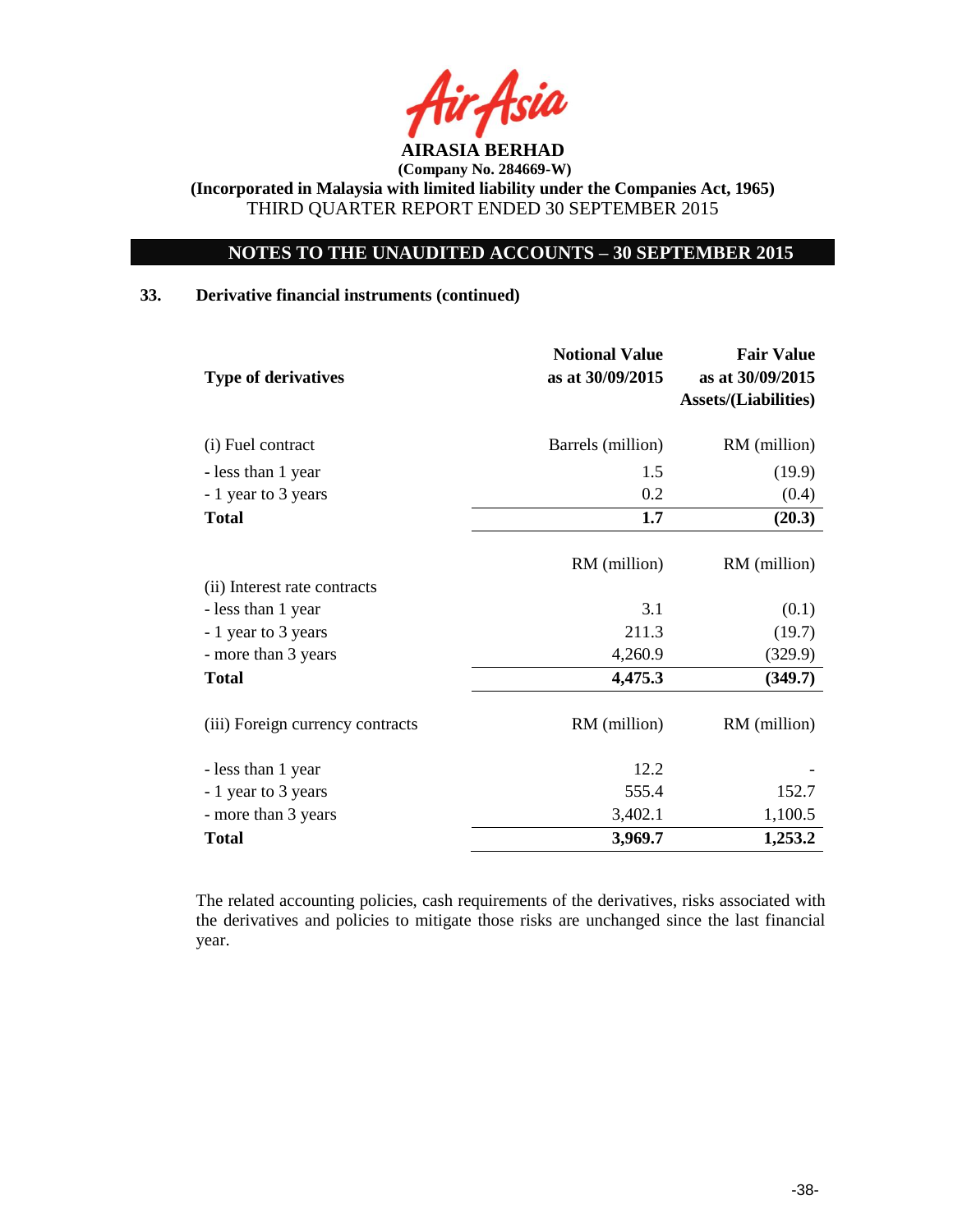

**(Incorporated in Malaysia with limited liability under the Companies Act, 1965)** THIRD QUARTER REPORT ENDED 30 SEPTEMBER 2015

## **NOTES TO THE UNAUDITED ACCOUNTS – 30 SEPTEMBER 2015**

#### **34. Fair value estimation**

The carrying amounts of cash and cash equivalents, trade and other current assets, and trade and other liabilities approximate their respective fair values due to the relatively short-term maturity of these financial instruments. The table below analyses financial instruments carried at fair value, by valuation method.The different levels have been defined as follows:

- Quoted prices (unadjusted) in active markets for identical assets or liabilities (Level1).
- Inputs other than quoted prices included within level 1 that are observable for the asset or liability, either directly (that is, as prices) or indirectly (that is, derived from prices) (Level 2).
- Inputs for the asset or liability that are not based on observable market data (that is, Unobservable inputs) (Level 3).

The following tables presents the Group and Company's assets and liabilities that are measured at fair value at 30 Sept 2015 and 31 December 2014:

|                                                       | Level 1<br><b>RM'mil</b> | Level <sub>2</sub><br><b>RM'mil</b> | Level 3<br><b>RM'mil</b> | Total<br><b>RM'mil</b> |
|-------------------------------------------------------|--------------------------|-------------------------------------|--------------------------|------------------------|
| 30 Sept 2015                                          |                          |                                     |                          |                        |
| Assets                                                |                          |                                     |                          |                        |
| Financial assets at fair value through profit or loss |                          |                                     |                          |                        |
| - Trading derivatives                                 |                          | 237                                 |                          | 237                    |
| Derivatives used for hedging                          |                          | 1,191                               |                          | 1,191                  |
| Available-for-sale financial assets                   |                          |                                     |                          |                        |
| - Equity securities                                   | 245                      |                                     |                          | 245                    |
| <b>Total Assets</b>                                   | 245                      | 1,428                               |                          | 1,673                  |
| Liabilities                                           |                          |                                     |                          |                        |
| Financial assets at fair value through profit or loss |                          |                                     |                          |                        |
| - Trading derivatives                                 |                          | 88                                  |                          | 88                     |
| Derivatives used for hedging                          |                          | 515                                 |                          | 515                    |
| <b>Total Liabilities</b>                              |                          | 603                                 |                          | 603                    |
| 31 December 2014                                      |                          |                                     |                          |                        |
| Assets                                                |                          |                                     |                          |                        |
| Financial assets at fair value through profit or loss |                          |                                     |                          |                        |
| - Trading derivatives                                 |                          | 62                                  |                          | 62                     |
| Derivatives used for hedging                          |                          | 606                                 |                          | 606                    |
| Available-for-sale financial assets                   |                          |                                     |                          |                        |
| - Equity securities                                   | 385                      |                                     |                          | 385                    |
| <b>Total Assets</b>                                   | 385                      | 668                                 |                          | 1,053                  |
| <b>Liabilities</b>                                    |                          |                                     |                          |                        |
| Financial assets at fair value through profit or loss |                          |                                     |                          |                        |
| - Trading derivatives                                 |                          | 76                                  |                          | 76                     |
| Derivatives used for hedging                          |                          | 644                                 |                          | 644                    |
| <b>Total Liabilities</b>                              |                          | 720                                 | $\overline{a}$           | 720                    |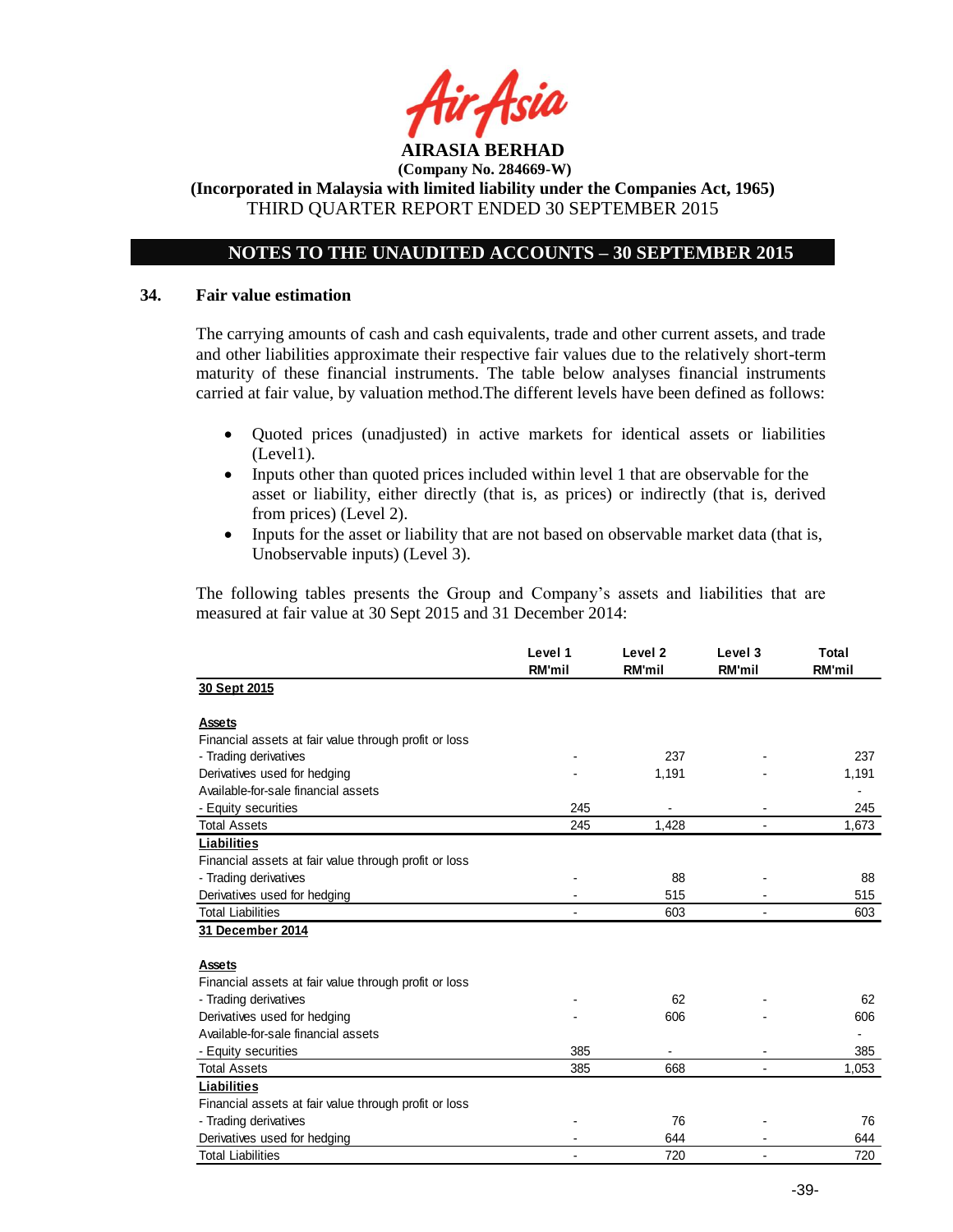

## **NOTES TO THE UNAUDITED ACCOUNTS – 30 SEPTEMBER 2015**

### **34. Fair value estimation (continued)**

Financial instruments are classified as Level 1 if their value is observable in an active market. Such instruments are valued by reference to unadjusted quoted prices for identical assets or liabilities in active markets where the quoted prices is readily available, and the price represents actual and regularly occurring market transactions. An active market is one in which transactions occur with sufficient volume and frequency to provide pricing information on an on-going basis. These would include actively traded listed equities and actively exchange-traded derivatives.

Where fair value is determined using unquoted market prices in less active markets or quoted prices for similar assets and liabilities, such instruments are generally classified as Level 2. In cases where quoted prices are generally not available, the Group then determines fair value based upon valuation techniques that use as inputs, market parameters including but not limited to yield curves, volatilities and foreign exchange rates. The majority of valuation techniques employ only observable market data and so reliability of the fair value measurement is high. These would include certain bonds, government bonds, corporate debt securities, repurchase and reverse purchase agreements, loans, credit derivatives, certain issued notes and the Group's over the counter ("OTC") derivatives.

Financial instruments are classified as Level 3 if their valuation incorporates significant inputs that are not based on observable market data (unobservable inputs). Such inputs are generally determined based on observable inputs of a similar nature, historical observations on the level of the input or other analytical techniques. This category includes private equity investments, certain OTC derivatives (requiring complex and unobservable inputs such as correlations and long dated volatilities) and certain bonds.

### **35. Material litigation**

As at 26 November 2015, there was no material litigation against the Group.

### **36. Proposed dividend**

The Directors do not recommend any dividend for the quarter ended 30 September 2015.